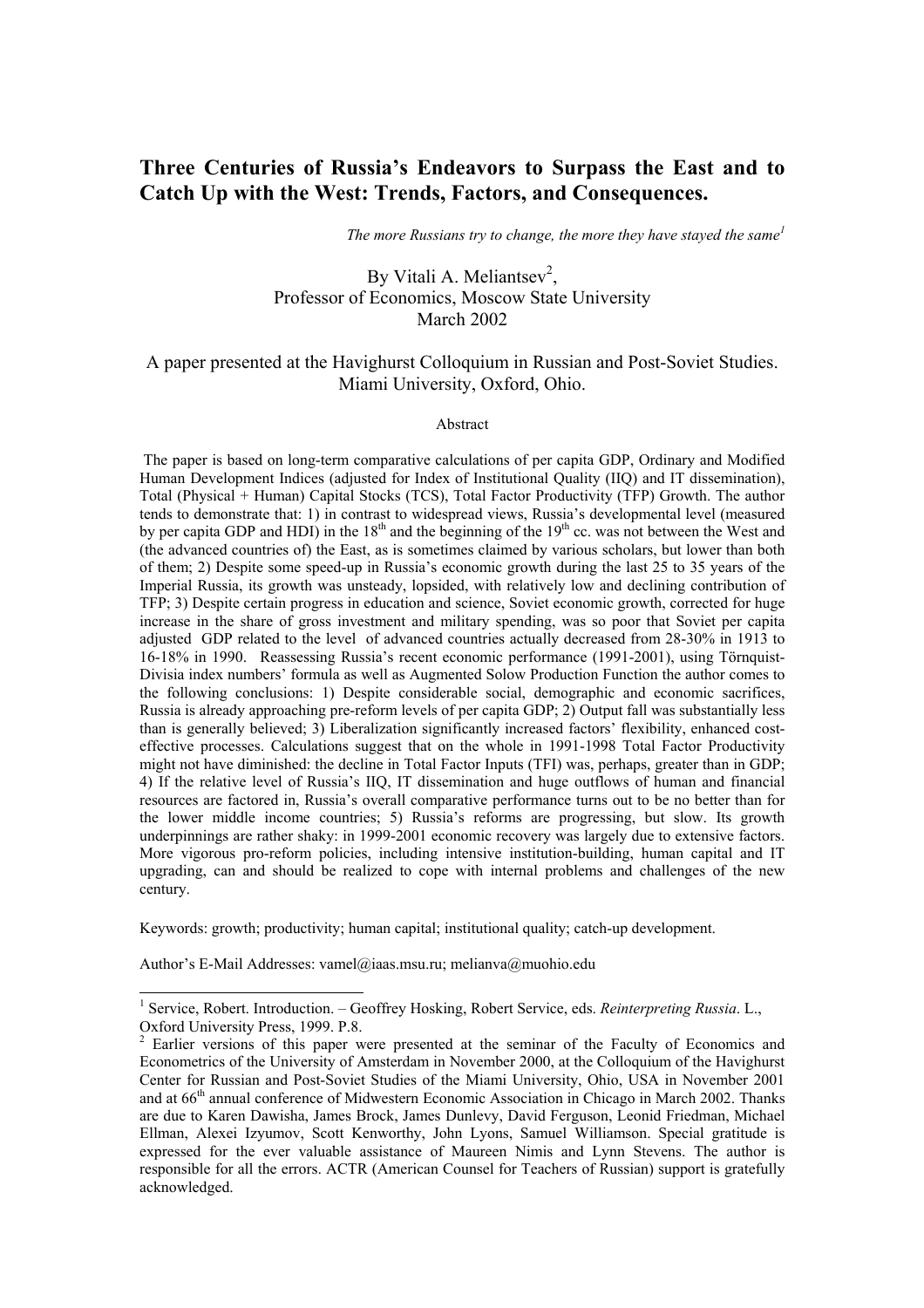### **Introduction**

One of *the biggest miracles of the past millennium* was the emergence and spread of Modern Economic Growth - steady and substantial increase of per capita GDP, based on productivity enhancement, generation and dissemination of inventions and innovations, building and upgrading of the market-oriented institutions<sup>3</sup>. This process has become *a critical dividing line* between developed countries (DC, primarily *the West*), some rapidly developing countries and *the rest* – semi-peripheral and peripheral, underdeveloped countries.

 The dawn of the new millennium turned out to be marked by new challenges, dramas, and tragedies. The year 2001 is a decade anniversary of the fall of communism in the former Soviet Union (FSU) followed by the start of marketoriented reforms and approximately 300 anniversary of the beginning of Peter's the Great reforms aimed at rapid modernization and westernization of Russia. For nearly three decades Peter the Great was trying to 'hack the window' to Europe but actually he only opened it slightly. Meanwhile *he threw open the door* to the East, to 'Asia' by reinforcing serfdom, arbitrariness and despotism.

*Many questions arise*. Why Russia, despite several efforts to initiate fast catch up and leapfrog development, real world-known achievements is science and culture, enormous resources and colossal sacrifices, was lurching for decades and centuries from one state of relative underdevelopment to another and could not have started to converge steadily on more advanced countries of the West?

Why and how Russia, having tried several socio-economic models, was (and is) actually failing to make more or less definite transition to intensive economic growth as it eventually came about in advanced countries and is now under way in not a tiny part of less developed, primarily Asian countries (LDC)?

<span id="page-1-0"></span> ${}^{3}$ See: Kuznets (1966).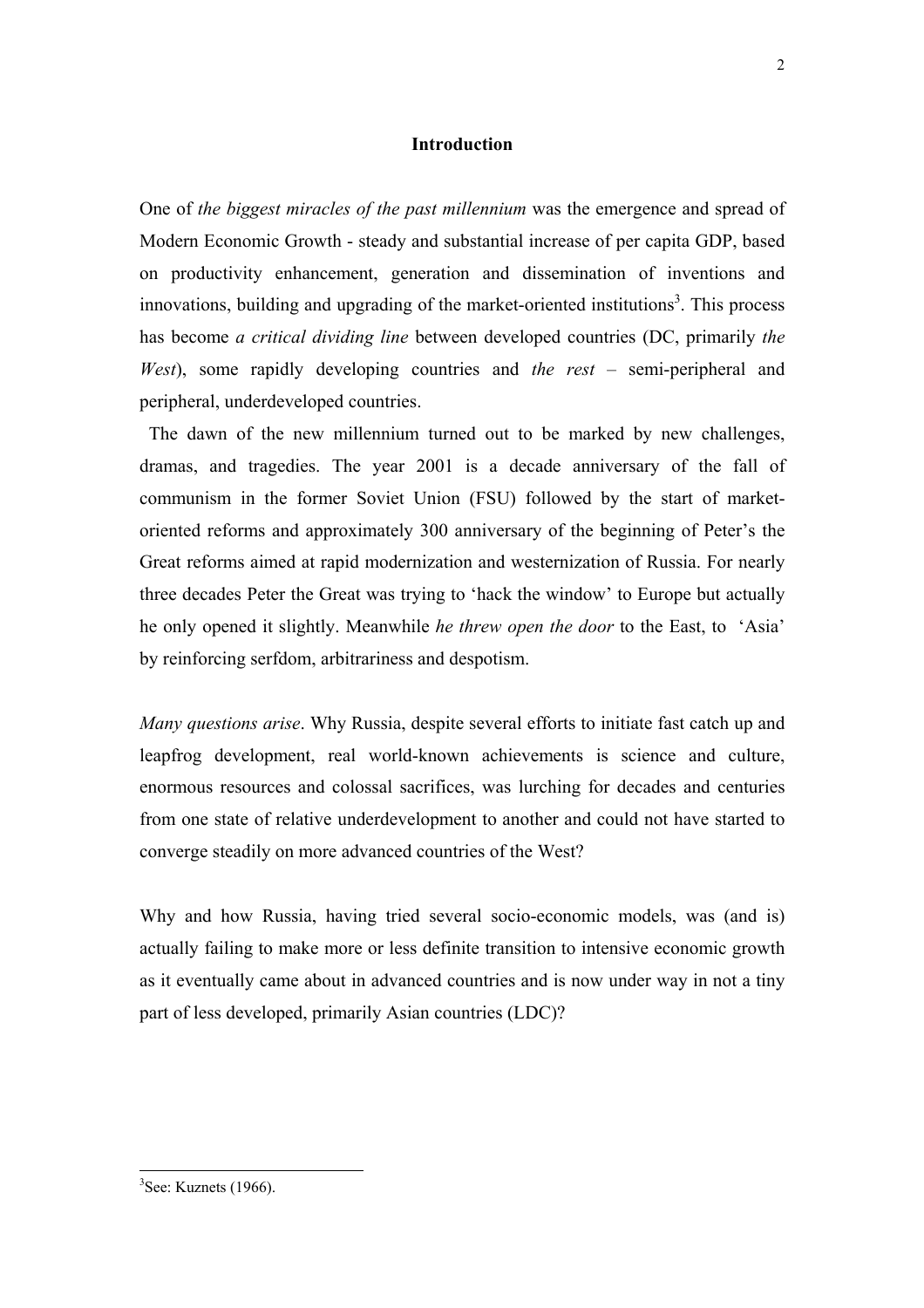What were the relative and absolute dimensions of Russia's falling behind and temporary catching up with the West at the turning points of modern world economic development (taking into account economic as well as some social and cultural indices)?

And one more question. Does it make any sense for an economist to rake up the past? I think, the answer should be positive. First, it should be pointed out, that contemporary Russian economic, social, political problems are deeply rooted in the structures of the past (institutional systems, styles of government, values and behavioral attitudes of the people, the levels and structures of conventional and human capital, the volumes of natural resources). Second, despite numerous publications, much more realistic economic and social history of modern Russia, based on cohesive system of statistical calculations, indices and international comparisons, is yet to be written<sup>[4](#page-2-0)</sup>.

The paper consists of introduction, three paragraphs (devoted to description of the main determinants and trends of Russia's comparative economic growth during the period of the Imperial Russia, Soviet period and the first decade of post-Soviet period); concluding remarks and statistical tables are placed at the end of the paper.

### **1. Attempts to Speed Up Development in Old Russia.**

1.1. Some tentative estimates and calculations<sup>5</sup> show that at the start of the second millennium Russia was comparatively poor, although it did not lag (much) behind

<span id="page-2-0"></span><sup>&</sup>lt;sup>4</sup> The author does not pretend to fill up the gap. But some main trends are going to be illuminated. This paper is to some extent based on the authors' publications: *Vostok i Zapad vo vtorom tysiacheletii* (East and West in the Second Millennium: Levels, Rates and Factors of Long-Term Comparative Economic Development). Moscow, Moscow State University Press, 1996, 304 pp; "Rossiia, kroupniie strany Vostoka i Zapada: konturi dolgovremennogo ekonomichesskogo razvitiia"(Russia, Large Countries of the East and West: Contours of Economic Development in the very Long-Run), in *Russia and the Surrounding World: Contours of Development.* Moscow State University, The publishing Center of the Institute of Asian and African Studies, 1996, pp.116-146; *Informazionnaya revoliuzia, globalizatzia i paradoxi sovremennogo economicheskogo rosta v razvitih i razvivaiuchichsia stranah* (Information Revolution, Globalization and Paradoxes of Modern Economic Growth in the Developed and Developing Countries). Moscow State University, The publishing Center of the Institute of Asian and African Studies, 2000, 84 pp.

<span id="page-2-1"></span><sup>&</sup>lt;sup>5</sup> See: Maddison (2001). P.264. Our estimates are backed up by calculations, based on the extrapolation of Russian per capita GDP from 1800 and 1700 using as proxies the A.V. Dulov's data on per capita energy consumption in Russia from the  $15<sup>th</sup>$  to  $17<sup>th</sup>$  and the  $19<sup>th</sup>$  cc., as well as the figures of the decrease in urbanization levels from approximately 6 % in the  $11<sup>th</sup> - 12<sup>th</sup>$  cc. to 4-5 % in the second half of the  $17<sup>th</sup>$  century (See: Gatrell, 1999, P.90-91; Poliakov et al. P.403).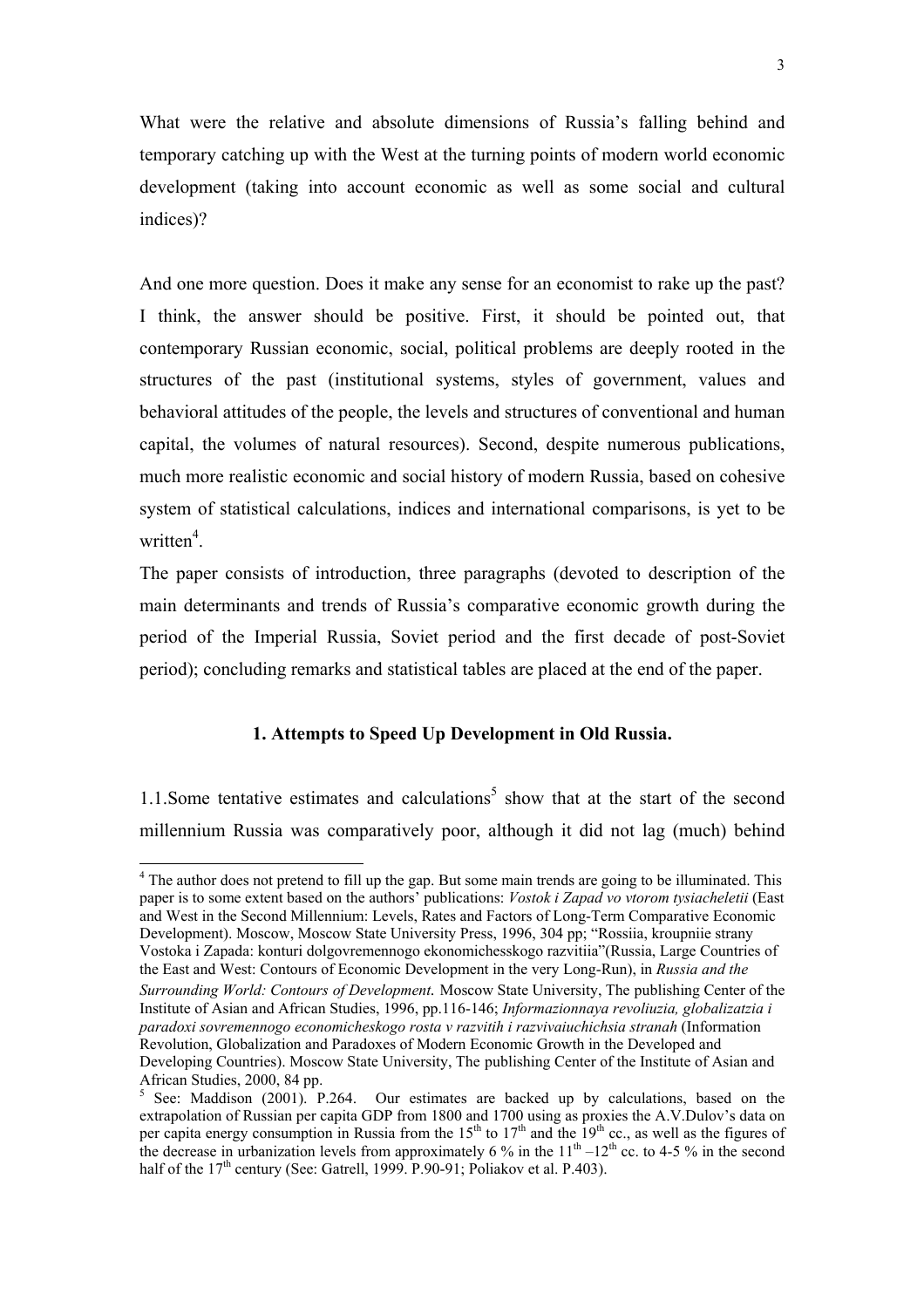<span id="page-3-6"></span>Western Europe. At the same time per capita income levels and the levels of urbanization in China, Middle East and India had been one and a half or two times greater, and the levels of literacy rates had been 5 to 10 times higher than in Russia and Western Europe (without Spain). Very rough figures demonstrate that literacy rates in Western Europe and Russia had not surpassed 2 to 3 percent, but they probably ranged from 10 to 15 percent in India and the Middle East and from 20 to 30 percent in China (See table  $A1$ ).<sup>[6](#page-3-0)</sup>

 The main factors that had held up Russia's development were, as is well known, isolation from more developed countries, including West European states, the burden of unhappy history (nearly three centuries of Mongol yoke)<sup>7</sup>, emergence of some unfavorable institutions (not very conducive to innovations and trade), huge distances, poor communications<sup>[8](#page-3-2)</sup> and harsh climate<sup>[9](#page-3-3)</sup>, which made it difficult to exploit the country's vast natural resources $^{10}$ .

 The social system that eventually emerged and had been operating in Russia for a rather long period of time – from the  $13<sup>th</sup>$  to the  $20<sup>th</sup>$  century - was not feudal as it sometimes claimed. It had been despotic, coercive, arbitrary regime, functioning not in the moderate or subtropical climate – but in 'unpleasant', severe northern conditions<sup>11</sup>. The state had eventually subdued the society and church ('Russia's path diverged hugely from the 'Western path')<sup>12</sup>, annihilated the remnants of freedom and liberties in North-Western and South-Western Russia.

<span id="page-3-0"></span><sup>&</sup>lt;sup>6</sup> Some calculations suggest that by the beginning of the first millennium substantial part of Chinese growth was due to the increase in productivity (See table A2).<br> $\frac{7}{1}$  In the period from 800 to 1237 AD periodic attacks on Puss

<span id="page-3-1"></span>In the period from 800 to 1237 AD nomadic attacks on Russia took place one time in four years. But later, in 1240-1462 AD Russia experienced 200 raids and attacks - nearly every year. (Animitsa et al. P.45).

<span id="page-3-2"></span> $8$  Up to the end of the 18<sup>th</sup> century there was no access to unfreezing seas. Russia was also deprived of 'Roman legacy' - including more or less functioning network of roads.

<span id="page-3-3"></span> $9$  Nearly 95 % of Russian territories are located in latitudes to the North of the USA. And Russia is very far from the warm Gulf Stream.

Because of the limitation of time for agrarian works (May-September, in Western Europe – March-November), Russia could be called a country of the risky agriculture. It hampered carrying out of experiments, innovations, drastically hindered the increase in livestock (the principal component of physical capital in pre-modern and traditional societies) and therefore severely impeded improvements of soils. (Milov, 1992; 1998. P.554-572).

<span id="page-3-4"></span><sup>&</sup>lt;sup>10</sup> Due to the factors mentioned above, Russia's per capita *extra needs* for heating, food, warmer clothes and warmer houses were higher than in the West and South and therefore Russia's per capita *adjusted* GDP might have been smaller than in the West and substantially smaller than in the East (China, India).

<span id="page-3-5"></span><sup>&</sup>lt;sup>11</sup>Merchants encountered lots of problems. Only from the mid  $18<sup>th</sup>$  c. the noblemen started to possess private property. (See: Fedotov ; Besançon; Gatrell, 1999. P.98, 102). <sup>12</sup> It is important to stress that, due to the emergence in Western Europe of institutions more benevolent

to the development of market forces and accumulation of capital, Western Europe overtook many other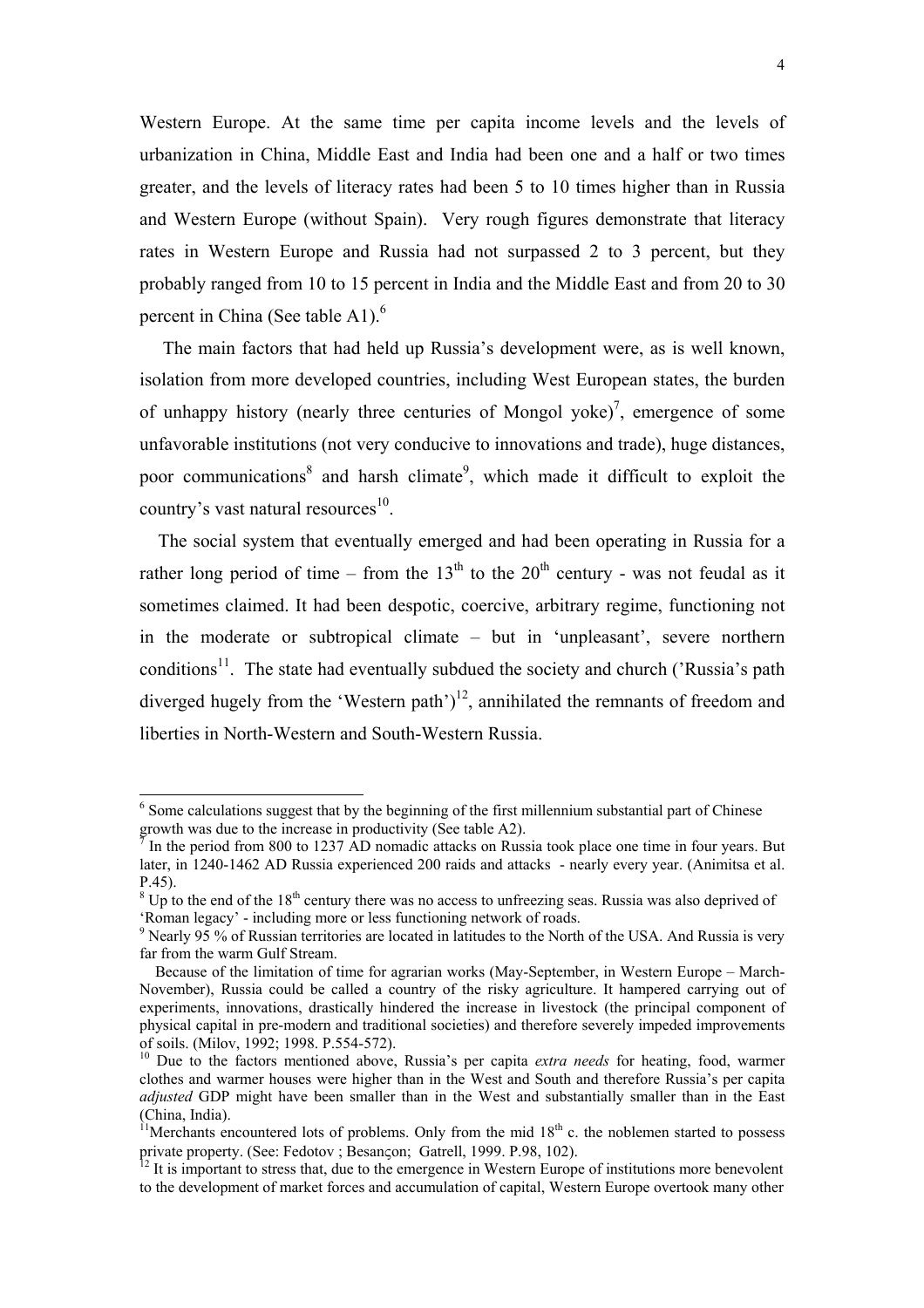All these factors, taken together, hindered the building up and upgrading of tangible and intangible physical (conventional) and human capital. And these factors had really accounted for very low cultural level and resulted in a very low level of comparative productivity.

1.2.By the beginning of the 18th century the *crop yields in Russia* (3 centners per hectare) had been on average two times less than that in Western Europe and approximately 4 times less than in China, India and Egypt. The *urbanization level* had not surpassed 5 percent, while in the large countries of the East/South and West it ranged from 10 to 15 percent. The *literacy rates in Russia* did not exceed 2 to 5 % of its adult population. This indicator was substantially, *two-three times lower than in China* and *4-6 times less than in Western Europe*. As for *GDP per capita* in Russia it was, according to my retrospective calculations, 1.5 to 2 times less than that in Western Europe, *and 1.5 times less than in India and China.*[13](#page-4-0)

So by the start of Peter's the Great reforms (the first quarter of the  $18<sup>th</sup>$  century), Russia's place on the 'scale of progress and development' *was not between the West and (advanced countries of) the East, as is sometimes claimed (by some Russian and not only Russian scholars), but much lower than both of them.*

Tentative calculation of *Human Development Index (HDI),*[14](#page-4-1) made on the data presented above, demonstrates that Russia's socio-economic and cultural level had been *2-2.5 times less than that in Western Europe and 1.5-1.7 less than in more or less advanced countries of the East*. And if to adjust Russia's GDP figures for harsh, cold conditions, the gap in development levels between Russia and the above mentioned countries might have been greater (by some 15-25 %).

1.3. The modernization of Russia during the  $18<sup>th</sup>$  century and the first half of the 19<sup>th</sup> century had been, in essence, rather restricted, marked by the enhancement of the system of enslavement and serfdom for 80-90 % of Russian population, and reinforced the coercive bureaucratic system and military machine. In spite of creation of some cultural and physical infrastructure, conducive for grass-root market-oriented

-

societies by per capita growth of the GDP. In Western Europe Total factor productivity started to play a significant role in GDP growth even before the industrial revolution (see table A3).

<span id="page-4-0"></span>See Bairoch (1985, pp.233, 279, 288, 461-462, 513); Chao (1986, pp. 58-59); Blanchard (1989, p. 282); Istoria krestianstva (1993, pp. 51, 255, 310); Meliantsev (1996, pp. 71-72, 84, 89).

<span id="page-4-1"></span> $14$  For formula see table A1.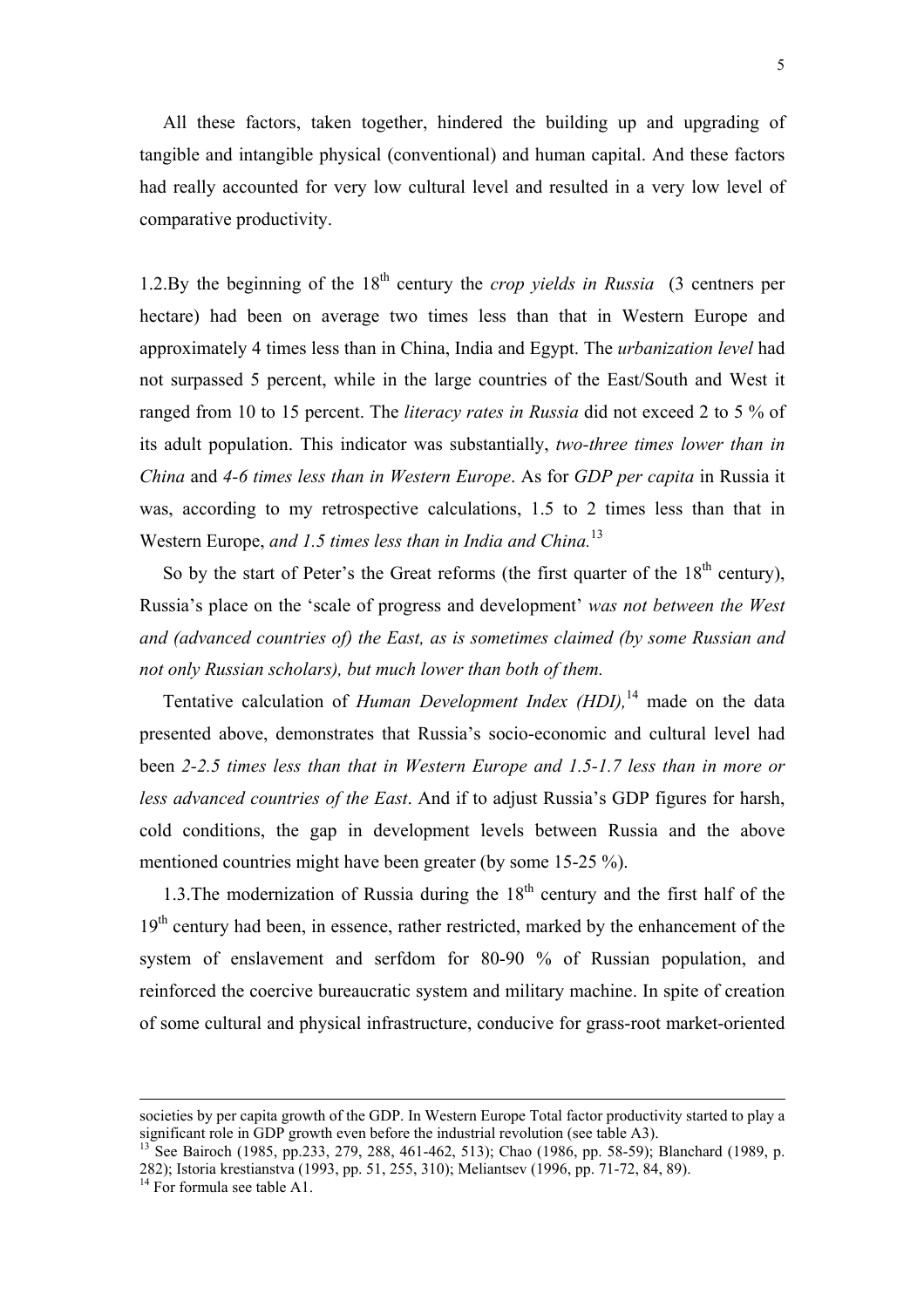economic growth<sup>15</sup>, the reforms and socio-political changes of this period were essentially *antibourgeois,* as they did not result at all in extending the rights and freedoms for the great majority of population, brought about *substantial cultural divide* in Russian society and greatly curbed the development of private initiative.<sup>[16](#page-5-1)</sup>

*Despite some widespread judgments, based on popular films, novels and popular histories of Russian monarchs, Russia's development (and per capita GDP growth) in the 18th century was comparatively unimpressive.* There had been some advancement of the small modernizing sector – predominantly manufactures (on average in the  $18<sup>th</sup>$ c. annual growth rate of output in that sector reached *3.0-3.5%*). But its share in Russian GDP (in 1770-1790s) did not surpass *0.03-0.05*. However, the average rate of output growth in agriculture, traditional segments of industry and services was very unstable and on the order of 1.0-1.2% a year. That is why during the  $18<sup>th</sup>$  century per capita GDP growth rate had been *substantially less than 0.3-0.4% a year* (*an estimate made by I. Blanchard*).[17](#page-5-2) On my calculations, *it was no more than 0.1% per annum*[18.](#page-5-3)

 *So, despite some attempts at modernization undertaken in Russia 'from above', Russia went on lagging behind the West (economically and culturally). In the 18th century annual growth rates of per capita GDP ranged there from 0.15% (France, Germany) to 0.25% (Netherlands, Great Britain).[19](#page-5-4)*

 1.4.*By 1800, GDP per capita in the Russian Empire* was on average *two times less*  and per capita industrial production – nearly two and a half times less than in Western Europe.<sup>20</sup> In spite of some efforts that had been undertaken by the Russian Imperial government to create the Academy of sciences, University and schools mostly for the children of noblemen*, the average literacy rate of the population had been abysmally low (2 to 6% among women and 4 to 8 % among men).[21](#page-5-6) It means that Russia lagged substantially not only behind European countries (by the start of the*  $19^{th}$  *c. 40-50%). Russia's level of the average quality of human capital was lower than that of Japan* 

<span id="page-5-0"></span><sup>&</sup>lt;sup>15</sup> See: Crisp. P.12-13.

<span id="page-5-1"></span><sup>16</sup> See: Eidelman. P.48-76.

<span id="page-5-2"></span><sup>17</sup> Blanchard (1989. P.347, 354).

<span id="page-5-3"></span><sup>&</sup>lt;sup>18</sup> Calculation is a weighted average of per capita growth rates of the earlier mentioned sectors of the Russian Economy. (Istoria krestianstva, 1993, pp.18-21, 25, 51, 283, 313); Yatsunski (1973, pp.83, 283-285); Blackwell (1968, pp.421-422); Kahan (1985, pp. 8, 46, 49, 114, 364). Sectors' shares in GDP are based on the estimates made by B.F.I.German and L.V.Tengoborsky (See Vainstein, 1969, p.33; Ptuha, 1955, pp.362-363).

<span id="page-5-4"></span>Meliantsev (1996, p. 93).

<span id="page-5-5"></span><sup>&</sup>lt;sup>20</sup> See Table A1: Bairoch (1982, p. 294); Maddison (2001, p.264).

<span id="page-5-6"></span> $21$  Mironov (1991, p.135).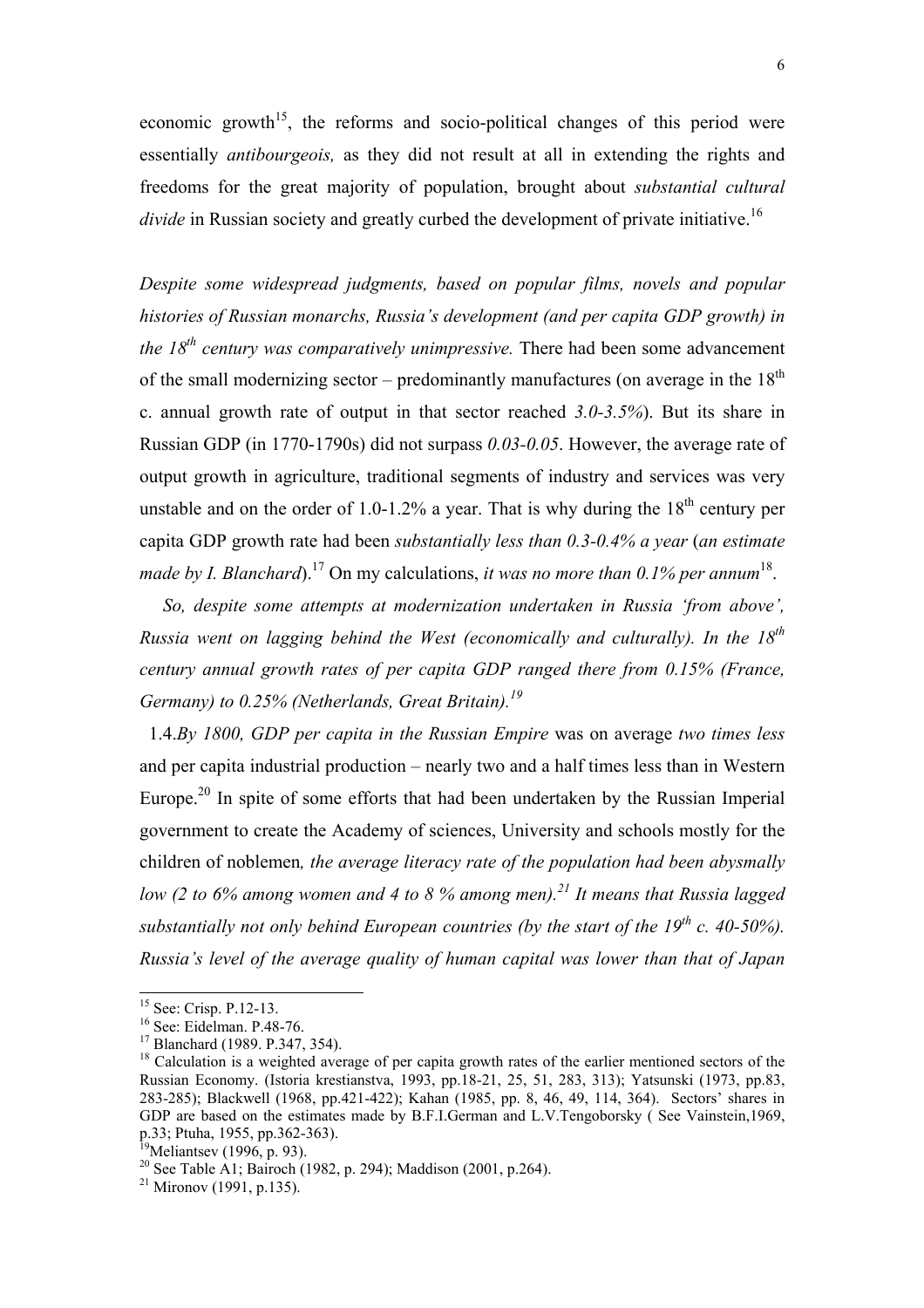*(25-35% of its population were literate) and China (15-25%).[22](#page-6-0)* The *HDI demonstrates that general development of Russia's Empire was in between India and China* and was respectively 1.8-2.0 times less than in Japan and 2.5-2.7 times less than in the West. $^{23}$  $^{23}$  $^{23}$ 

 1.5.Needless to say, that in contrast to Western Europe, where the institutions, more conducive for capitalist development, had emerged much earlier and were maturing for quite a long period of time (and eventually generated the Industrial Revolution), Russia during the first six decades of the  $19<sup>th</sup>$  century did not cease to be despotic regime, resisting long-needed bourgeois reforms, and serfdom (70 to 80 % of population were serves) continued to hamper the development of free markets, generation and expansion of innovation and efficient reallocation of economic resources.

 Computations suggest that, although economic evolution in Russia in the first half of the  $19<sup>th</sup>$  century was very uneven (for example, in  $1805/1810 - 1855/1860$  cotton production augmented 50-52 times), real advancement in traditional spheres of the economy was characterized by very slow rates. Grain production increased at most by 2/3 (yields per hectare on average did not surpass 3.6-3.7 centners). The production of crude iron grew only 1.8 times, while the population in the Russian Empire nearly doubled<sup>24</sup>. In 1800-1860 the weighted average of per capita growth in the main branches of Russian economy was almost zero.<sup>25</sup>

By 1860 the gap between the West and Russia in per capita income levels reached, according to my calculations, 2.7-2.8 times. By this time Russia succeeded to raise by one or two years the figure for life expectancy at birth. Although by this time Russia apparently achieved significant records in the development of elite literature, art and science<sup>26</sup>, and average literacy rate in Russia tripled from meager 4-6  $\%$  in 1800 to

<span id="page-6-0"></span> $^{22}$ By 1800 Russia's figure for life expectancy at birth (28-32 years) was a little bit better than in China (27-29, more affected by the epidemics), but 'worse' than in Western Europe (32-34) and much more worse than in Japan and the USA (approximately 36 years). (Meliantsev, 1996, pp. 61, 145).

<span id="page-6-1"></span> $^{23}$  Calculated on the data given in the text and in the table A1 and A4.

<span id="page-6-2"></span><sup>&</sup>lt;sup>24</sup> According to computations made by P.Bairoch, in 1800-1860 per capita industrial production in Russia was on the order of 0.4-0.5 % a year, while in Germany it was equal to 1.0-1.1%, in France and the USA 1.3-1.5%, in the UK 2.3-2.4%. During this period Russia's share in total European manufacturing decreased one and a half times – from 19-20 % to 12-14 %. (Bairoch, 1982. P.294).

<span id="page-6-3"></span><sup>&</sup>lt;sup>25</sup> Calculations and estimates made on: Istoriya krestianstva. P.308, 310, 313; Solovieva. P. P.33, 67, 101, 107; Blackwell. P. 423-425; Kahan, 1989. P.11, 128; Gatrell, 1986. P.143.

<span id="page-6-4"></span><sup>&</sup>lt;sup>26</sup> One can, for sure, recollect talented, gifted group of Russian writers, poets, scholars, painters, musicians and inventors of the 'Golden' and 'Silver' ages  $(19<sup>th</sup>$ -beginning of the  $20<sup>th</sup>$  century). But they represented only a tiny minority among the ocean of ignorant Russian population, deprived of many rights and freedoms.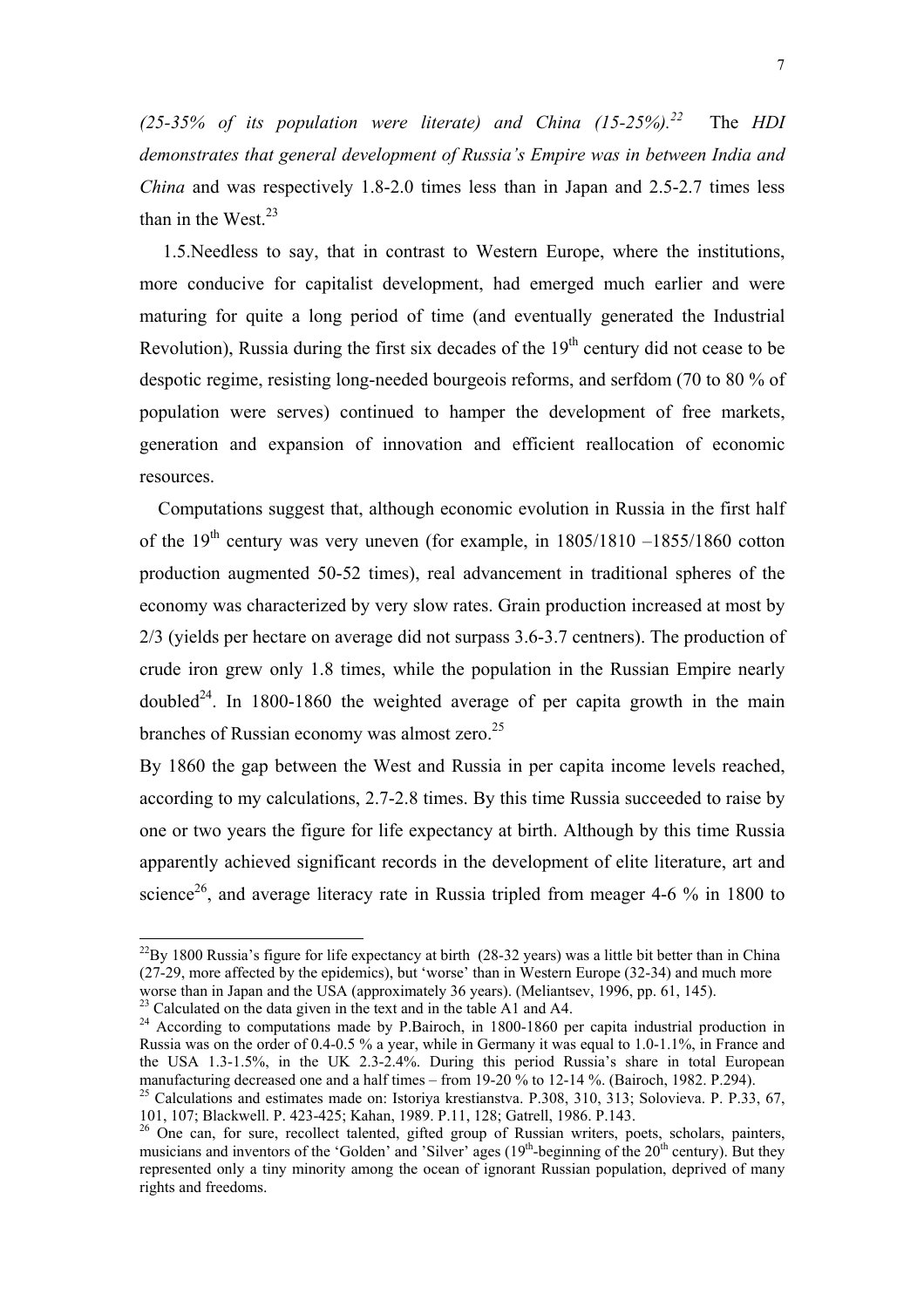13-15-17 %, this success should be brought into comparative prospective. It is quite possible that China had enjoyed this level of literacy at the start of the second millennium. And it is not an exaggeration to say that literacy rates in England and Scotland by the end of the reign of Queen Elizabeth the First (or possibly of Charles the First) had been of the same order.

 To sum up, by the time of emancipation of Russian serves (1861), Russia by key elements of HDI had apparently overtaken China and India, which, as is well known, faced at that time economic degradation. But the relative gap in HDI between Russia and the West increased by about 1/5, from 2.5-2.7:1 in 1800 to 3:1 in 1860. Meanwhile, it is interesting to point out that the *absolute* difference in years of educational attainment (considered to be the key element of development) between Russia and the West augmented 2.3 times - from 1.5 years (1.8-0.3) in 1800 to 3.5 vears  $(4.1-0.6)$  in  $1860^{27}$ .

 So Russia was lagging behind the West, and some countries of the East (Japan) not only by principal economic indicators, but, what is more important, its relative backwardness by some measures of human capital was becoming even greater.

1.6.*Having realized the scales of its backwardness* (after Russia had suffered a devastating defeat in the Crimean war in 1853-1856), the tsarist regime decided *to restart modernization*, by carrying out peasant and other long-needed reforms, promoting capital formation, import-substituting industrialization in order to reinforce its economic, social and military basis. The government of Alexander the Second started with emancipation of serfs. For sure, it was a great breakthrough. But the emancipated serfs were deprived of the best lands, had to pay huge debts, the peasant community ('mir') was preserved and responsible for paying the debts. All that substantially curbed, although did not prevent unfolding of market forces.

 It is also worth mentioning that Russian government launched a package of another reforms, first of all, judicial, the reform of local government ('zemstva') of educational and health system. Special emphasis was attached to the development of banking network, construction of railways etc. But the reforms were accompanied by

<span id="page-7-0"></span> $27$  In 1800-1860 this absolute gap between Japan and Russia in years of educational attainment increased by 50 to 60 % - from  $\overline{0.9}$  years (1.2-0.3) to 1.4 years (2.0-0.6) (Calculated on the data from the table A4 and the sources to this table).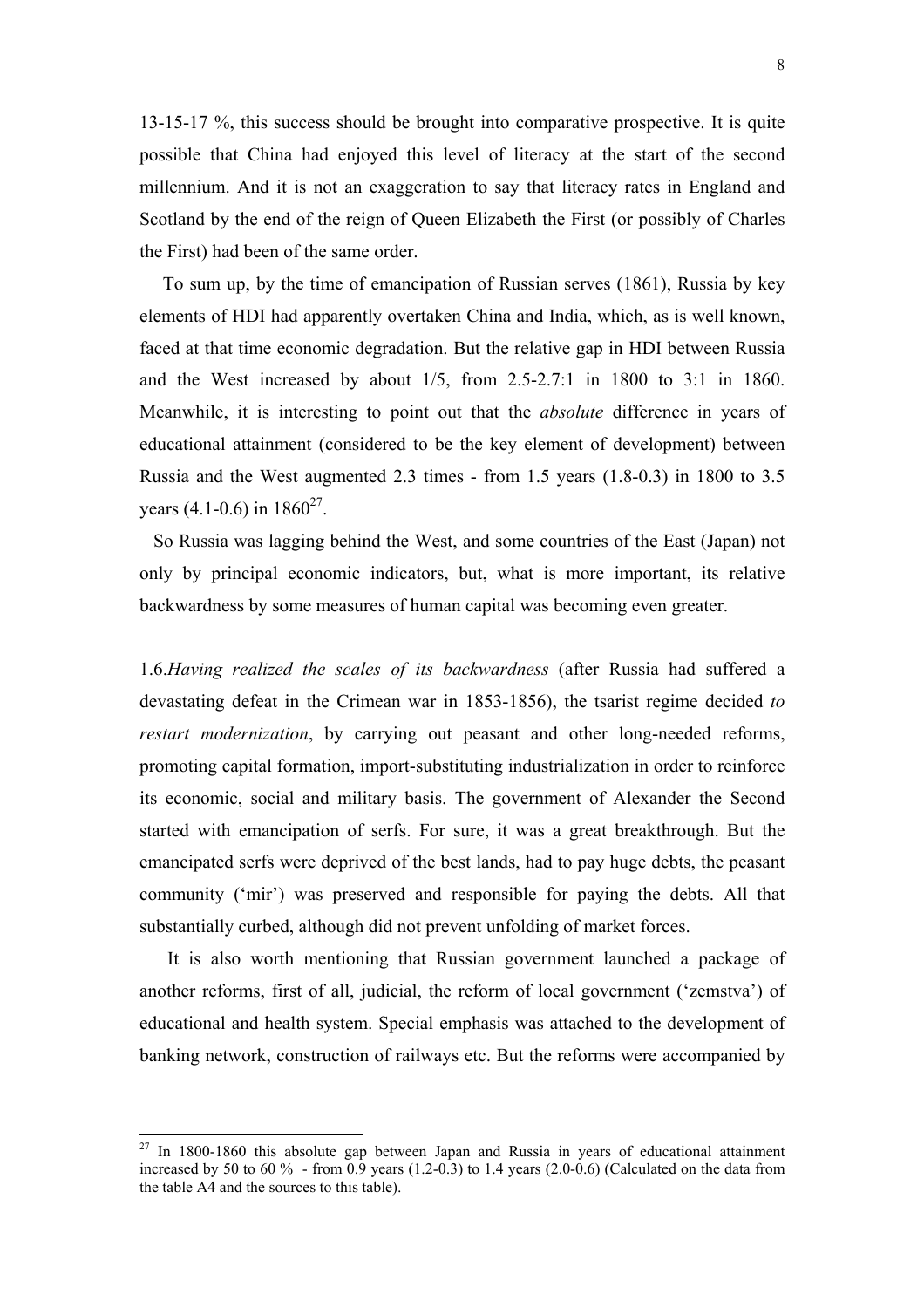lots of contradictions. The rights and freedoms of individuals were not guaranteed and often were violated.

 For several decades (probably up to the revolution of 1905-1907) the impact of the state on economic development was quite substantial. One cannot rule out the selfpropelling effect of the market forces. However government subsidies, targeted credits, the policy of selective tax cuts, government orders (defense expenditures, in infrastructure building), as well as transition from a policy of free trade (1860-1881) to a policy of moderate protectionism<sup>28</sup> and joining the system of golden standard helped to activate the forces of demand and supply, unleashed and backed up importsubstitution industrialization and stimulated the growth of exports.

 The tsarist industrialization was financed from different sources. Before the peasant revolts of 1905-1907, peasants' debt payments represented substantial part of accumulation, as they were equal to 15 to 20 % of internal production of grain and served as a key element of Russian exports.<sup>29</sup> According to calculations made by P.Gregory, in 1885-1913 (the first period of Russian 'take-off') foreign investments accounted for more than 10 % (in 1899-1901 15-20 %, in 1907-1913 13-15 %) of Net Domestic Capital Formation<sup>30</sup>.

 A.Maddison's estimates are even higher: during the last decade before the First World War the contribution of foreign sources neared a quarter of Gross Investment.<sup>[31](#page-8-3)</sup> In new industries, heavy industry and big banks nearly half of the total capital belonged to foreigners<sup>32</sup>. Nearly  $2/3$  of new equipment, installed during the last two decades of the tsarist regime in the large and middle-sized industry was imported $^{33}$ . Meanwhile Russia rather quickly acquired features of highly indebted country. By

1913 the foreign debt totaled \$ 4 billion and that was equal to 35-37 % of Russian  $GNP<sup>34</sup>$  $GNP<sup>34</sup>$  $GNP<sup>34</sup>$ 

 1.7.In spite of the apparent weakness of national entrepreneurship, the share of Gross Domestic Investment (GDI) in Russian GDP rose from 9-11 % in 1885-1887 to 14-16

<span id="page-8-0"></span><sup>&</sup>lt;sup>28</sup> Import tariffs were raised from 12-13 % in 1869-1876 to 16-17 % in 1877-1880, 18-19 % in 1881-

<sup>1884.</sup> Later they increased to 28-29 % in 1885-1890, 33 % in 1891-1900 and 40 % in 1902 (See: Crisp. P.29-30; Grossman, P.19).

<span id="page-8-1"></span> $29$  Lapkin et al.P. 12, 16.

<span id="page-8-2"></span><sup>&</sup>lt;sup>30</sup> Gregory, 1982. P. 56-57, 127-129.

<span id="page-8-3"></span><sup>&</sup>lt;sup>31</sup> Maddison, 1969. P.91.

<span id="page-8-4"></span><sup>32</sup> Gatrell, 1986. 228.

<span id="page-8-5"></span> $33$  Grossman. P.10-11.

<span id="page-8-6"></span><sup>&</sup>lt;sup>34</sup> Seurot. P. 26-29.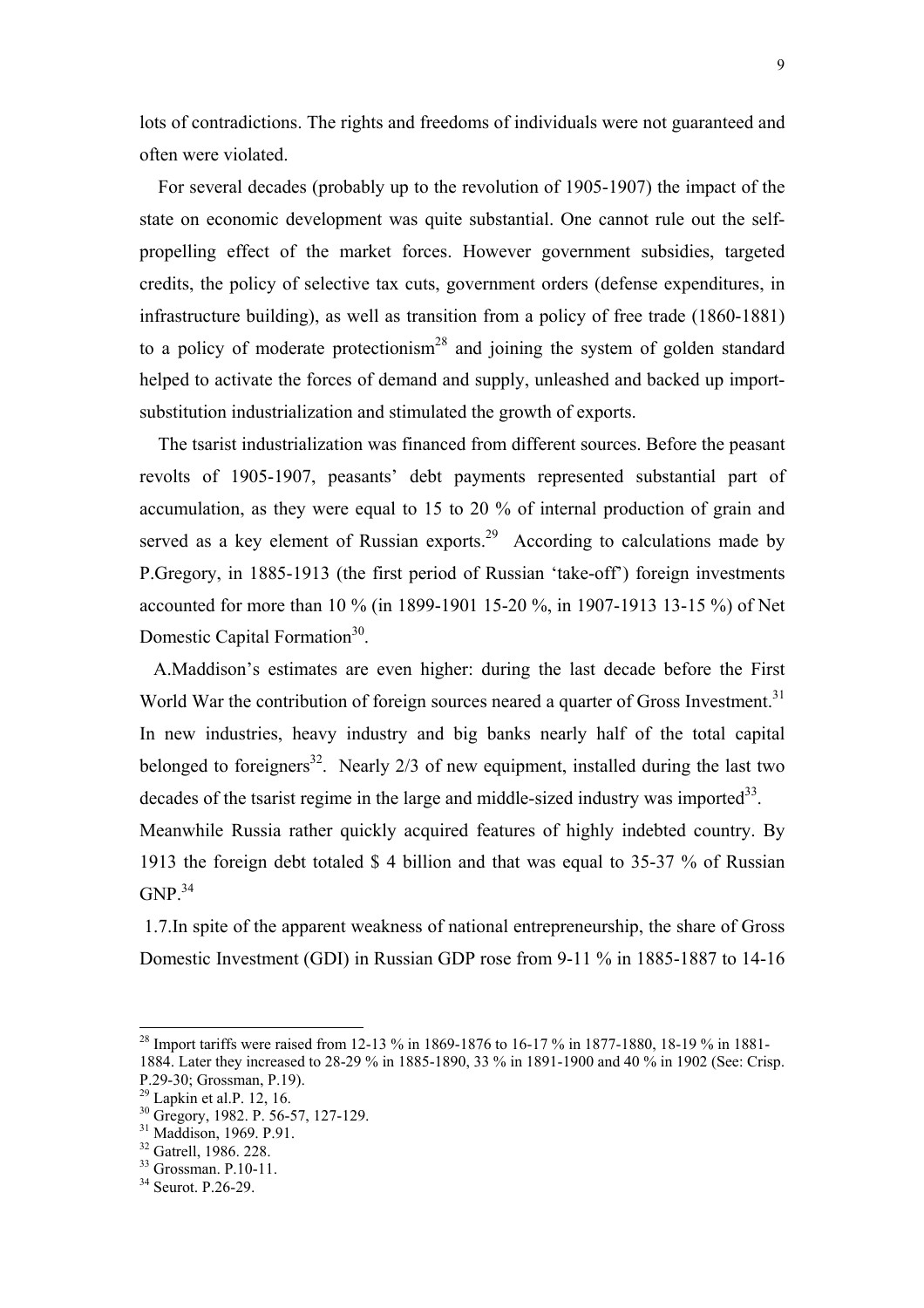% in 1911-1913.<sup>35</sup> It should be pointed out that the Russian average (GDI/GDP) for 1885-1913 (12-14 %) was, however, 1.5 times lower than in Germany, the USA and Japan (large and dynamic economies of the late  $19<sup>th</sup>$  – beginning of the  $20<sup>th</sup>$  cc.).

 Starting from the very low levels, Russia during its period of industrialization (1885-1913) eventually outstripped many of the large now advanced countries during the periods of their industrial surge by average annual growth rates of Physical Capital per unit of Labor: in Russia 2.2-2.3%; in Great Britain (1785-1845) 0.5%; in France (1820-1869) 1.2-1.3%; in Germany (1850-1900) 1.5-1.6%; in the USA (1840-1890) 1.9-2.0%; in Italy (1895-1938) 2.0-2.1%; in Japan (1885-1938) 3.1-3.2%<sup>36</sup>.

 As for the estimates of the average annual growth rates of Russian GDP, they are still under the debate. According to calculations and estimates of R.Goldsmith and O.Crisp, this indicator in 1880-1913 was on the order of 2.7-2.9 %. P.Gregory, who made rather sophisticated, detailed calculations of the dynamics of Russian National Income, came to a conclusion that in 1885-1913 its average annual growth rate should be higher (3.3-3.4 %). His figures look reasonable. The growth rates could have been faster. However, combining indices of production, he applied Paasche formulae (weights are figures of value added of the last year, 1913). Therefore the shares of less dynamic sectors in total sum of value added were understated, and those of more dynamic sectors - were overstated. I made some rough recalculations. If to use as weights the shares of the sectors in total production for the earlier period (1883-1887, or 1894) and to make adjustment for overstatement of the industrial growth (due to under-account of rural industrial production during initial phase of the industrialization), the corrected figure for average annual growth rate of Russian GDP/NI in 1885-1913 would be of the order of 3.1-3.2  $\frac{9}{3}$ <sup>37</sup>.

<span id="page-9-0"></span><sup>&</sup>lt;sup>35</sup> Calculations and estimates made on: Gregory (1982, p.127); Pollard (1990, pp.76-77); Bovikin (1988, pp. 66-67).

<span id="page-9-1"></span><sup>&</sup>lt;sup>36</sup> Gregory, 1982. P.95, 267-268; Meliantsev, 1996. P. 121; Table A6.

<span id="page-9-2"></span><sup>37</sup> Gregory, 1982. P.127; Histoire économique et sociale du monde. Paris, 1978. Vol.4. P.238-240. Recently P.Gregory has adjusted upwards his estimates on average annual growth rates of Russian GDP in 1887-1913 (by approximately 0.2 pecentage points). His corrections are based on the figures of B.Kafengauz, who has demonstrated that average growth rates for the large and middle-sized industry (which represented 60 % of the total industrial output) had been higher (6.0-6.65 % yearly) than it had been widely considered by the scholars (5.1-5.8 % annually). However, not very much is known about the growth of production in the handicrafts' sector. P.Gregory has based his recalculations on the assumption that handicrafts (40 % of the total production) were progressing not exactly by the same rates as the large and middle-sized industry, but possibly by a little bit lower rates (See: Gregory, 1997. P.200-201). From researches on quantitative economic history of the West and East one can find different trends in the relative dynamics of small-scale and large-scale industry during the periods of rapid modernization. In not a few cases large modernizing industries advanced by reallocating resources from handicrafts.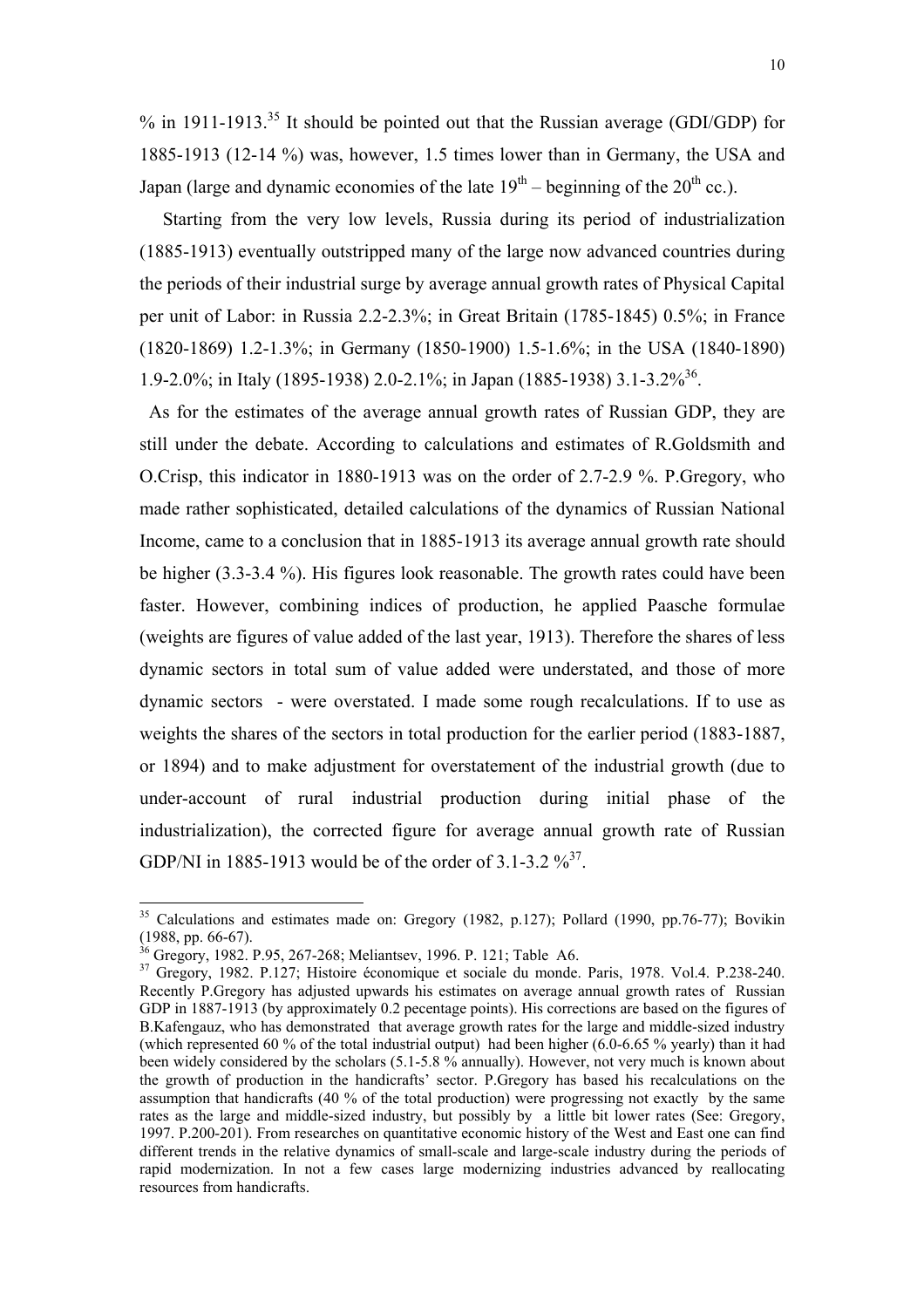All that does not rule out a distinct *speed-up* in the average annual growth rates of Russian per capita GDP from approximately 0.1 % in 1720-1800 and possibly 0.0- 0.05 % in 1800-1860 to 0.10-0.15 % in 1860-1870, 0.7-0.8 % in 1870-1885 and 1.4- 1.6 % in 1885-1913 *(if the last period is taken into account as a whole)*. [38](#page-10-0) 

 Despite obvious economic, social and political contradictions that evolved during the realization of the tsarist model of industrialization, in the end of the  $19<sup>th</sup>$  and the beginning of the  $20<sup>th</sup>$  century the process of Modern Economic Growth (the term coined by S.Kuznets), propelled by market forces as well as by Government policy, started to gather momentum.

 1.8.However, the development of the Russia's economy was unbalanced, lopsided. Traditional sectors did not match the growth in rapidly modernizing sectors. After the abolition of Serfs, agriculture started to grow faster and more efficiently. Nearly for the first time in Russian history per capita agricultural production was expanding substantially: in 1885-1913 average annual growth rate reached 1.0-1.3 %. The crop yields, which had been stagnating for centuries, almost doubled, moving to 6 centners per hectare. It is also remarkable, that 1/3 of the increase in agricultural product was due to the enhancement in crop yields $39$ .

 This spectacular performance was to a large extent brought about by Stolypin's reforms, having liquidated peasants' debts, dismantled 'obschina', 'mir' (peasant community) and given, in general, a great impetus to the unfolding of private initiative and market forces not only in rural world, but in Russian society on the whole (on estimates, by 1916  $\frac{1}{4}$  to 1/3 of rural households abandoned 'obschina')<sup>40</sup>.

 However, the growth of agriculture was unstable, with acute fluctuations. There were droughts and famines (1891). The unstable development of agriculture resulted in significant rates of economic and social instability<sup>41</sup>, and eventually brought about peasants' revolution in 1905-1907.

 1.9. Describing main features of economic and social modernization during the last decades of the Imperial Russia, one can not ignore the rise in the share of total (private and government) expenditures on education, health (and R&D) in Russian

<span id="page-10-0"></span> $38$  Calculations made on the data given above as well as from: Istoriya krestianstva (1993, pp. 308, 310, 313); Solovieva (1990, pp.33, 67, 101, 107); Blackwell (1968, pp.423-425); Kahan (1989, pp. 11, 128); Gatrell (1986, p. 143); Gregory (1982, pp.55-59); Gregory (1997, pp. 200-201).

<span id="page-10-3"></span><span id="page-10-1"></span><sup>39</sup> Calculations made on: Kahan, 1989. P.122, 128.

<span id="page-10-2"></span><sup>40</sup> See: Kovalchenko, 1992. P.254; Seurot, 1989. P.17.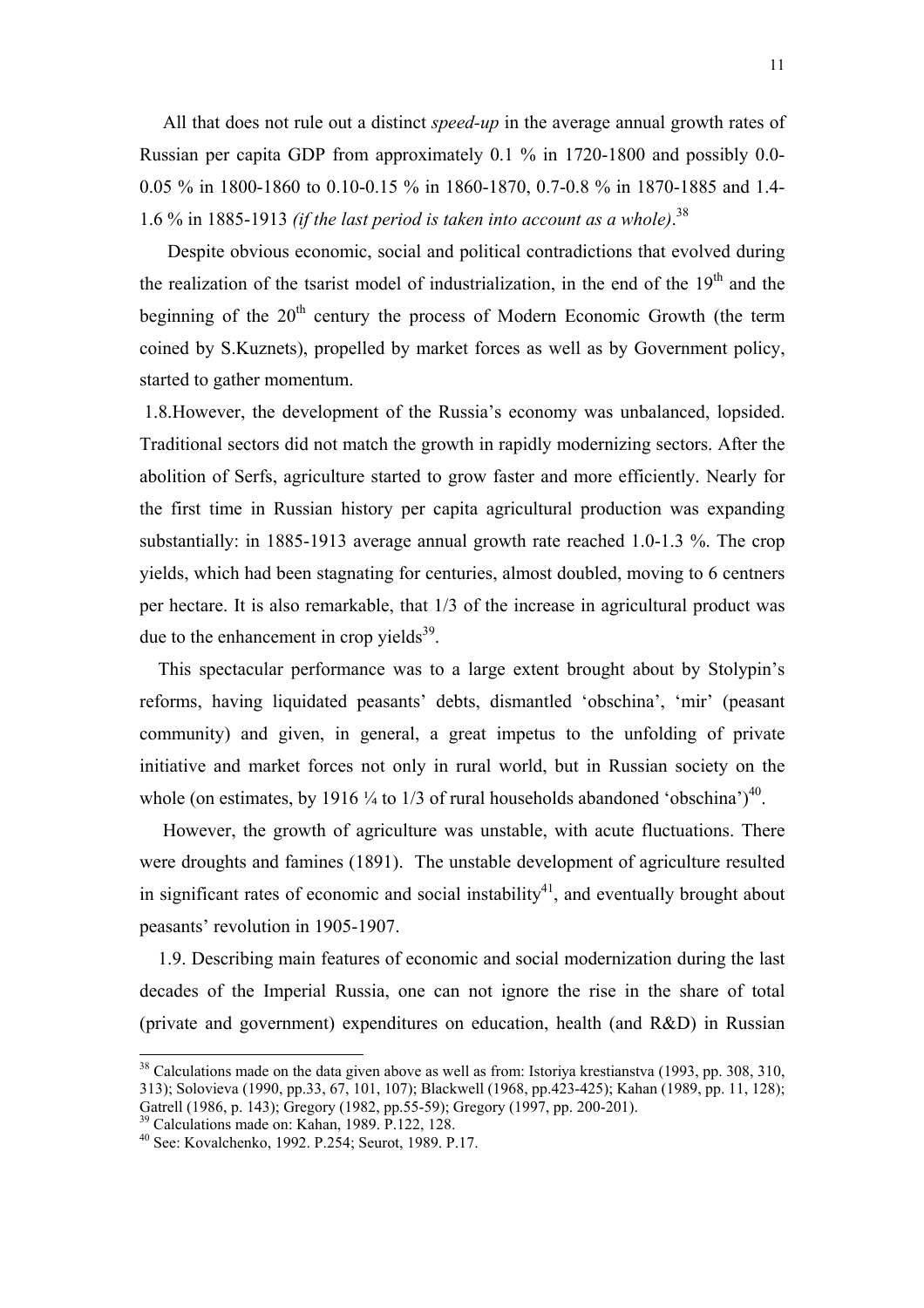GDP: from 0.6-0.7 % in 1885 to 0.9-1.0 % in 1900 and 1.5-1.7 % in 1910-1913. However, this relative (not to mention absolute or per capita) indicator was substantially smaller than in more advanced countries: in 1910-1913 in the USA this indicator reached 2.5-2.7 % GDP, in Japan 2.8-3.2 %, in Germany 3.1-3.4 % GDP<sup>42</sup>.

 According to my calculations and estimates, in 1885-1913 the share of Human Intangible Capital in Total (Physical plus Human Intangible) Capital in Russia increased from 12-15 % to 20-25 % and became higher than in large less developed countries of the South (5-9%). However, in 1913 Russia's indicator was not much greater than that of the Western countries at the start of their industrialization (approximately in 1800). By 1913 this indicator in advanced countries (including Japan) was already equal to one third of their Total Capital $43$ .

 In Russia the share of population engaged in various forms of education augmented from 0.15-0.20% by the end of the  $18^{th}$  c. to 0.6-0.7 % in 1855, 2.0-2.2 % in 1890 and 4.7-4.9 % in 1913. Nevertheless, by the beginning of the First World War this indicator for Russia was apparently 3.0-3.5 times lower than in the developed countries (in France 14 %, in Germany 19 %, in the USA 22 %, in Japan 16 %). Adult literacy rate was also progressing in Russia: from meager 13-15 % in 1850s it increased to 21-23 % in 1897 and 35-40 % in 1915. It should be stressed, first, that these figures are for the European part of Russia. In the Russian Central Asian periphery this indicator did not surpass 1-3 %. Second, the figures for the European part of Russia could not be considered to be impressive: Western Europe on average had already achieved this educational standard by the end of the  $18<sup>th</sup>$  century<sup>44</sup>.

 It also should be pointed out, that during last three decades of tsarist industrialization Russia underwent relatively rapid structural transformations. According to some calculations, the share of labor force engaged in agriculture declined from ¾ in 1897 to about 2/3 in 1913-1914. One can remark, first, that it was better than in some colonial countries, where the process of des-industrialization and agrarization of labor was under way. Second, Russia by the beginning of the First World War had attained nearly the same proportion of people engaged in agriculture as West European countries by the start of their industrialization (1800). The level of

<span id="page-11-2"></span><sup>&</sup>lt;sup>41</sup> According to my calculations, the coefficient of instability in the growth of GDP (in 1885-1913 it was equal to 220-240 %) was one and a half or two times higher than in the USA, Germany and Japan (See: Gregory, 1982. P.56-57, 133-134; Meliantsev, 1996. P.103).

<span id="page-11-1"></span>

<span id="page-11-0"></span> $^{42}$ Calculations based on: Gregory, 1982. P.56-57,133-134; Meliantsev, 1996. P.118.  $^{43}$  See Table A5. The average for Large LDC was based on the data for India and Brazil.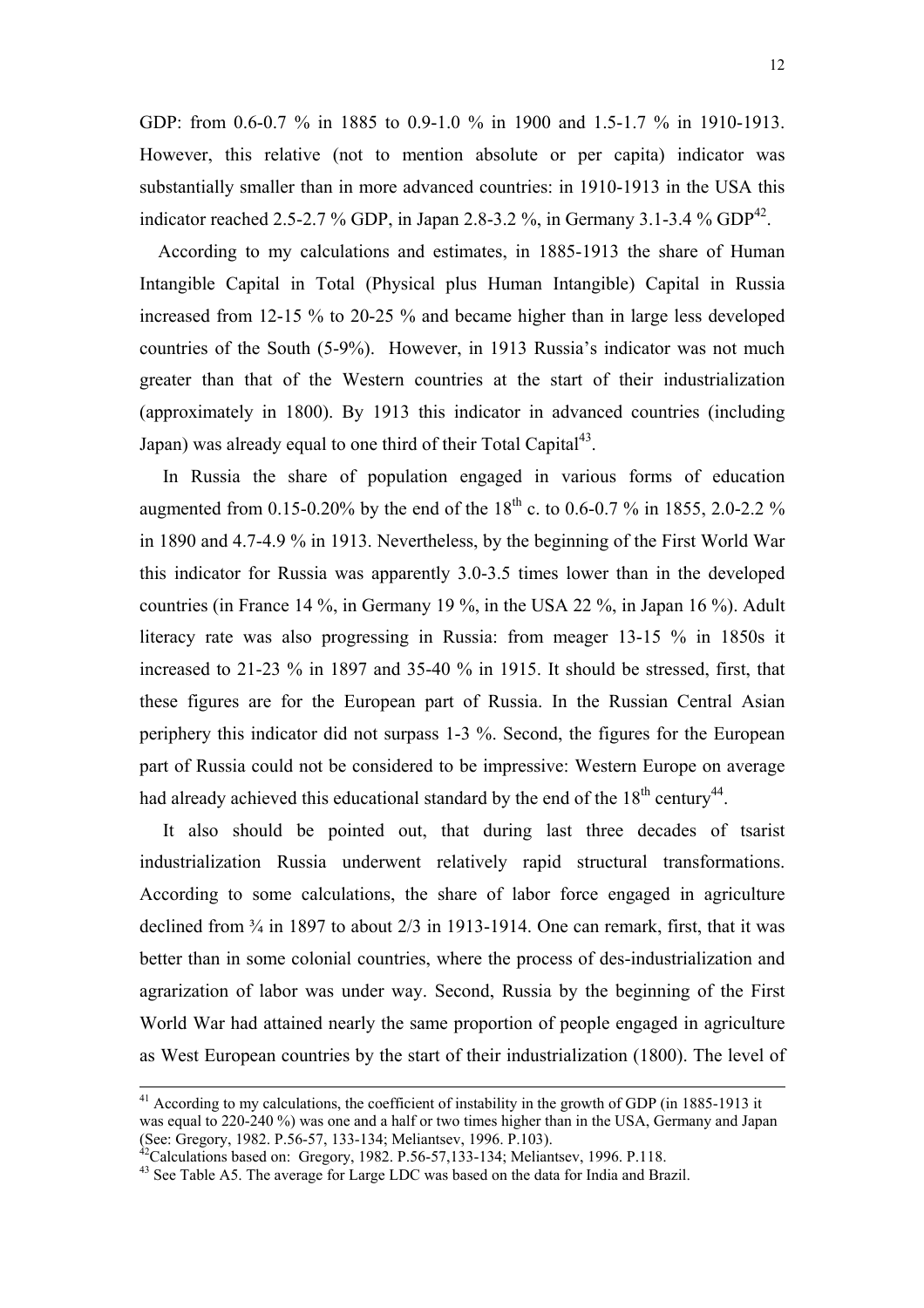urbanization that Russia reached by 1913 (on estimates, 14-18 %) was one and a half or two times higher than in India and China. Nevertheless, this Russian level was closer to these countries than to the West  $(40-42\%)$ .<sup>45</sup>

 Economic growth during the last decades of Imperial Russia was based not only on the increase of total factor inputs (Physical Capital Stock, Labor): in 1885-1913 they accounted for some 3/4 of the GDP growth and nearly one quarter of the GDP increase was due to productivity growth (see table A8). However, the trend was not even. The average annual growth of TFP decreased from 1.2-1.3% in 1885-1900 to 0.3-0.5% in 1900-1913 and its contribution to the growth of GDP fell from 34-37% to 12-13%.[46](#page-12-1) To assess adequately Russia's productivity achievement, it is important to stress that by the end of  $19<sup>th</sup>$  – beginning of the  $20<sup>th</sup>$  cc. in the West and Japan the contribution of increase in productivity to GDP growth was on average two times higher. So, Russia's record of TFP growth and its contribution to GDP increase were actually closer to some peripheral countries, although there were significant differences in their performance (See table A6, A7).

By 1913, despite a certain success achieved by Russia in its economic modernization, it *failed to start catching up with the West.* The gap in per capita GDP became three-fourfold. Per capita GDP in Russia did not surpass 18-22 % of the American record. Russian HDI was only 1/3 of the western record. But what is most striking is rapidly *increasing absolute gaps* in the main indicators of human development. The absolute difference in life expectancy at birth between the West and Russia increased from 7(37-30) years in 1860 to 16 (50-34) years in 1913. And the absolute difference in years of educational attainment rose from 3.5 (4.1-0.6) years to 5.8 (7.3-1.5) years.<sup>47</sup>

1.10. Summing-up, it should be pointed out that, first. Russia at the end of the  $19<sup>th</sup>$  – beginning of the  $20<sup>th</sup>$  century was in the process of embarking on the path of Modern Economic Growth. Russia's per capita GDP growth rates became higher, although

 <sup>44</sup> See: Seurot. P.30; Kahan, 1989. P.27, 169-171; Falkus, P.11; Meliantsev, 1996. P.89, 119, 120. 45 See: Bairoch, 1985. P.288; Bovikin. P.118; Meliantsev, 1996. P.110, 138.

<span id="page-12-0"></span>

<span id="page-12-1"></span><sup>&</sup>lt;sup>46</sup> After the Russian peasant revolution and Stolypin's reforms there was a recovery and a speed-up in growth of GDP (from 2.2% annually in 1900-1909 to 5.2% in 1909-1913) and of total productivity (from (-) 0.6% to 2.2%), although this period of post-crisis acceleration was very short). Calculations made on: Gregory (1982, P. 56-57, 214, 269, 279, 309).

<span id="page-12-2"></span><sup>&</sup>lt;sup>47</sup> Calculated on the data and sources to table A4. It is remarkable, that Japan did not surpass substantially Russia by per capita GDP, although this country was rapidly enhancing its human capacities. Longevity was at par with the West. Educational attainment (in years) was 3.5 greater than in Russia and was equal to 70-75 % of the western 'standard'.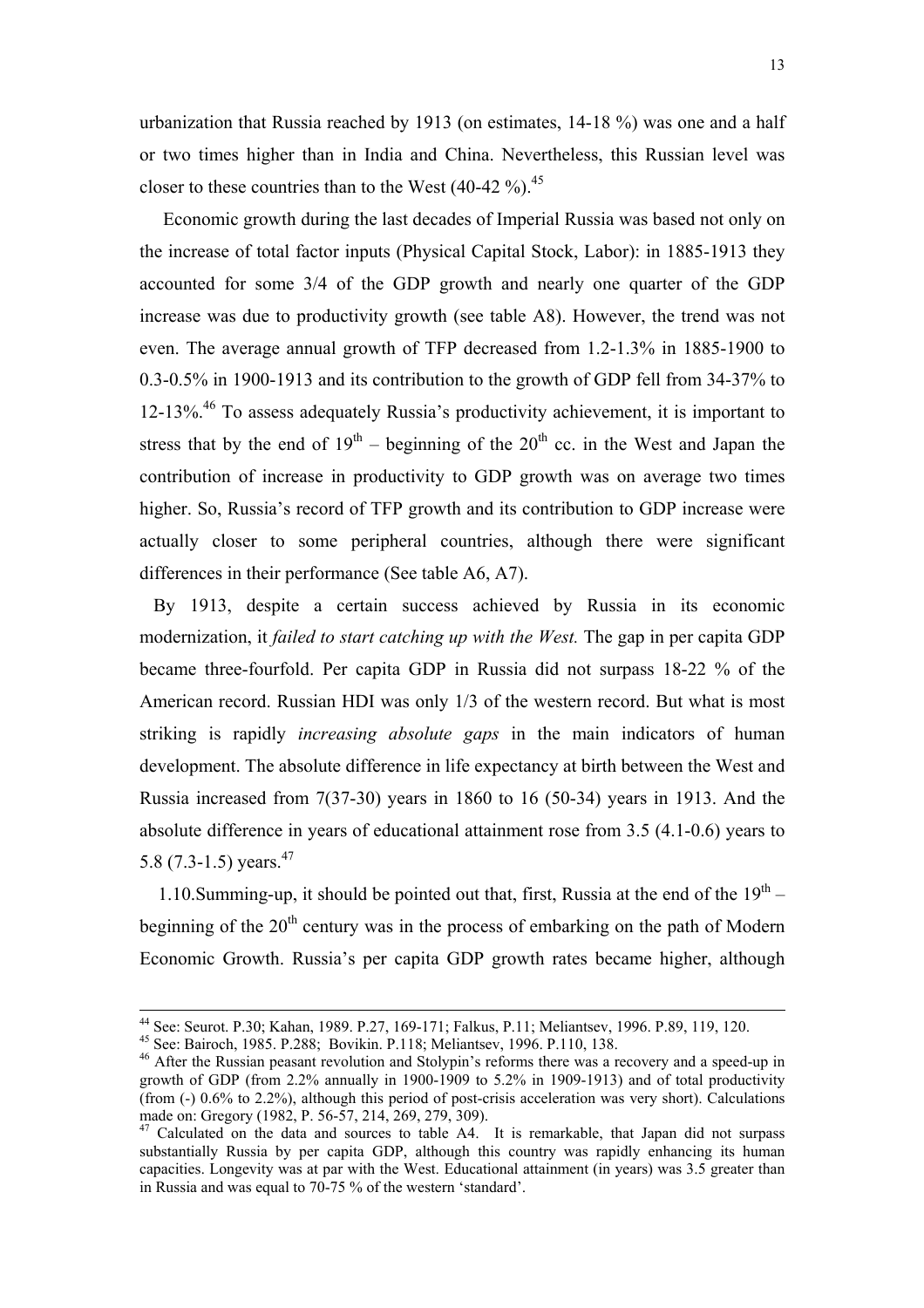they remained very unstable. Second, the world was also changing, and expanding international competition compelled many advanced states to enhance conventional and human capital formation and enlarge productivity growth. Third, in order not to go on falling behind the West, Russia ought to have made a lot – in carrying out much more comprehensive market-oriented reforms, in creating *vital, sound institutions, activating civil society*. But its developmental model remained up to the First World War very unbalanced. There was great and rising divide between modern 'westernized' and traditional sectors and substantial income inequality (1% of the population possessed 16 to 20% of national income).<sup>48</sup> The managerial, entrepreneurial and general cultural level of the Russian population was on average very low. The war activated destructive forces in Russian society, which was not prepared for such an ordeal.

### **2**.**Soviet economic growth: what do we** *really* **know?**

 2.1.Soviet experience is one of the most contradictory, dramatic and in essence tragic sagas in the world history. Society, as it is known, turned out to be overwhelmed by the 'command' (often described as 'planned' and socialist) system, which capitalized on enthusiasm and expectations of the cheated poor people and set up quasi-military and one of the most coercive social mechanisms.

 In the interests of new ruling class – 'nomenklatura' – awful social and economic experiments were carried out by the ambitious profanes, who officially declared their goal to catch up and overtake the developed countries in a few decades and to make Soviet ordinary people wealthy and happy (in spite of colossal costs involved).

 During the processes of forced modernization (including collectivization, industrialization as well as 'purges' of the 1930s) peasantry, who made up the great majority of Soviet population, was squeezed to the bone. Millions of industrious, talented, gifted and enterprising people (from all nationalities and different social groups) were announced to be enemies of the working class, sent to Gulag or exterminated. The command system preferred silent performers, conformists.

<span id="page-13-0"></span><sup>&</sup>lt;sup>48</sup> For the sake of comparison, it can be pointed out that in the USA in 1913-1919 1% of households possessed 13 to 14 % of national income (Calculations and estimates made on Vainstein (1969. P.68- 59); Gatrell (1986. P.38); Kuznets (1966. P.211).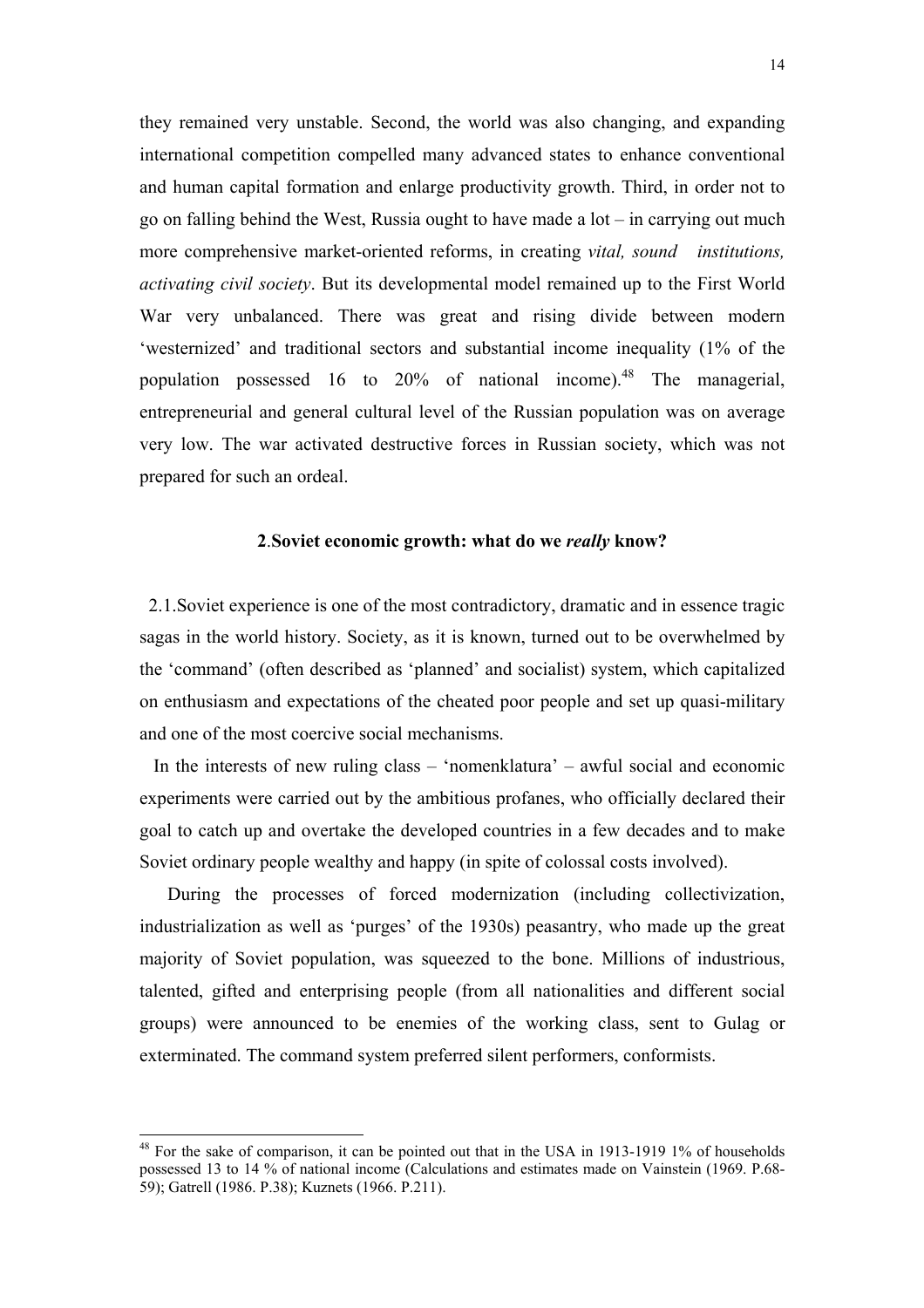All that, one could say, is an old, boring story. But, should not it be pointed out, that an extremely heavy legacy of ¾ a century of communist *'negative' selection,* described above*,* has had and is still having a deep depressive effect on the process of transition in post-Soviet Russia and in the former Soviet republics?

 2.2.Despite voluminous literature, devoted to reassessment of Soviet economic and social performance, many substantial details need to be investigated much more thoroughly. It is well known that Soviet statistics often provided false, and exaggerated data, in particular on Soviet macroeconomic dynamics<sup>49</sup>. If the official figures for the Soviet per capita income growth rates in 1913-1990 had been real, the USSR by 1990 would have surpassed the USA by per capita GDP/NDP three-four  $times<sup>50</sup>$ .

 However, it is not yet crystal clear *by how much* the Soviet economic performance was overstated, despite very interesting, elegant and sophisticated calculations made by a number of prominent economists (among them are C.Clark, A.Bergson, P.Bairoch, A.Maddison and others). Not very long ago Russian economists started to make adjustments to the official Soviet figures on the growth of national income and industrial production. According to G.Hanin, who seems to have presented one of the lowest estimates of the Soviet economic performance, in 1929-1987 the average annual growth rate of Soviet aggregate GDP should be adjusted downwards from 7.9% to 3.3%.<sup>[51](#page-14-2)</sup>

<span id="page-14-3"></span> But there is at least one very delicate point. I share the view of those scientists who argue that G.Hanin underestimated the growth of Soviet military industrial complex and possibly the increase in quality of some kinds of its production<sup>52</sup>. Some scholars in the USA and Great Britain are now revising very low estimates of Soviet economic performance, especially for the period of the 1930s. They, as well as some of the Russian economists, call attention to the fact, that despite obvious shortcomings and real drama and tragedy of that period – I mean, first of all, hard living conditions of the majority of people, repressions, 'purges' -- many new branches of heavy industry had been created. In particular, defense production in total Soviet industry grew from 2-3% in 1930 to 22-23% in 1940 and average annual growth rate of armaments' production (machine guns, rifles, artillery systems, warships, tanks, combat aircrafts)

<span id="page-14-0"></span><sup>&</sup>lt;sup>49</sup> See: Ofer, 1987; Easterly W., Fischer St.

<span id="page-14-1"></span><sup>50</sup> Calculated from the data of Maddison, 1995. P.196-197, 200-201; Maddison, 1998. P. 313.

<span id="page-14-2"></span><sup>51</sup> Hanin, 1988. P.85; Hanin, 1991. P.173-174.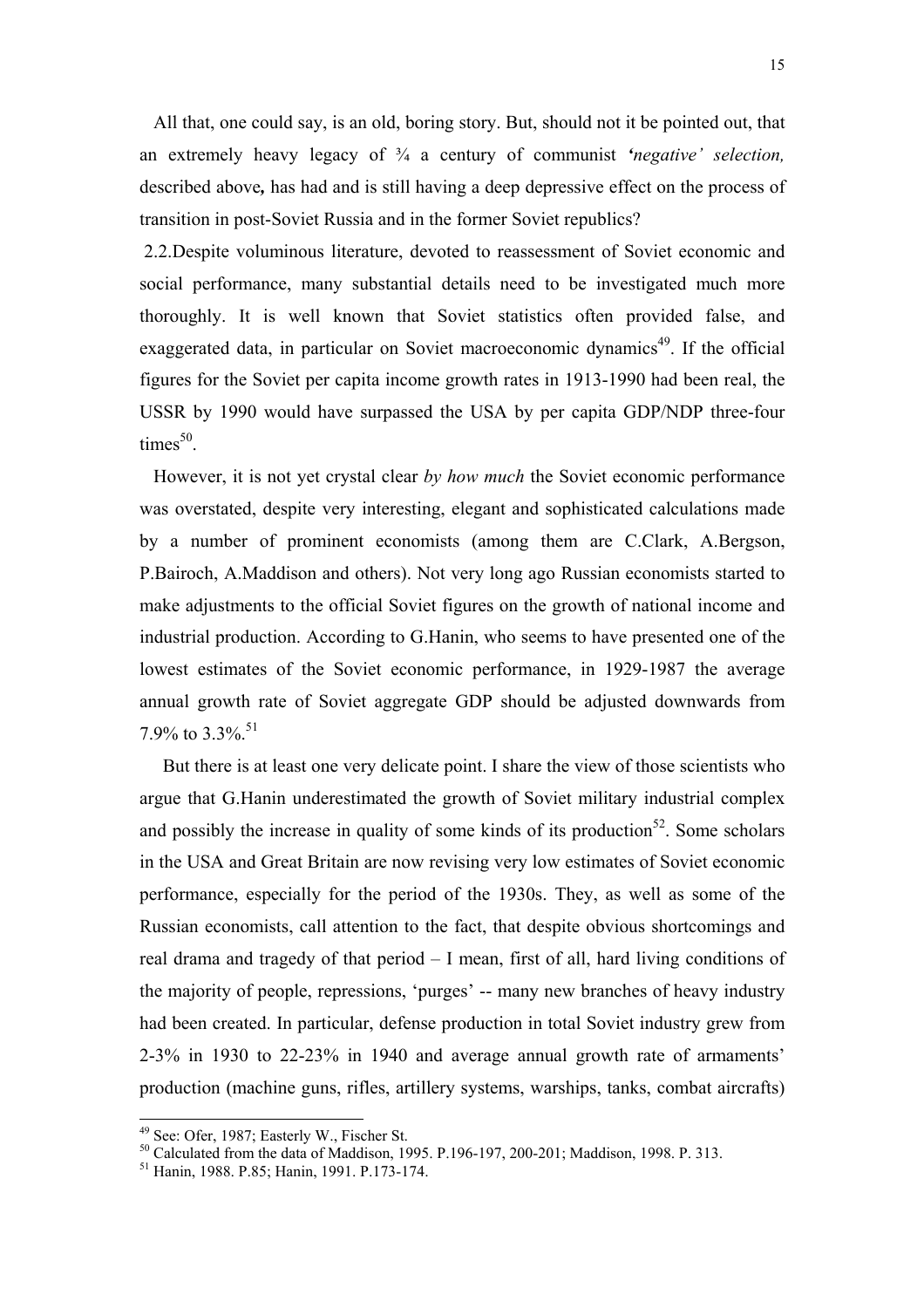<span id="page-15-4"></span>during that period ranged from 23 to  $40\%$ <sup>53</sup>. On the whole, a real (at least quantitative) breakthrough was also achieved in education, science and healthcare (despite some possible decrease in the quality or inadequate quality of delivered services). But Soviet (Marxist) system of national accounts excluded these spheres as 'unproductive', yet the progress in these spheres also should be factored in.

 Some early unofficial calculations of average annual growth rates of Soviet national income/GDP for the 1930s (C.Clark's figure is 3.2%, and A.Bergson's estimate in 1937 ruble factor cost is  $4.2\%$ <sup>54</sup> were later on corrected upwards, applying chain indices' formula to avoid severe index-number problems (including well known A.Gerschenkron effect<sup>55</sup>) and making some adjustments with respect to rapid structural changes that were under way at that in Soviet economy. The average annual growth rate of Soviet GDP for 1928-1940 was 'raised' by A.Maddison to 5.1%, by M. Harrison to 5.9% and by R. Allen to  $6.3\%^{56}$ .

 My tentative estimate for this period is the average of my three rough calculations. They are based on the weighted sum of annual growth rates of production in main sectors of the economy (agriculture 0.3%, light industry 3 to 4%, heavy industry 12 to13%, services 3.5 to 4.0%).<sup>57</sup> The resultant figure is about 4.6%. It is substantially higher than the earlier unofficial estimates, presented above, and close to A.Maddison's estimate (Nevertheless, it is obvious that this issue deserves more investigation).

 Russian economist M.Eidelman has recently reworked official Soviet indices for industrial growth for 1960-1988. Average annual growth rates, calculated on his indices, turned out to be 1.5 or two times lower than the official numbers (for the whole branch  $3.6\%$  versus  $6.2\%$ , and for the machine-building  $-5.4\%$  versus

 <sup>52</sup> Harrison, 1993.P.156, 159-160; Kudrov, 1998.

<span id="page-15-0"></span><sup>53</sup> Davies et al. P. 298, 300.

<span id="page-15-1"></span><sup>&</sup>lt;sup>54</sup>Clark, 1957. P.247, 250; Bergson, 1978. P.122. However, A.Bergson's figure for the average annual growth rate of the Soviet net national income in 1928-1940 is more that twice as mentioned above (9.3%) when he uses 'composite 1937 base'.

<span id="page-15-2"></span> $55$  Laspeyres' volume indices are substantially higher than Paasche's, because price weights are higher for the relatively scarce in the initial period goods which started to expand faster. 56 Maddison, 1995. P.154; Harrison, 1992. P.28-29; Allen, 1998. P.1081. R.Allen's estimates are the

<span id="page-15-3"></span>highest among mentioned above, because, as he pointed out, he had taken into account the effect of the rapid growth in durables, underestimated in previous calculations. Still he argues that much research should be done on the performance of 'big unknown' – military complex.

 $57$  The weights are sectoral shares of production of 1937 (derived from P. Gregory and G. Ofer). The first system is based on the prices of 1928, the others represent different estimates of the current 1937 proportions in GDP distribution among sectors. The shares (weights) of agriculture, industry and services in GDP reach respectively in the first case: 0.49, 0.28, 0.23; in the second case: 0.31, 0.45,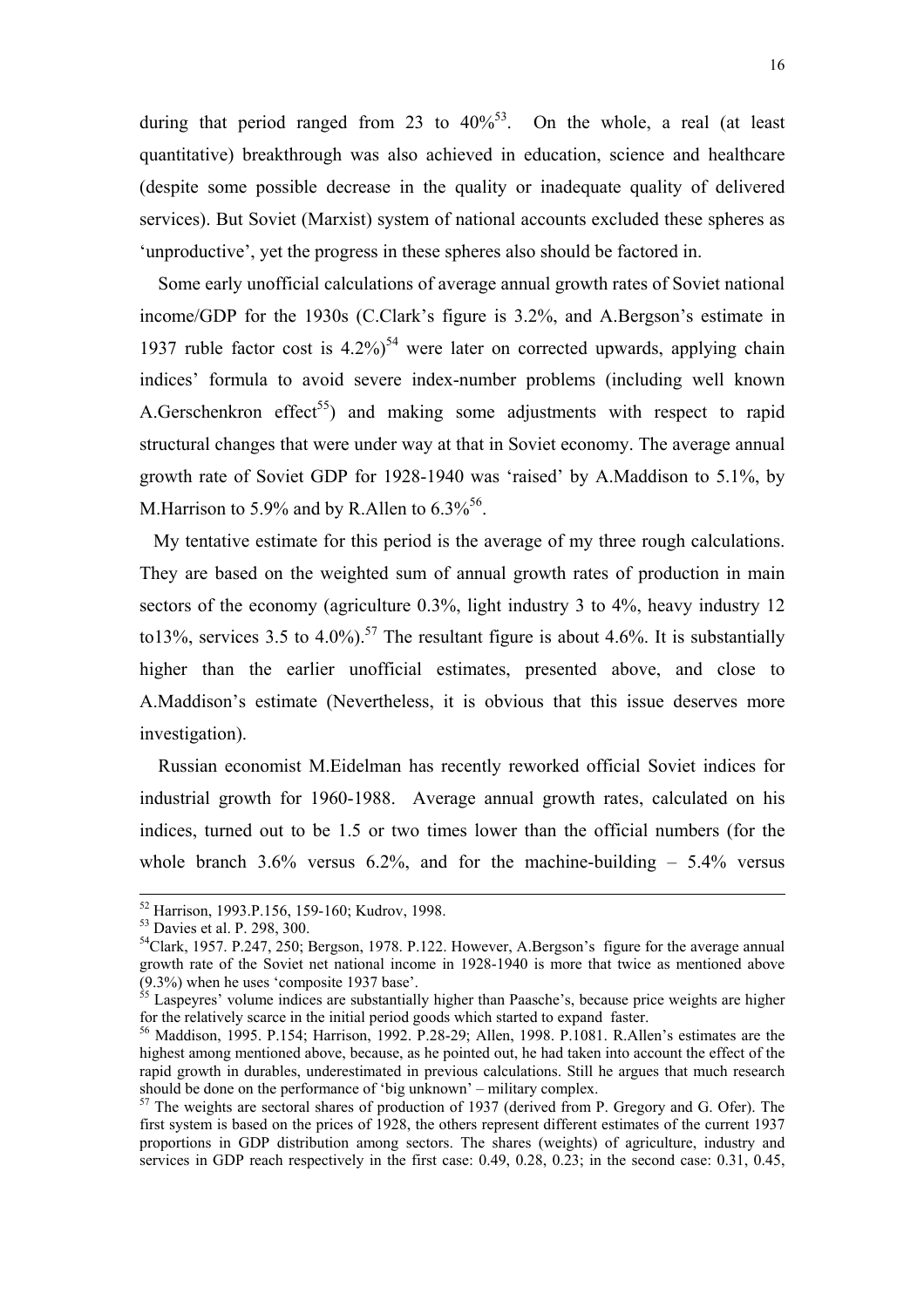$10.0\%$ <sup>58</sup>. Still the problem remains with the appropriate reassessment of production in military complex.

 Finnish economist R.Ruoholo, applying different statistical procedures, has also reworked Soviet official GDP growth rates: according to his computations growth was enormously overstated in chemistry and machine building. His conclusion is that the true figure for average annual growth rate of Soviet GDP for 1960-1990 should be one and a half times less – 3.3% instead of 4.7%.<sup>59</sup> I have also taken into account the overview works of G.Ofer and A.Maddison containing inter alia their proper recalculations of the Soviet economic growth $60$ . What is remarkable, the results of Russian St.Petesburg's economist K.Kholodilin, who has recently built a chain index of Soviet GDP for 1950-1990 and used different methods (one of the best, to my mind, seems to be five years shifting weights applied to subindices of production), do not differ substantially from the resulting figures of the three economists, previously mentioned (R.Ruoholo, G.Offer, A.Maddison). According to his calculations, during 1950-1990 annual growth rates of Russian GDP were steeply falling and on average did not exceed 3.7% (and in 1960-1990 they were about  $2.6\%$ )<sup>61</sup>.

 However, it should be stressed, that it is not feasible to come up with *any final* estimate of Soviet economic growth primarily because the prices in the command system were, as a rule, assigned. In the planned command system market (as compared to orders) did not play an active role in reallocation of resources (although one can not underestimate its rather substantial and possibly increasing indirect effect). The greatest part of the Soviet aggregate product had never undergone checking for quality and utility by real market competitive forces. All that accounted for a rising stockpiling effect in mills and fabrics especially in 1970-1980s.

<span id="page-16-3"></span> 2.3. Nevertheless, taking into consideration the data presented above, it is possible to make a rough calculation to assess Soviet comparative economic performance. Per capita GDP growth rates increased one-and-a-half times -- from 1.5% per year in the tsarist Russia in 1885-1913 to some 2.2-2.4% in 1913-1990 and turned out to be higher than in some western countries during that period (in the USA 1.8-1.9%). But despite enormous ecological, social and human costs, Soviet dynamic record was not

-

<sup>0.24;</sup> in the third case: 0.29, 0.34, 0.37. I assumed that in 1937 light industry was equal to 1/3 of the industrial production. (See: Gregory, 1982. P.185-186; Ofer. P.1792; Davies et al. P.205.

<span id="page-16-0"></span><sup>58</sup> Eidelman, 1992. P.26.

<span id="page-16-1"></span><sup>59</sup> S.Ruoholo, 2000. P.33, 36.

<span id="page-16-2"></span><sup>60</sup> Ofer, 1987. P.1778-1779; Maddison, 1978. P. 313.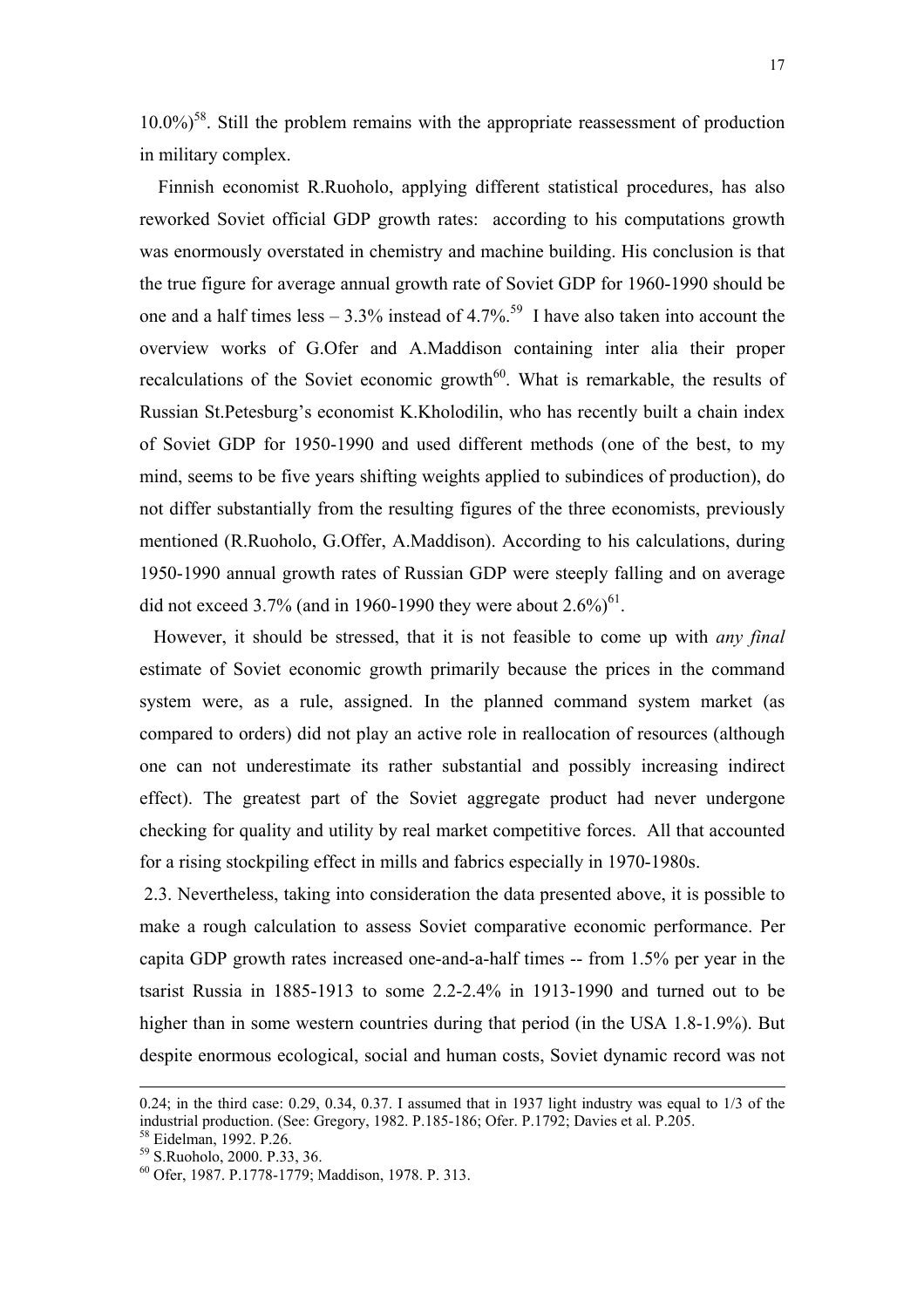the best. The USSR was surpassed not only by Japan and Taiwan (3.3-3.5%), the world fastest economies of that period. At least ten other countries surpassed the Soviet Union in average growth rates of per capita GDP: South Korea, Italy, Norway, Portugal, Turkey, Iran, Venezuela, Brazil, Sweden, Greece (2.4-2.9%, in Germany  $2.2\%$ )<sup>62</sup>. It is useful to remind that their economic growth, in contrast to the Soviet *growth, was of much full value as it was primarily determined by the outplay of market forces.* 

 2.4.The economic growth of the USSR was to a very great extent propelled by the rise in investment ratio (share of the Gross Investment in GDP). Although precise comparative statistics of the absolute and relative dimensions of capital formation in the USSR remain to be not very accurate  $63$ , approximate calculations seem to demonstrate that the share of Gross Investment in GDP rose rather steeply – from 12- 14 % in 1909-1913 to 14-18 % in 1928, 25-33% in 1930s and 33-37% in 1970-  $1980s<sup>64</sup>$ . As for defense expenditures, they increased from 4-5% of GDP in 1913 to about (or even more than)  $15{\text -}20\%$  in  $1980s^{65}$ .

 To sum up, the *combined share of gross investment and military expenditure in the GDP has apparently tripled in 1913-1980s - from 17-19% to 50-60%. By this share the USSR probably surpassed the Western countries two times.* 

 If to adjust Soviet economic performance for these tremendous expenditures, per capita consumption in the USSR could have increased 1.4-1.6% per annum or tripled during 77 years. This is, without any exaggerations, rather unimpressive performance. 'Under-consumption' brought about many acute deficits in the Soviet command economy and was among the key factors that caused deterioration in productivity, quality standards and moral decay.

 2.5.One can not neglect a significant rise in R&D expenditures in the USSR – from 1.3% of the Soviet GDP in 1950 to about 2-3 % in the 1960s and approximately 3% in

 <sup>61</sup> See: Kholodilin, 1997. P.75.

<span id="page-17-0"></span><sup>62</sup> Maddison, 1995. P.194-206.

<span id="page-17-1"></span><sup>&</sup>lt;sup>63</sup> Maddison, 1998. P.316. The share of Gross Capital Formation in GDP could be overstated, because expenditures on current repairs and maintenance were included in total investment outlays. However, changes in stocks were usually underestimated. It also should be born in mind that investment ratio was perhaps underestimated due to the fact that effective rates of indirect taxes were much lower in capital goods than in consumer goods production.

<span id="page-17-2"></span><sup>64</sup> Gregory, 1982. P.185-186; Maddison, 1989. P.66; Ofer P.1788.

<span id="page-17-3"></span><sup>65</sup> Gregory, 1982. P.56-57; Bergson, 1989. P.171; Ofer, 1987. P.1778; Easterly W., Fischer St. P.348. Some experts (for example former Russian deputy minister of defense A.Kokoshin) argued, that in 1970-1980s in some branches of the Soviet Military Idustrial Complex 1 ruble was worth many rubles in the civil sector ('Obshaya Gazeta'. 1994, N26/51. P.4).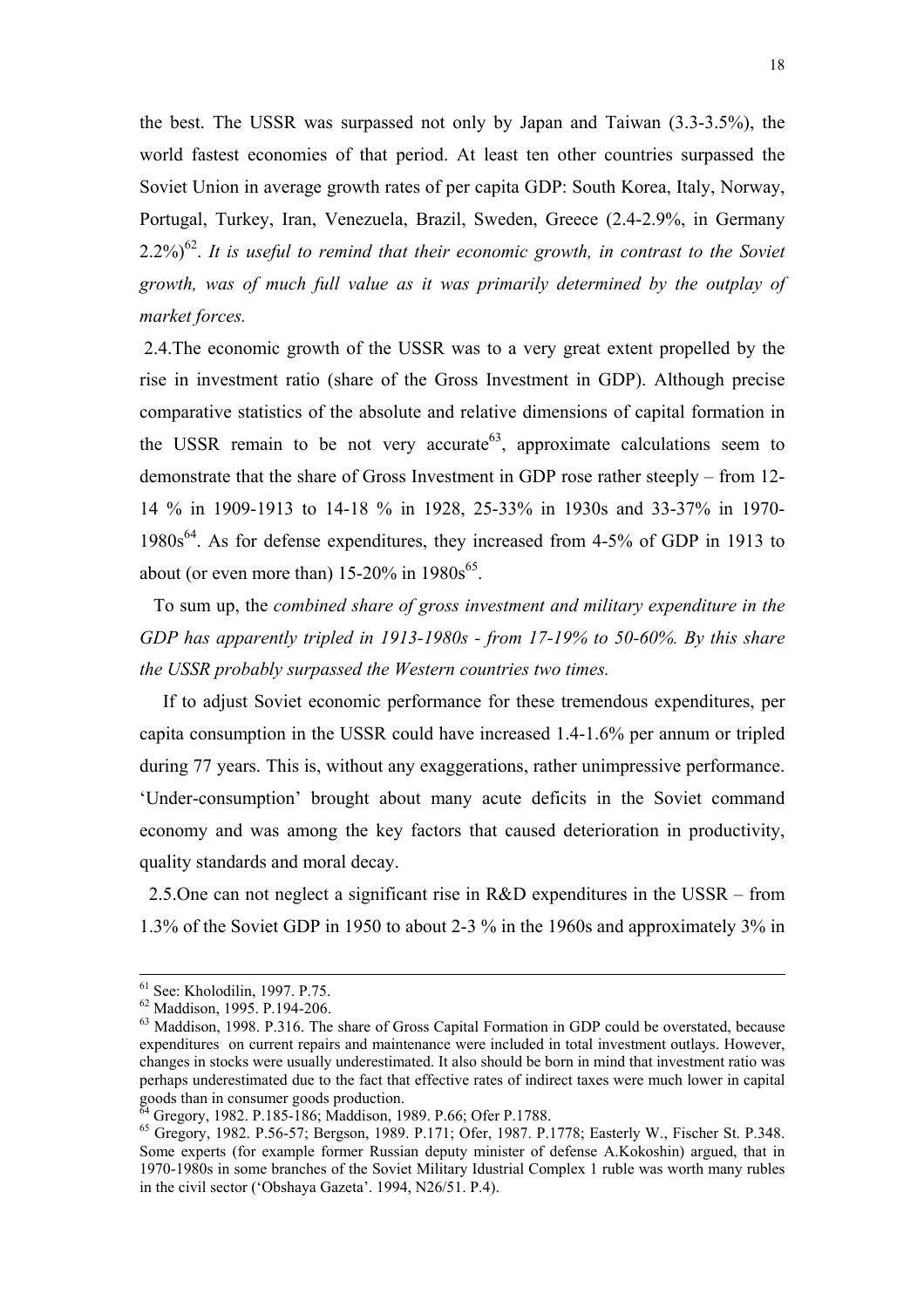the 1980s. However, it should be pointed out, that nearly  $\frac{3}{4}$  of these expenditures were carried out in military industrial complex<sup>66</sup>. It also should be emphasized that Soviet government on the whole did a lot to upgrade educational and health levels (not only in Russia, but in the former Soviet republics as well). It resulted in doubling of life expectancy at birth in the USSR (from 34 years in 1913 to 69 years in 1990). The average years of educational attainment of the adult population increased nearly 6-7 times - from 1.5-1.6 to 10-11 years. However the USSR and Russia did not catch up with the West and Japan, as their record of educational attainment at that time was already substantially greater (14 to 17 years, adjusted for quality, see table A4). Moreover, the quality of services in health and education and of practical knowledge in the USSR left much to be desired. By the beginning of the 1990s in Germany and the USA *skilled and highly competitive manpower made up some 70 to 80%, in the USSR (and Soviet Russia) it did not surpass 15 to 17%.[67](#page-18-1)*

 Despite substantial rise in physical and human capital formation that occurred during the soviet period, *the structure of total capital stock* in the USSR in 1913-1990 did not change drastically. The share of human capital increased only slightly – from 22-24% to 25-27%, so the conventional capital remained the crucial element (3/4) of the Soviet economic structure. Despite certain success achieved in enhancing human capital, much more resources were deployed in order to enlarge physical capital, military might of the Soviet empire, which to a substantial extent were financed by oil revenues.<sup>68</sup> As a result, by the structure of its TCS, the USSR in the 1980s was much closer to LDC than to developed countries (DC), which (and primarily the USA) were apparently speeding up the transition from mature industrial to knowledge based economy (See table A5).

2.6.In the last two or three decades of the Soviet regime, despite enormous efforts, colossal (economic, ecological and human) costs, economic growth was definitely fading out (See table A8). In the postwar period TFP growth was rapidly decreasing. It has already become meager in the first part of the 1970s and then turned to be negative. Excluding the years of war and postwar recovery, the *average TFP growth for the Soviet period (0.7-0.9%) did not surpass on the whole the record of the late* 

<span id="page-18-2"></span><span id="page-18-0"></span><sup>&</sup>lt;sup>66</sup>Easterly W., Fischer St. P.349. Soviet R&D expenditures are to some extent exaggerated and are not strictly comparable with Western indicators as Soviet data encompasses spending on some auxiliary purposes.

<span id="page-18-1"></span> $67$  Rakitov (1992, p.15).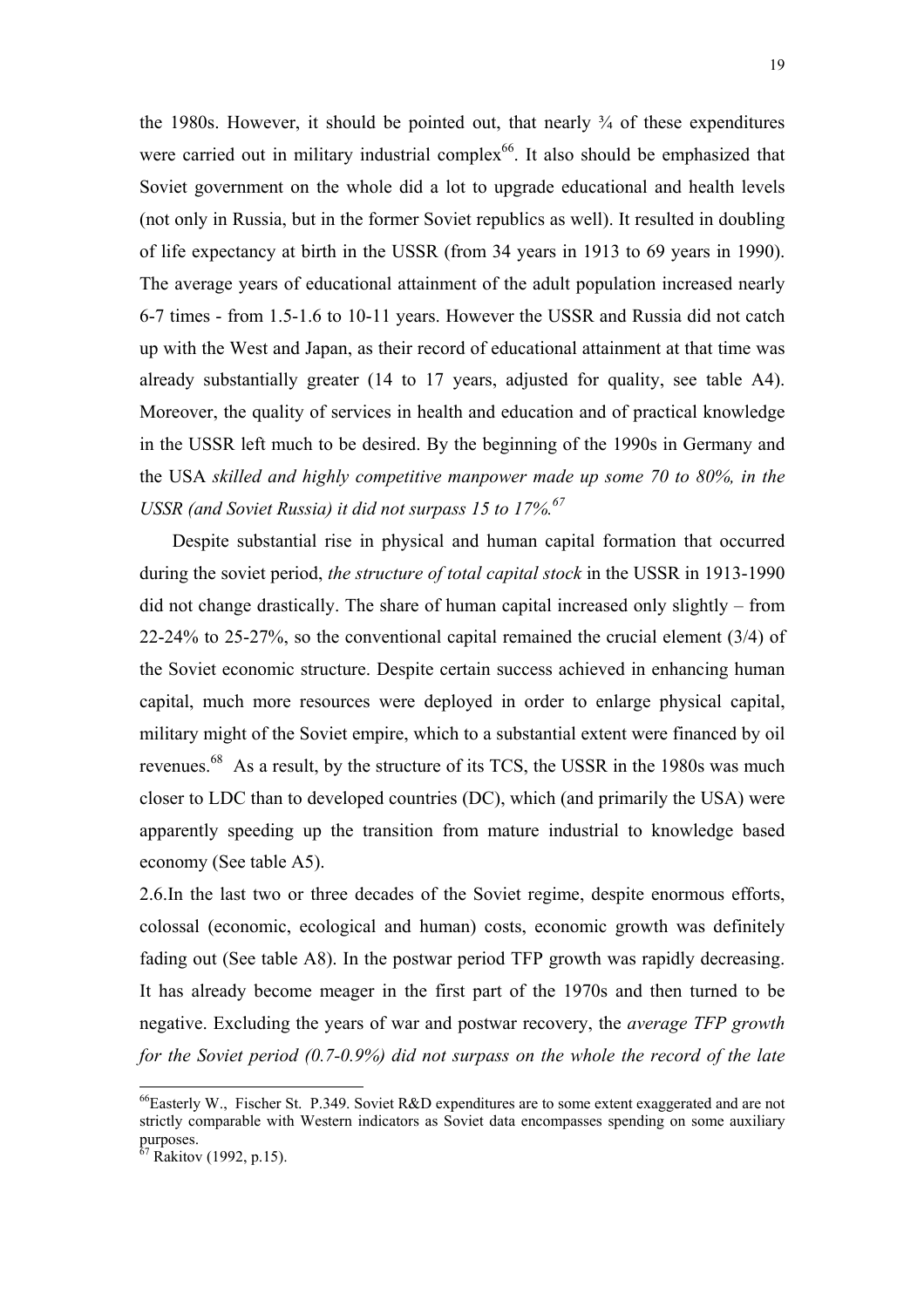*tsarist Russia (1885-1913). The contribution of productivity to GDP growth (on average 1/5) was almost three times less than in DC and substantially (1.5 to 2 times) less than in some large developing countries (in India and China in 1980-1990s.* See tables A6, A7, A8).

 2.7.Having caught up with the USA or even surpassed the USA in some narrow segments of technical and military production and having obtained rather good results in educational and health indicators, the USSR failed to make substantial progress in catching-up with the West and in particular with the USA by GDP per capita. The updated and adjusted figures reveal that, although Russia's standard related to the American rose during 77 years, the increase was not substantial: from 19-20% in 1913 to 27-28% in 1990. And the relative gap with the 'club' of advanced countries did not change at all (it remained approximately 29-31%) (Table A4).<sup>69</sup>

 If to take into consideration Soviet successes in the development of human capital and the rise in longevity, the USSR was catching up. In 1913 the HDI for the Russian Empire related to the USA's HDI of 1913 did not surpass 28-30%. By 1990 the Soviet HDI reached 51-52% of the respective American indicator (Russian/Soviet HDI related to the indicator of the advanced countries rose from 29-31% to 59-61%).

 I made another calculation, trying as in the previous case to account for enormous Russian investment and military expenditures. In order to make HDI much more 'human', I *netted out military consumption and investment expenditures from conventional GDP and recalculated HDI figures* for the USSR and the USA. The USSR was also catching up with the USA but the progress was slower (28-30% of the American standard in 1913 and 42-43% in 1990). The crucial point is, however, that the Soviet *adjusted GDP per capita related to the American figure (to the 'West') in fact has decreased from 20-22% (28-30%) in 1913 to 15-17% (16-18%) in 1990.*

 2.8.All that means that Soviet catch-up development process with the West (advanced countries) was extremely contradictory and in many vital spheres it was a failure. It involved lots of sacrifices, and there had been critical divides in different spheres of socio-economic and cultural development. The Soviet model was in many

 $68$  According to estimates made by Russian academician N.Shmelev, the overall sum of Russia's oil revenues during 1970-1980s reached \$200-250 billion (Shmelev, 1996. P. 61).

<span id="page-19-0"></span><sup>&</sup>lt;sup>69</sup> Some more benevolent estimates, taking into account the dimensions of undermeasured Russian shadowy economy, show that Russia's GDP per capita related to the American indicator increased from 25-26% in 1913 to 35-36% in 1990. But this calculation is troublesome, because adjustments for underestimation of production have not been adequately made (if any) for many DC and LDC. Therefore the Russian data may not be fully comparable.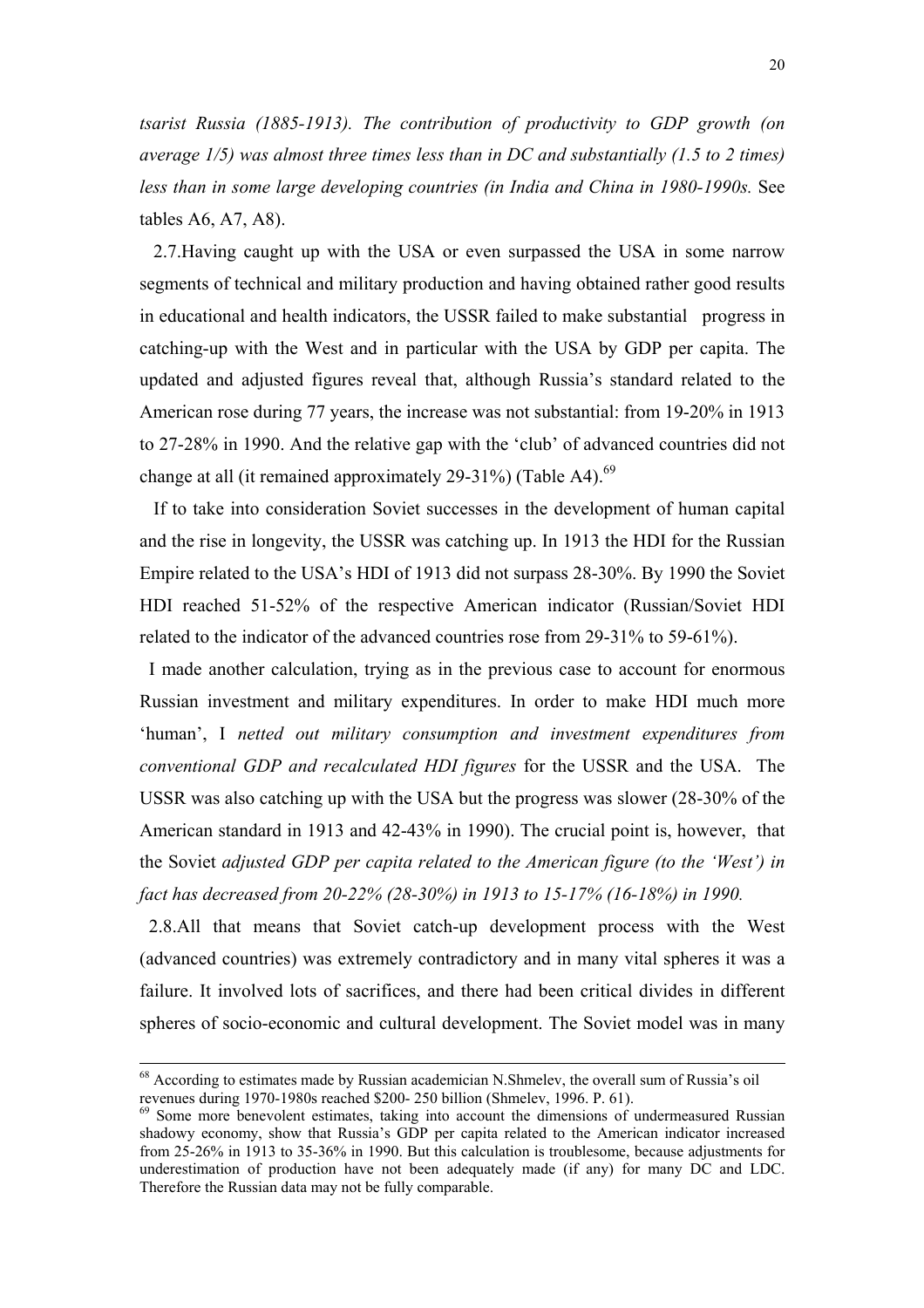respects more unbalanced and cost-ineffective than the paradigm of the tsarist industrialization. Devoid of real market mechanism, it lacked flexibility and adaptability. After a rather long period of decay the system collapsed, despite all the efforts to refresh it in the 1980s, *leaving behind extremely heavy economic, social, cultural and institutional legacy.*

# **3.Transitional period: a reassessment of economic performance**

 3.1.*Economic transformations and problems.* As it is well known, by the end of the 1980s the Soviet system had become increasingly unworkable, being at the same time dangerously decaying and persistently 'unreformable'. After the failed coup-d'etat, organized by hardliners, and dismantling of the USSR in 1991, no room was practically left out for gradual reforms. The system was subjected on the whole to radical, yet, to a large degree, haphazard and painful transformation. This kind of transformation was, however, caused not only (and not so much) by the 'errors of young reformers' and lack of experienced cadres for this new job. Enormous economic, political and institutional hurdles, representing heavy communist legacy (including widespread corruption, rent-seeking activities of the former *nomenklatura*, the dominance of communists and other antireform fractions in Russian parliament), and egregious weakness of the state hindered the implementation even of the most urgent reforms.

 So, I would argue that one must be surprised not so much by relatively unimpressive economic and social performance of the 1990s, as by the fact that the things had not got uglier (with much more chaos, political and social disorder, as was the case in some post-communist societies) and that some of the most vital reforms had been carried out.

 Despite some clear setbacks, the main aims of internal and external liberalization were more or less attained. However, hyperinflation of 1992, the dimensions of which had not been predicted by almost anybody, nearly liquidated household savings, what caused people's deep discontent and had a harsh negative impact on the economy. Nevertheless, the rapid growth of monetary mass and prices was eventually restricted (table A9). These processes were largely determined by the decrease in government deficit, which was primarily (by 2/3) accounted by the cuts in government expenditures and to some extent (less by 1/3) by the increase in budget revenues (see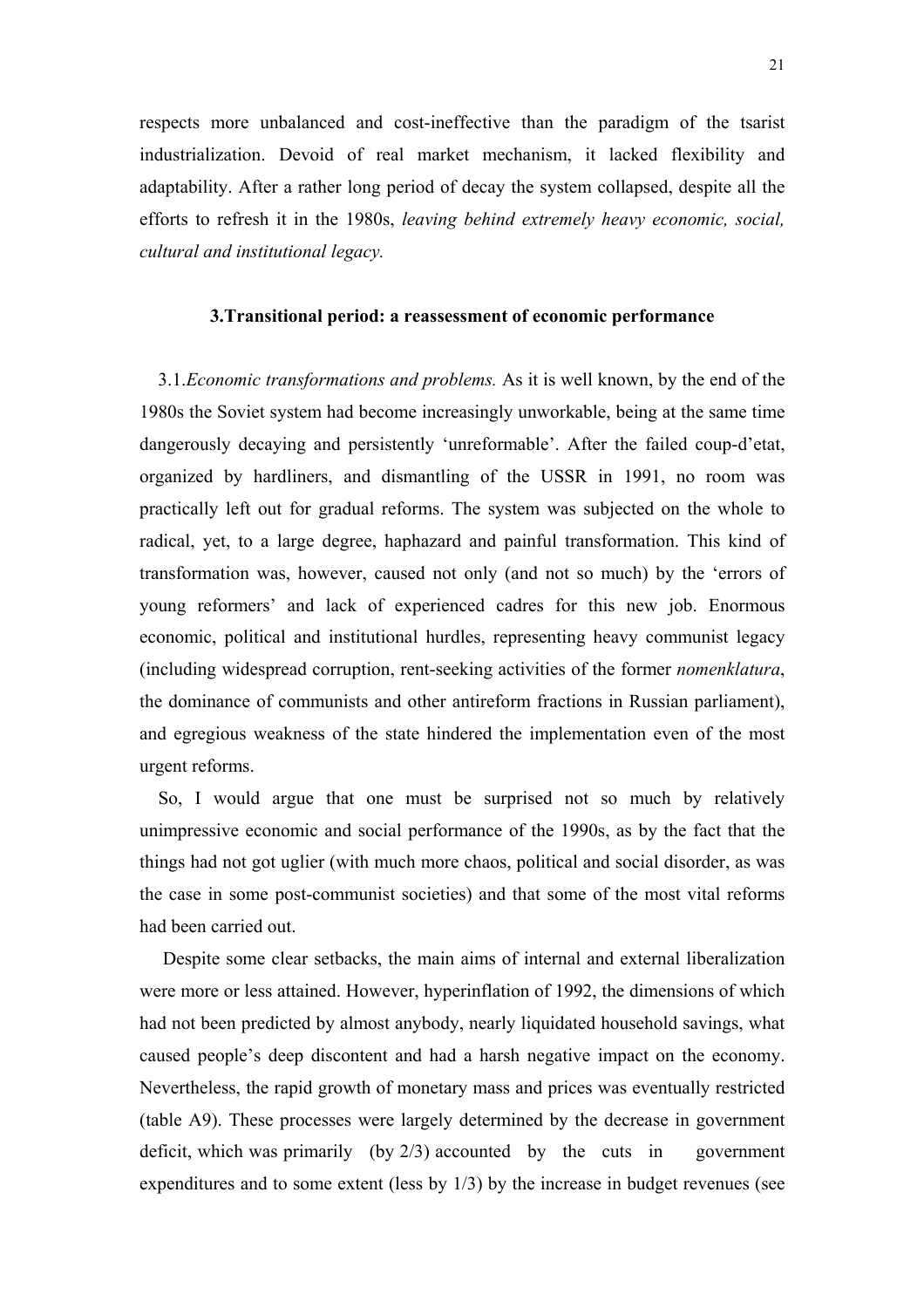table A10). Internal monetary demand was significantly curtailed by realization of unpopular policy of arrears (including wage arrears)<sup>70</sup>. One can also see from the table 1 that M2/GDP is meager compared to advanced and middle income countries  $^{71}$ . It reflects very serious underdevelopment of the banking sector in Russia.

 The dimension of Russia's external liberalization to some extent can be demonstrated by the index of trade openness (export plus import of goods and services related to GDP, measured in current exchange rates). This index rose from 27 % in 1991 to 44%in 1997 and 66% in 2000<sup>72</sup>.

 Russian government launched an ambitious and intensive privatization program. Its implementation was, however, associated with errors and corruption. But eventually, privatization and the creation of new enterprises have drastically changed the shape of the Russian economy. In 1992-2000 the share of the employed in state and municipal sector declined from 68.9% to 38.1% and in the private sector it soared from 19.5% to 45.0% (the share of total employment in mixed forms of ownership increased from 11.6% to 16.9%).<sup>73</sup> By the beginning of 2001 the private sector accounted for nearly  $3/5$  of the total Russia's capital stock,  $\frac{3}{4}$  of the total number of Russian registered enterprises and 70% of the measured GDP.<sup>[74](#page-21-4)</sup>

 By many *conventional* criteria, the overall Russia's performance of the last decade is rather unimpressive. This can be primarily explained by poor protection of property rights, legal uncertainties, arbitrary regulations and awfully poor functioning of the rule of law<sup>75</sup>. According to official data, to some extent adjusted by experts of Goskomstat, IMF and World Bank, in 1991-1998 real measured GDP curtailed by 42- 43%, agricultural production by 44% and industrial production decreased by 54% (machine building industry fell by  $63\%$ , light industry by  $88\%$ ).<sup>76</sup>

 The 1990s have witnessed a very rapid des-industrialization in production and employment structures of the Russian economy and the parallel increase in the

<span id="page-21-0"></span> $70$  The amount of total arrears as % of annualised GDP diminished from 47 in 1998 to 32 in 1999, 24 in 2000 and 12 in 2001 (it has risen before – from 5% in 1993 to 29% in 1997. Russian Economic Trends. P.87).<br><sup>71</sup> Here we display extended M2=M2+foreign currency deposits.

<span id="page-21-1"></span>

<span id="page-21-2"></span> $72$  Russian Federation: Selected Issues, 2000. P.29; Russia in Figures, 2001. P.152, 354.

<span id="page-21-3"></span><sup>73</sup> Russia in Figures, 2001. P.78.

<span id="page-21-4"></span><sup>74</sup> Rossiiskii statistichesskii ezegodnik .Moscow, 2000. P.269; Russia in Figures, 2001. P.157.

<span id="page-21-5"></span><sup>75</sup> See: O'Driscoll et al.(2000, pp. 21, 315-316); Stiglitz (1999); Aslund (1999, pp.19-20); Ellman (2000); Shorroks, Kolennikov (2001); Lucas (2001); Popov (2000, 2001); Transition (2001, prt.2).

<span id="page-21-6"></span><sup>&</sup>lt;sup>76</sup>Rossiiskii statistichesskii ezegodnik, 2000. P.16; Russia in Figures, 2001. P.32, 177; Russian Federation: Selected Issues, 2000. P.29. Our recalculation of the figures for 1991-1998 as well as the data concerning the period of 1999-2001 will be dealt with in part 3.3.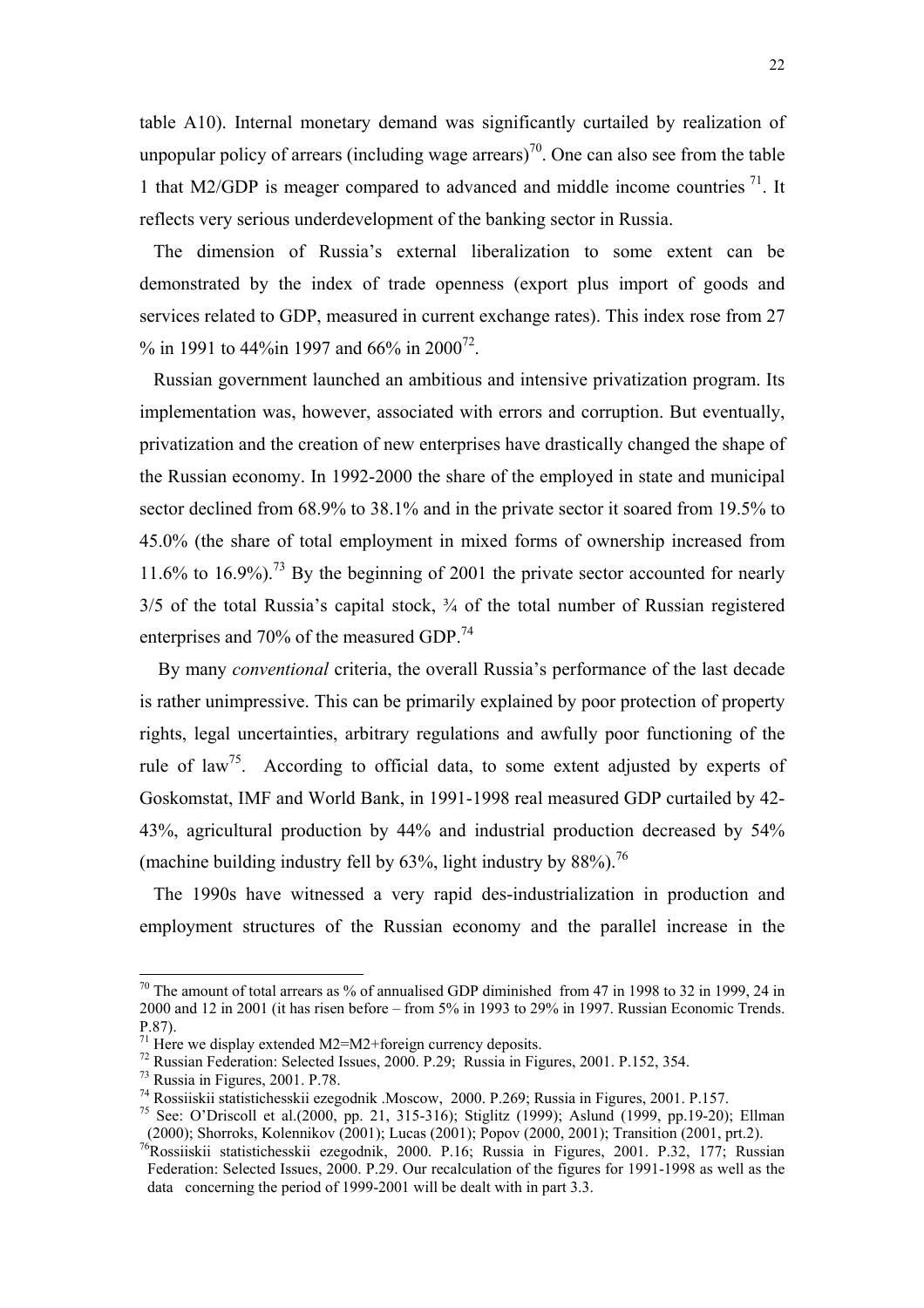production and employment shares of the services (Table A11). All that is not a negative trend in itself, because nearly the similar tendencies are under way in the advanced and in newly industrialized countries. The problem is in a very harsh absolute and relative (as a share of total industry) drop in machine-building and light industry and a rise in importance of fuel and first-stage-processing industries (up to 60  $%$  in 1999-2000)<sup>77</sup>. Crisis in Russian industry, destruction of traditional commercial links with countries in Eastern Europe and former republics of the FSU and loss of other external markets (due to acute competition with developed and less developed countries - DC and LDC) have substantially deteriorated the structure of Russian exports. By the end of 1990s fuels, raw materials, as well as products of the first stage of processing of this materials totaled nearly  $4/5$  of all Russian merchandise exports<sup>78</sup>.

 Among many acute economic problems of the 1990s at least three should be especially emphasized – drastic collapse of the share of gross capital formation (from 37.1% of GDP in 1991 to 15.4% in 1998), real collapse in the volume of gross (fixed) investment (in 1991-1998 by 83-86%); rapid rise in external debt (from \$60 billion in 1990 to \$183.6 billion, or 62% of Russian GNP in 1998)<sup>79</sup> and the parallel outflow of capital, which can be roughly measured by net exports of goods and services related to GDP (measured in current exchange rates) from 0.3% of Russian GDP in 1991 to 7.2% in 1998, 16.8% in 1999 and 20.4% in 2000.<sup>[80](#page-22-3)</sup>

 Being very rich in natural resources, Russia during the period of radical transformation possessed financial resources for capital accumulation even without substantial increase of foreign debt. But the legal and institutional environment has been, as was already emphasized, very poor. Early and rapid opening of external capital account made it quite easy and profitable to strip assets of the privatized (and not privatized) enterprises and eventually to transfer capitals abroad. According to estimates by Russian economist A.Lifshitz, during the 1990s average annual outflow of capital from Russia was equal to some \$20 to 25 billion.<sup>81</sup>

<span id="page-22-0"></span><sup>77</sup>Rossiiskii statistichesskii ezegodnik, 2000. P.305.

<span id="page-22-1"></span><sup>78</sup>Russian Federation: Selected Issues, 2000. P.106; Rossiiskii statisticheskii ezegodnik, 2000. P.582.

<span id="page-22-2"></span><sup>79</sup>World Bank. World Development Report, 2000/2001. Washington, 2001. P.315; Russian Federation: Report on Post-Program Monitoring Discussions. Washington, D.C, 2001*. IMF. Country Report No.01/102.* P.17

<span id="page-22-3"></span><sup>80</sup>Rossiiskii statisticheskii ezegodnik, 2000. P. 265; Russia in Figures, 2001. P.152.

<span id="page-22-4"></span><sup>81</sup> Radio 'Svoboda'. 03/11/1999.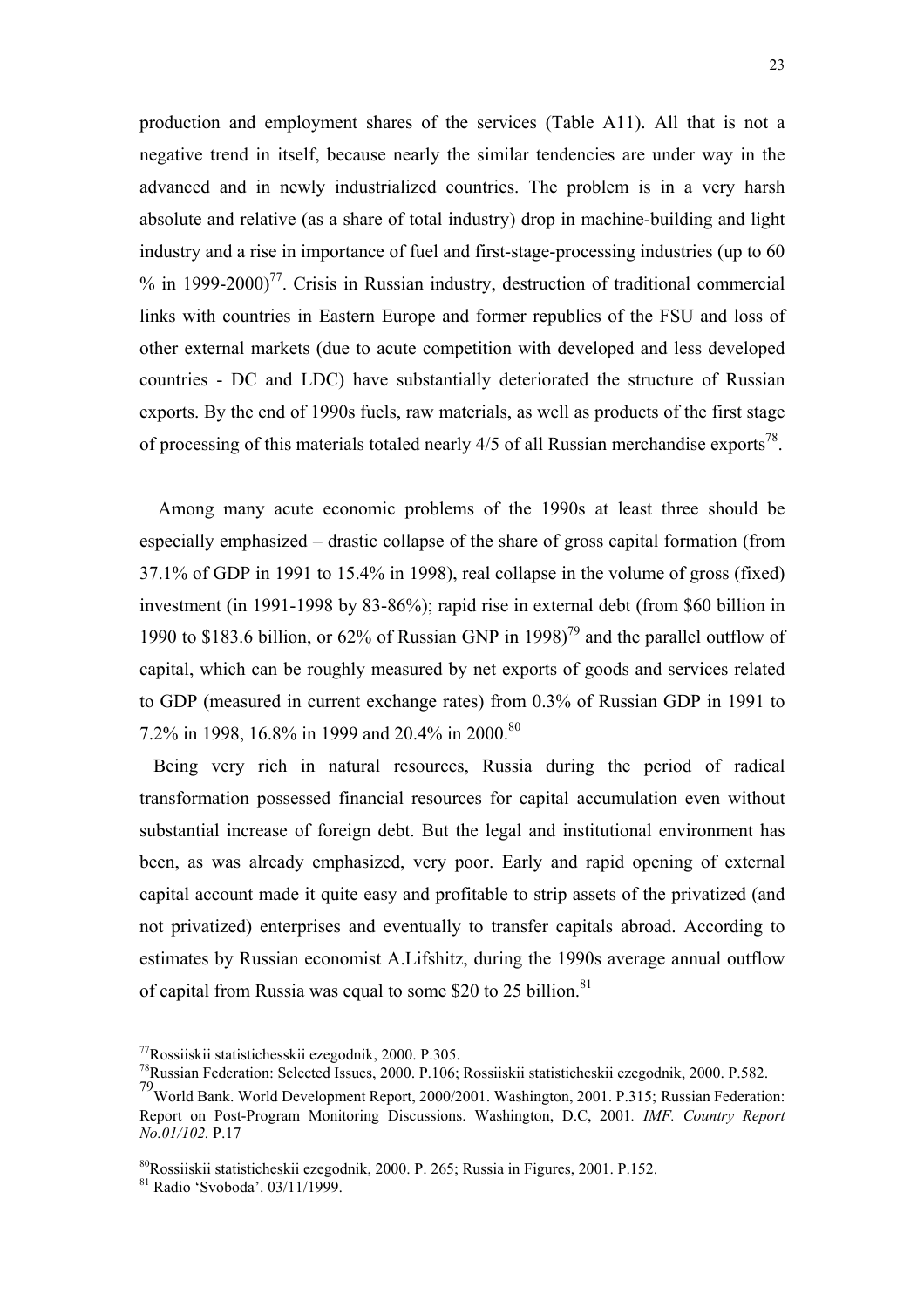Wear and tear of fixed assets as percent of the total value of industrial funds has risen dramatically from (25.7% in 1970, 36.2% in 1980) 46.4% in 1990 to 52.4% in 2000. For machines and equipment this indicator has reached  $66-67\%$ <sup>82</sup> (Making some adjustment to official figures, one can say, that no less than 2/3 of Russian equipment is technically obsolete).<sup>83</sup> Perhaps, much more telling is the evolution of the average age of the industrial equipment (in years): 8.4 in 1970, 9.5 in 1980, 10.8 in 1990, 14.1 in 1995 and 17.9 in 1999. In 1990 ¼ of the Russian industrial equipment was 'older' than 20 years; by 2000 this figure was close to  $3/5$ .<sup>[84](#page-23-2)</sup>

 3.2.*Deterioration in the social sphere*. First of all, it should be pointed out to the phenomenon of depopulation, brought about by long-term demographic processes that had already been under way in Russia before the start of the reforms, as well as by the effects of deep economic and social crisis of the 1990s. Although by the end of the 1980s average annual growth rates of the Russian resident population was diminishing (in 1985-1990 it was no more than 0.6% per annum), in the 1990s we have been witnessing an abrupt absolute decline – from 148.3 million in 1992 to 144.8 million in 2000 and 144.0 million in  $2001^{85}$ . The analysis of vital statistics rates reveals that it was caused not only by the decline in number of births (per1000 population), but also it was determined by the increase in number of deaths $86$ .

 Life expectancy at birth in Russia, which reached its peak in 1989 (69.6 years), decreased to 65 years by  $2000^{87}$ . According to this indicator and to the newly introduced index of disability adjusted life expectancy at birth (58-59 years), Russia's figures are lower than the average for middle income countries<sup>88</sup>.

 The share of Russian population, living in poverty, increased from 5 to 10 % in 1987-1991 to approximately 28-30 % in 1999-2000.<sup>89</sup> Gini index (measuring the

<span id="page-23-0"></span><sup>82&</sup>quot;Rossiiskii statistichesskii ezegodnik" (2000, pp.270, 315); Russia in Figures (2001, p.183).

<span id="page-23-1"></span><sup>&</sup>lt;sup>83</sup>The percentage of worn out equipment in agriculture and in some branches of industry reachs 70-75% (Izvestia, 05/04/2001).

<span id="page-23-2"></span><sup>84 &</sup>quot;Rossiiskii statisticheskii ezegodnik" (2000, pp.270, 316).

<span id="page-23-3"></span><sup>85</sup>Rossiiskii statisticheskii ezegodnik", 2000. P.53; Russia in Figures, 2001. P.26; Melikova, 2002.

<span id="page-23-4"></span><sup>&</sup>lt;sup>86</sup> As a result, natural increase per 1000 of population, which was positive in 1980s (5.3 in 1985, 2.2 in 1990), changed into decrease and augmented from (-)1.5 in 1992 to (-)6.6 in 2000. (See: Rossiiskii statisticheskii ezegodnik, 2000. P.53; Russia in Figures, 2001. P.70).

<span id="page-23-5"></span><sup>87</sup>Rossiiskii statisticheskii ezegodnik, 2000. P.53; Russia in Figures, 2001. P.72.

<span id="page-23-6"></span><sup>88</sup>World Bank. World Development Indicators, 2001. P.114-116.

<span id="page-23-7"></span><sup>&</sup>lt;sup>89</sup>These figures should be treated as tentative, as not all incomes (including in kind) are taken into account by statistical agencies. (See: World Bank. Russian Federation Towards Medium-Term Viability. Washington, June 1995. P.6; World Bank. World Development Indicators, 1999. Washington, 1999. P.7; Russia in Figures, 2001. P.99).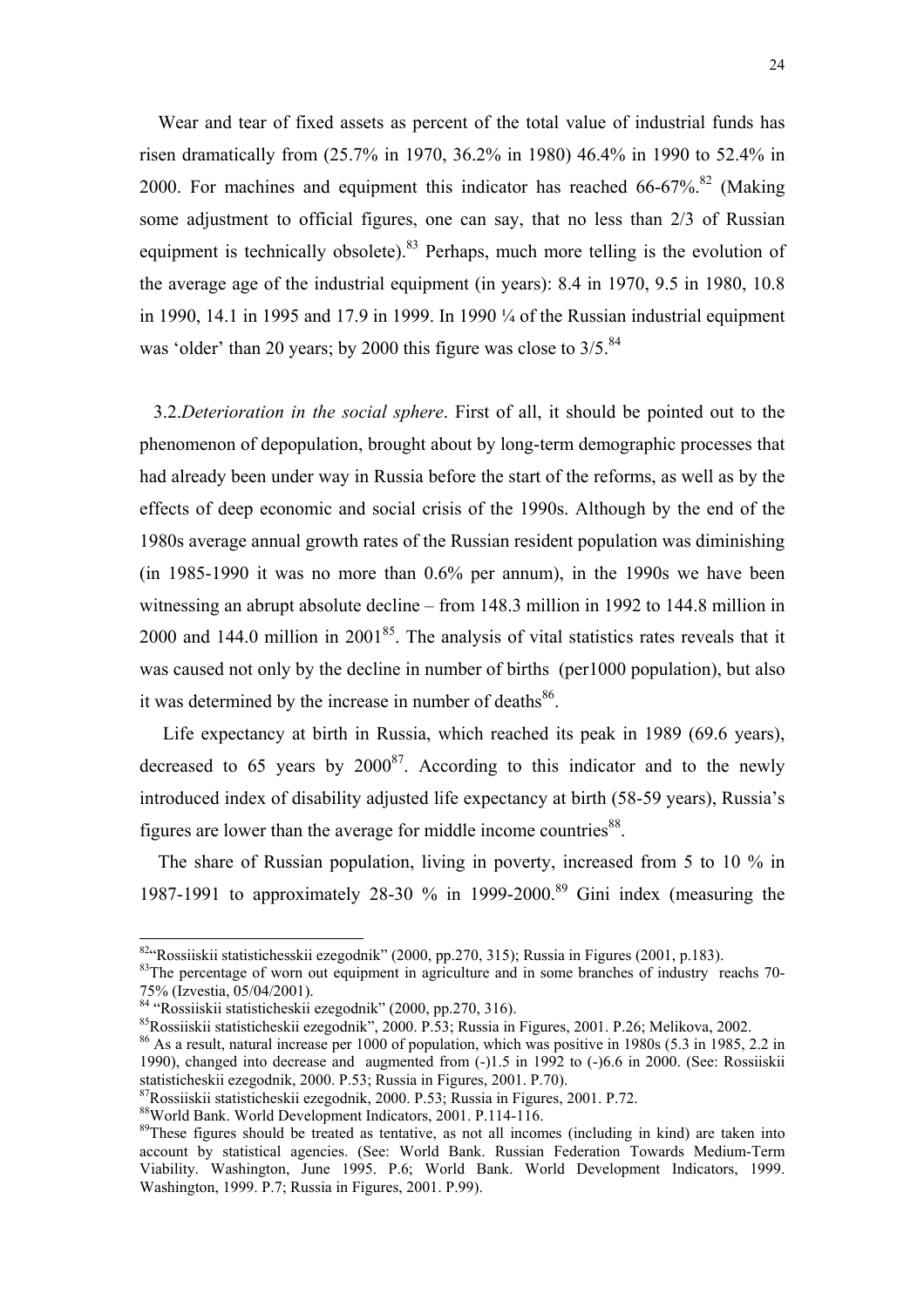distribution of money income) testifies to rapid growth of inequality among Russian population. Russian statistics reports that this index has risen from 0.260 in 1991 to 0.409 in 1994, but then diminished to 0.375 in 1996. Later on it started to grow and in 1998-2000 reached  $0.390$ -0.400.<sup>90</sup> Although these figures depict an alarming picture, they probably underestimate the dimension of inequality in contemporary Russia. Suffice it to say, that according to the data from Human Development Report 2001, Gini index (based on consumption shares)<sup>91</sup> for Russian Federation in 1998 was much higher – 0.487. (The richest 10% of population possessed 38.7% of consumption funds, while poorest 10% had only 1.7%).<sup>92</sup> Judging by the data, given by the UNDP, Russia was among the 23 countries of the world with most acute income/consumption inequalities.

 3.3.1.*However,* a *more accurate look at statistics* can produce more favorable image of Russian economic performance during the 1990s. It should be acknowledged that some upward adjustments to the dynamics of Russian GDP have been already made by Russian, IMF and World Bank experts in the middle of the  $1990s<sup>93</sup>$  Some scholars (E.Gavrilenkov, M.Sidorov) suggest that the evolution of energy consumption and transport freight-turnover could be rather good approximations for the dynamics of GDP or industrial production. But this approach is criticized by other researchers. They argue, using examples from historical statistics (including US data for 1929- 1932), that the correlation mentioned above could be correct in normal times. In periods of crisis it could bring about overstatement/underestimating of GDP growth. All depends on the intensity (based on system of incentives), with which these components of intermediate consumption are used. $94$  So we did not use this method for correction of GDP figures.

 Very interesting recalculations of Russian consumer price index (CPI) for 1992- 1996 has been made by Russian economist V.Bessonov. He managed to prove that, due to changes in consumers' preferences for cheaper goods and services, which were not factored in by official statistics, the official CPI for these years was overstated by

<span id="page-24-0"></span><sup>90</sup>Rossiiskii statisticheskii ezegodnik, 2000. P.155; Russia in Figures, 2001. P.108.

<span id="page-24-1"></span> $91$  Gini indices gauged using the data on consumption usually underestimate the real dimensions of inequality, as poor people generally consume a greater proportion of their income than rich people do. 92 UNDP.Human Development Report, 2001. P.183.

<span id="page-24-3"></span><span id="page-24-2"></span><sup>93</sup>See:Vsemirnii Bank (1995, p.XX-XXII).

<span id="page-24-4"></span><sup>&</sup>lt;sup>94</sup> Hanin (1997, p.59).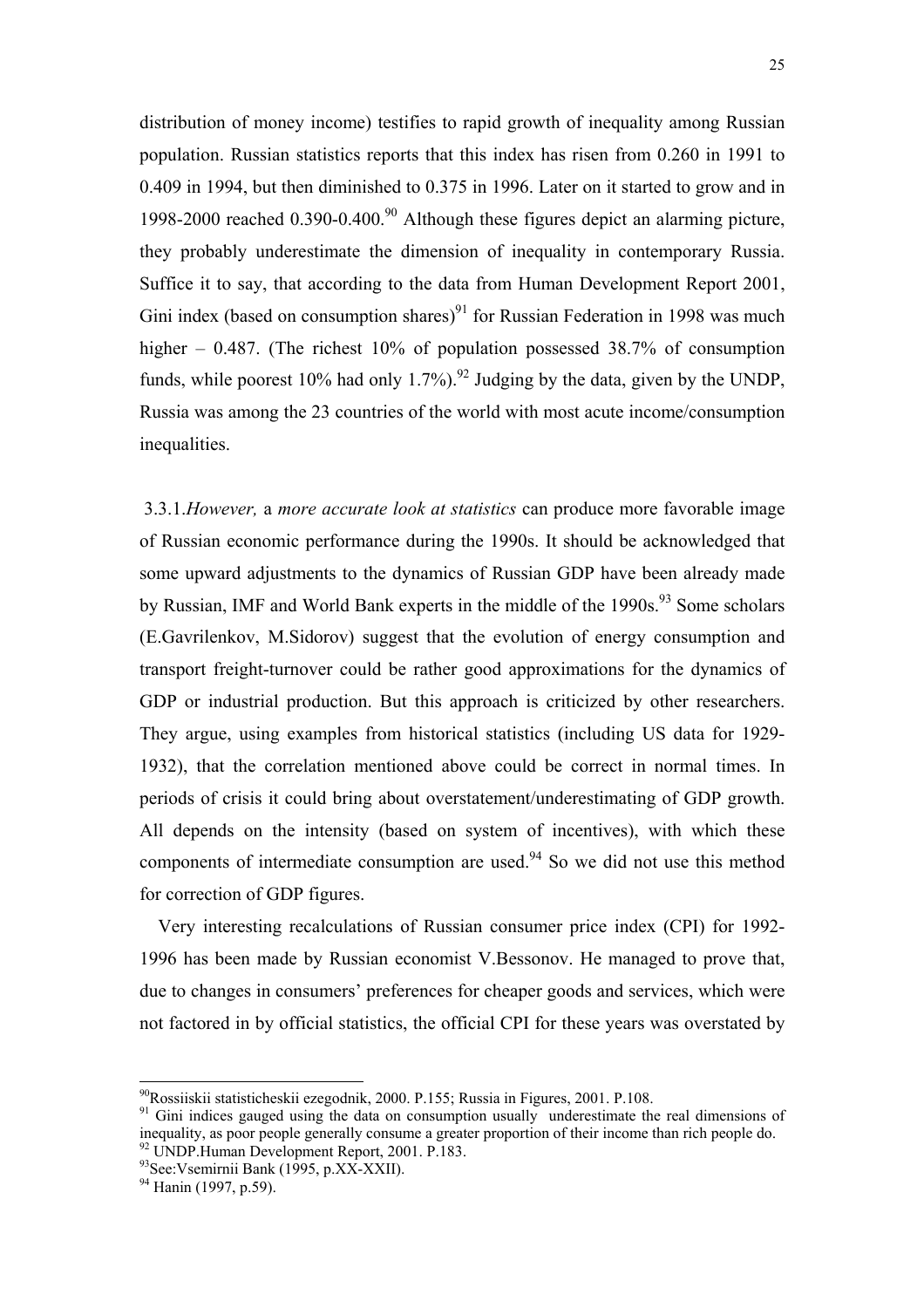<span id="page-25-2"></span> $35\%$ .<sup>95</sup> It means that all other factors being equal, during the period under consideration average annual rates of decline in Russian GDP must have been *at least* 3 percentage points less (as at that time private consumption in Russia reached approximately  $\frac{1}{2}$  of the GDP).

 3.3.2. *I have made some adjustments to the official Russian figures of GDP dynamics* (decline) in 1991-1998. First of all, I have built chained production index of Russian GDP, applying official numbers of growth (decline) rates of production in three main sectors (agriculture, industry and construction, and services), weighted by changing weights: they represent the average shares of value added of these sectors (measured in current prices) for each pair of subsequent years (1990 and 1991; 1991 and 1992 etc). *The average annual rate of decline in 1991-1998 turned out to be (-) 5.9% instead of (-)6.7%*, which is currently the average of the official annual growth rates of Russian GDP for that period.<sup>96</sup> This result was due to the increasing share of the services' sector, which did not experience comparatively harsh decreases in its 'production'. (Moreover, it should be argued that the dynamics of this sector is probably underestimated, as for most branches of this sector inputs' proxies are usually used without adjustments for the possible growth in efficiency and productivity under new market circumstances).<sup>97</sup>

 GDP growth, measured at production basis, is frequently biased downwards (because of underestimating of output, overstatement of intermediate consumption and application of poor deflators). That *is why I constructed a weighted chain index of GDP measured by final expenditure (with changing weights/shares of main components). In 1991-1998 average annual real growth rate of this aggregate turned out to be equal to (-)4.1%. This much more 'positive' result was due not only to very fast growth (in volume) of net exports of goods and services in Russia (let us* 

<span id="page-25-0"></span> $95$  Bessonov (1998, p.60).

<span id="page-25-1"></span><sup>&</sup>lt;sup>96</sup>Calculated on: Russian Federation (2000, p.5); Russia in Figures (2001, pp.32-33); Rossiiskii statistichesskii ezegodnik" (2000, pp. 16, 252-257).

 $97$ Using the data of World Bank for 1990-1999 it is possible to demonstrate that if we apply the weights (sectors' shares) of 1990 (share of GDP, attributed to agriculture is equal to 17%, to industry 48%, to services 36%) and take into account the respective average growth rates of value added in these sectors – (-)7.9%, (-)9.6%, and (-)2.2%, the average annual GDP growth rate will be (-)6.7%. But if we use a 'modernized' proportions of GDP, which has undergone changes during the transitional period (for 1999 it was respectively 7%, 34% and 58%), the weighted average growth rate of GDP would be (- )5.1. (See: World Bank. World Development Indicators, 2001. P.195; World Bank. World Development Report, 2000/2001. P.297). So there is a big difference. By first estimate, using outdated system of weights, Russian GDP curtailed nearly by half. By the second estimate, which is based on application of new weights (of 1999) to each year beginning from 1991 (this procedure also creates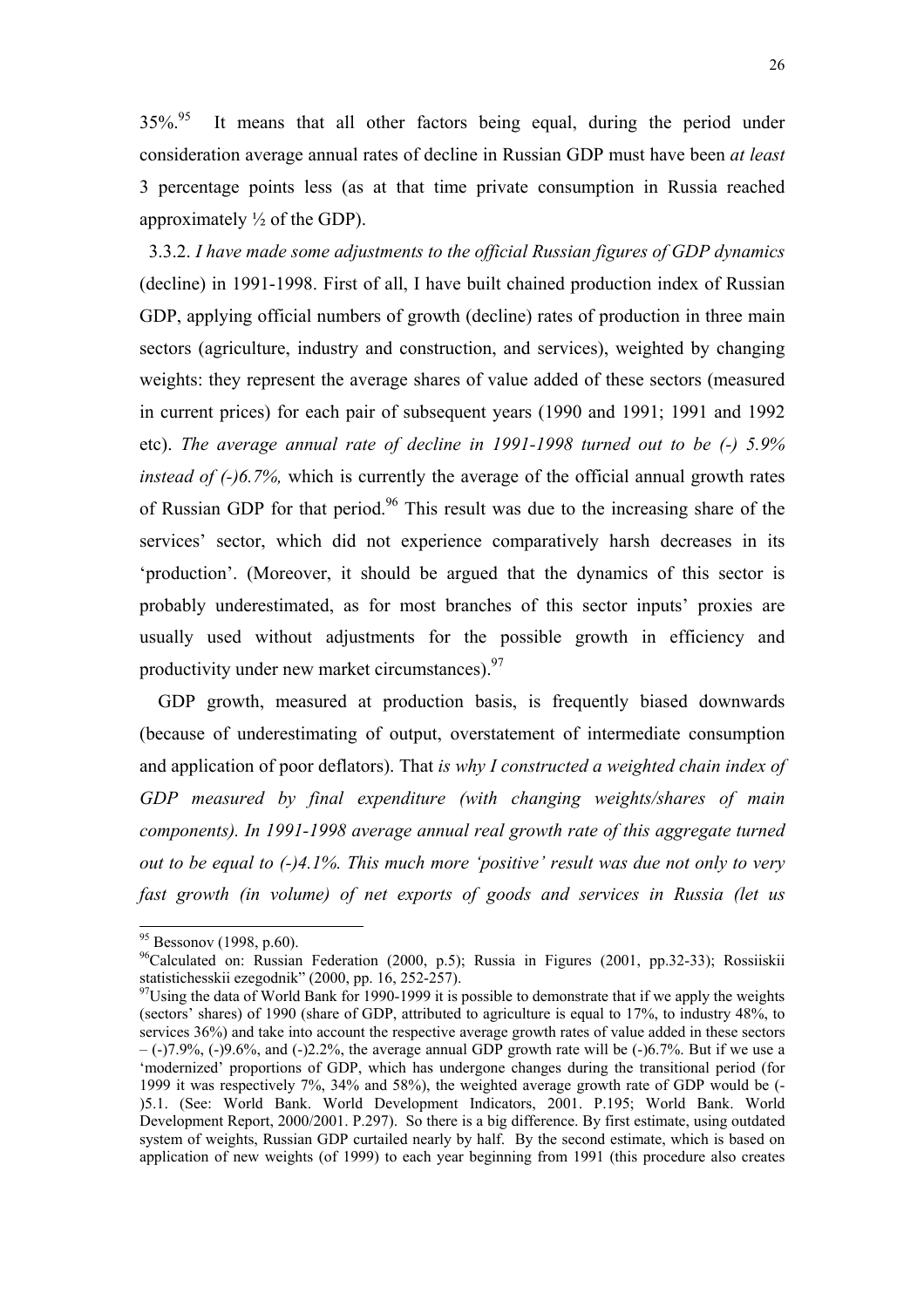*remember the massive outflow of capital from Russia at that period). Despite awfully high annual rates of decline in real gross investment (on average (-)21.7%) households' consumption contraction was relatively small (-) 1.4% per year.*<sup>98</sup>

 It is to some extent arguable, but two of my estimates of GDP growth (at production basis and by expenditure) do not overtly take into account unofficial economy. I assumed, basing on some published estimates that unofficial economy was about 14-18% of the Russian measured GDP in 1990 and about 30-40% in 1993- 1998.[99](#page-26-1) Applying this proportions to two of my estimates of GDP growth I obtained the following figures for respectively two adjusted average annual GDP growth: (-) 4.0% and (-) 2.1%. The results are tentative, but they are seemingly robust: consumption contraction per annum was substantially smaller, than my second estimate. My guess, the second estimate is closer to reality.<sup>[100](#page-26-2)</sup>

 *To sum up, in 1991-1998 the contraction of Russian GDP was not by 42-43%, or (-) 6.7% on average per annum (according to Russian official point of view shared by the IMF and the World Bank, see above), but substantially smaller. I have calculated three approximate variants of decrease in GDP*:

- 1) *by 38-39%, or by an annual average rate of (-)5.9%;*
- 2) *by 28-29%, or by (-) 4.1% per annum*;
- 3*) by 15-16%, or by (-)2.1% annually*.

So my conclusion is that the *cumulative decline in GDP in 1990-1998 was 1.5 or 2.5 times less than it is generally conceived.* I posit that the Russian people on the whole has actually been much more adaptive to new circumstances, although social, demographic and other costs involved, as we have seen above, were considerable. The point is that the state did not *play the proper role – in creating a sound environment for capital formation, diminishing the 'room' for rent-seeking activities, curtailing corruption and crime.* 

-

some bias), the GDP declined but only a little bit more than by 1/3. The average of the two estimates of growth rates is (-) 5.9 and it nearly tallies the result of my chain calculation.<br><sup>98</sup> Calculated on: Russian Federation (2000, p.29).

<span id="page-26-0"></span>

<span id="page-26-1"></span><sup>99</sup> Ivanov Y., Alekseev A. (2000, p.19); Nekotorie problemi retrospectivnogo ischislenia VVP Rossii (Some problems of the measurement of the Russian GDP), *Voprosi Statistiki,* 2000, N 5. p.19; "Rossiiskii statistichesskii ezegodnik" (2000, p. 249).

<span id="page-26-2"></span><sup>&</sup>lt;sup>100</sup> My calculations are based on GDP approach. I have not tried to exclude defence spending and unsaleable goods from the GDP of 1990. No approximations are made on the change in quality of produced goods and services. Some of these revisions are made by A.Aslund, but his approach is most likely that of welfare than of GDP. (See: Aslund , 2001).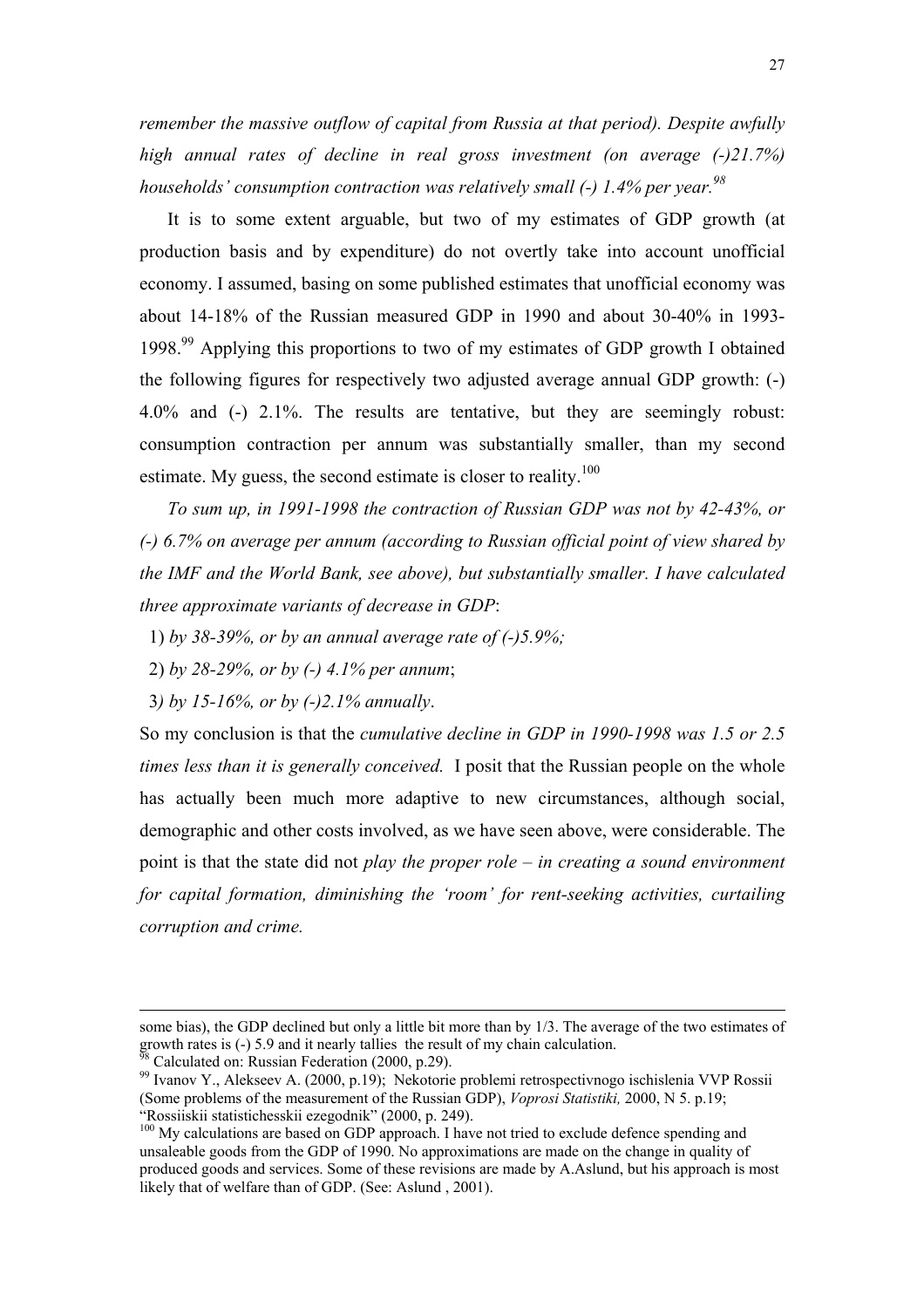3.3.3.*Was the transformational crisis accounted primarily by the fall in productivity*, as it is often claimed, or by the reduction *in inputs and productivity as well,* and to what extent?<sup>101</sup> This issue is crucial for understanding the viability of the forces and factors capable in principle of bringing about steady rebound in economic growth.

 In order to assess such viability/vitality we shall apply the very simple model of production function (because of data limitation). The formula we used is as following:

# $Y = \alpha^*L + (1-\alpha)^*K + R$

l

where Y, L, K denote respectively average annual growth rates of GDP, labor and capital input. Each of the measured inputs was corrected for utilization of 'capacities'; some adjustment was made for the identified dynamics in quality. R is residual, which can be interpreted as the growth of Total Factor Productivity (or, if you want, the 'measure of ignorance').

 3.3.3.1. From Russian national accounts statistics (GDP, national income) it is not easy to sort out exactly the corresponding shares of labor income and profits. The share of wages in Russian GDP was on average equal in 1991-1994 to 43-44%, in 1995 - 45%, in 1998 - 47% and in 2000 - 40%. But profits as well as some part of labor income are included in mixed income, which in 1991-1994 reached on average 48-50%, some 43% in 1995, 38% in 1998 and 43% in 2000 (the remaining part adding up to 100% represents net taxes).<sup>102</sup> Assuming, as is done in some research works on growth accounting, that labor's share in the 'mixed incomes' is approximately 1/3 and recalculating the respective shares in percentage points, given above, it is possible to arrive to a conclusion that the corresponding shares of labor and capital in 1990s could have been on average 2/3:1/3.

 3.3.3.2.Let us, first of all, gauge the labor input. According to official estimates, in 1990-1998 the employment diminished from 75.3 million to 63.6 million people, or

<span id="page-27-0"></span><sup>&</sup>lt;sup>101</sup> See: De Broeck, Koen, 2000; Dolinskaya (2001). According to M. De Broeck and V. Koen (who obviously did not make substantial corrections on the data, concerning output and input statistics) in Russia in 1991-1997 average annual decline in GDP was about 7.5%, factor (capital and labor) inputs contribution totalled (-)1.6 percentage points and Total Factor Productivity (TFP) fall (by approximately 6.0% per annum) accounted for about 80% of Russia's GDP contraction (De Broeck, p.15). Having discussed the problem of possible inaccuracy in the measurement of Russian GDP growth during the transitional period (1991-1997), I.Dolinskaya, however, did not make any correction on the data of GDP. But she made some reasonable adjustments for the utilization of inputs. On her calculations, average annual contraction in TFP was about 4-4.3% and its contribution to GDP decline was equal to 50-53% (Dolinskaya, 2001, p. 19-20).

<span id="page-27-1"></span><sup>&</sup>lt;sup>102</sup> See: Rossiiskii statistichesskii ezegodnik" (2000, p. 250); Russia in Figures, 2001, p.115.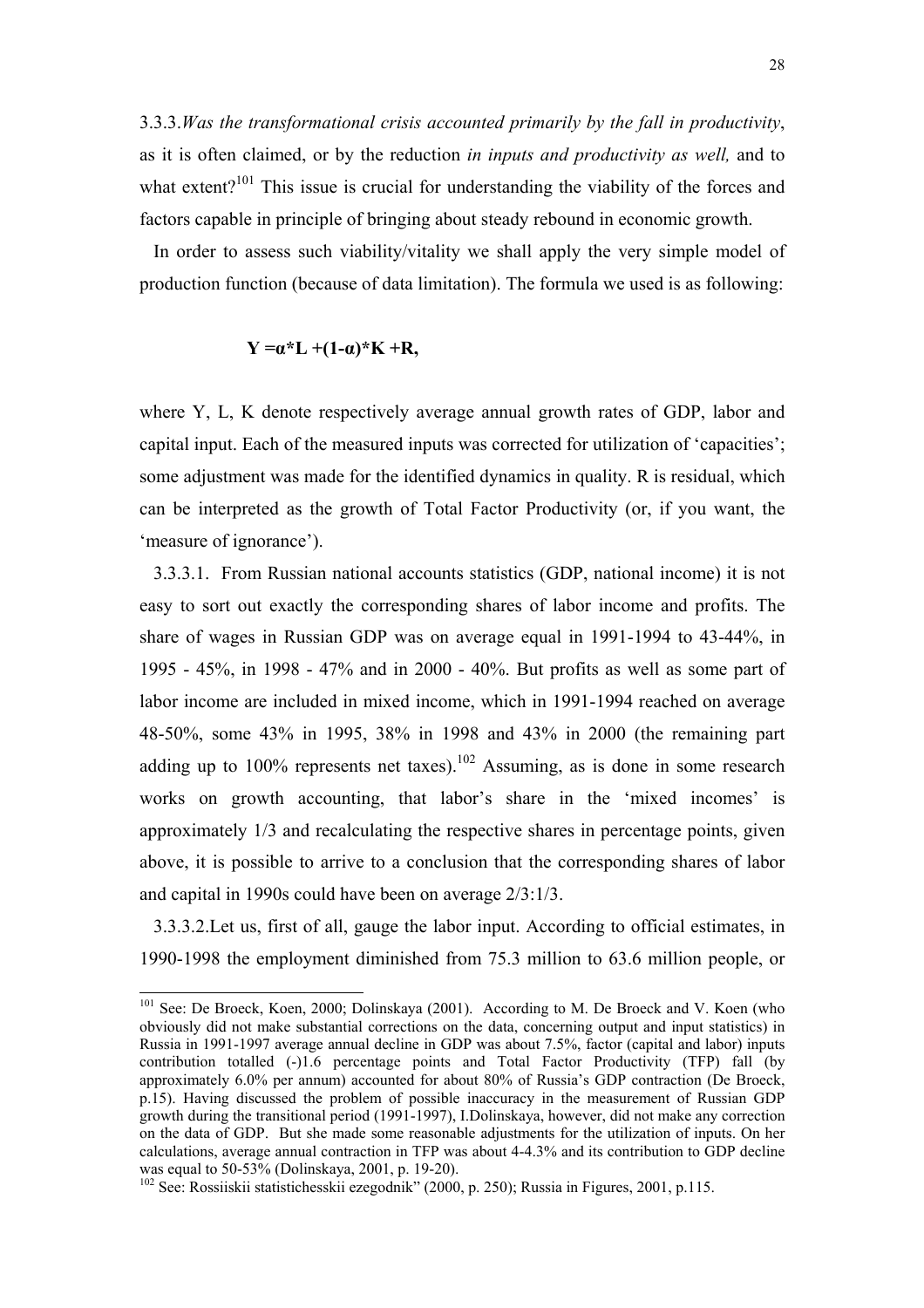approximately by 2.1% annually. (By 2000 it rose to 64.6 million, or roughly by 0.8% per annum).<sup>103</sup> Taking into account the figures of the involuntary underemployed (some 3.7 million in 1990, 8.2 million in 1998 and 2.7 million in  $2000/2001$ ),  $104$  one can arrive at a (tentative) conclusion, that effective employment could have possibly decreased from 71.6 million to 55.4 million, or by an average annual rate of 3.2%. (By 2000/2001 it increased to 61.9 million, or by approximately 4.0% per annum). Some amendments should be also made on the quality of the employed.

 The 1990s was not the best period in Russia for the development of education, health and science. According to estimates made by the Russian economist B.Bolotin, the share of R&D expenditures in GDP curtailed: from 2.2% in 1991 to 0.6% in 1998 (calculation on data in current prices) or from 2.2% to 1.5% (in constant prices of 1990). For the same period the share of health and educational expenditures in GDP (measured in constant prices of 1990) have possibly increased respectively from 2.4% to 4.0% and from 5.1% to 7.4% (in current prices the corresponding figures were only 2.4 and 2.6% and 5.1 and 3.8%).<sup>105</sup> But it should be borne in mind that B.Bolotin apparently considered that in 1991-1998 Russian GDP contracted by 34-36%.<sup>106</sup> It seems plausible to infer from this data that real health and educational expenditure at least did not increase, and R&D expenditures decreased by 55-65%.

 Despite a certain decline in the enrolment rates in Russia during the first years of transition, on the whole the number of students in general (plus vocational) institutions rose in 1990s: from 22.3 million in 1990/1991 (15% of Russia's population) to 25.7 million (17.6% of population) in 1998/1999, although it decreased to 24.6 million in 2000/2001 (17.0%). The number of students in higher education after the middle of the 1990s was progressing more rapidly: from 2824 thousand in 1990 (1.9% of Russia's population) to 3598 thousand (2.5%) in 1998 and 4742 thousand (3.3%) in 2000. It also should be pointed out that in higher education the faculty with candidate degrees increased in 1990-2000 by 10-11% (from 115,200 to 127,200) and the faculty with Doctoral degrees nearly doubled (from 13,700 to 27,200). However, during 1990s the number of researchers in scientific institutions of

<span id="page-28-0"></span> $103$  Russia in Figures, 2001. p.79; Rossiiskii statistichesskii ezegodnik" (2000, p.16, 112).

<span id="page-28-1"></span><sup>&</sup>lt;sup>104</sup> See: RECEP (2000, p.74); Rossiiskii statistichesskii ezegodnik" (2000, p.105,112) and our estimates for 2001.<br> $^{105}$  See: Kuznetsov (2000, p.83).

<span id="page-28-2"></span>

<span id="page-28-3"></span> $106$ See the detailed system of deflators, used by B.Bolotin, cited in Kuznetsov (2000, p.81) and Rossiiskii statistichesskii ezegodnik" (2000, p.16, 112).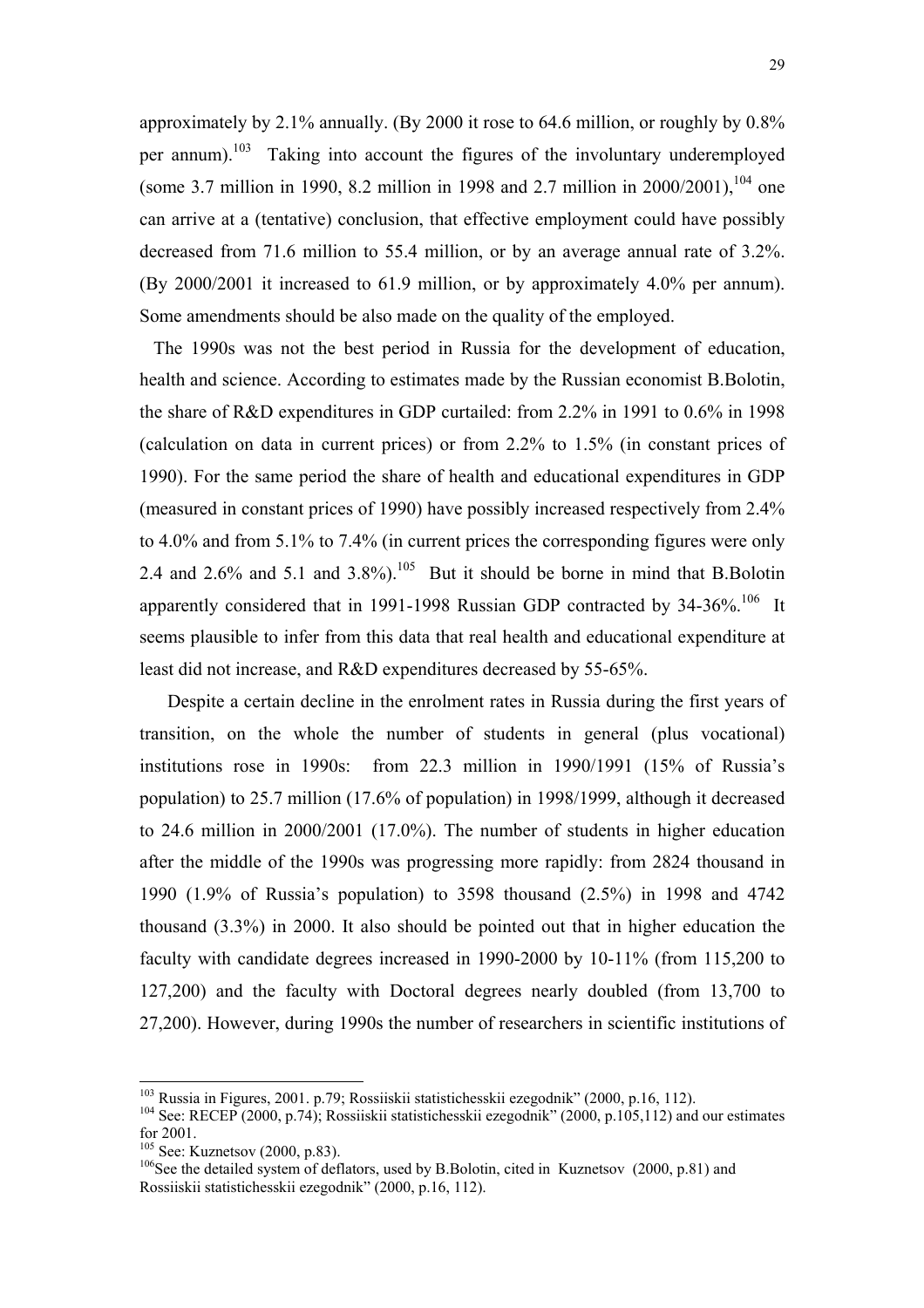Russia decreased by approximately 60 % - from 1,227,000 in 1990 to 492,000 in 1998 (in 2000 it rose to  $511,000$ ).<sup>107</sup>

 It is worth mentioning that liberalization intensified the brain drain -- the internal and external migration of researchers, professionals, scholars. On estimates, in the 1990s 10-20% of all Russian scientists (and among them ¼-1/3 of the best) left Russia forever or temporarily.[108](#page-29-1) 

 The data on educational attainment of the Russian adult population for 1989 and 1994, as well as for Russian employed population, allow us to make conclusion that the share of employed with higher (mostly complete higher) education in the number of all employed increased from 16.9% in 1989 to 22.6% in 1998 and 26.2% in 2000. The share of those with secondary education rose respectively from 67.6% to 70.6% and 71.9%. And proportion of those with elementary education decreased from 15.5% to 6.8% and  $1.9\%$ <sup>109</sup> Following A.Maddison's 'tradition', let us give to primary education a weight of I, secondary 1.4 and higher 2, in line with international evidence on relative earnings associated with different levels of education.

 We can now assess the weighted years of education for the Russian employed population. By our estimates, this indicator increased from 11.4 years in 1989 to 12.1 in 1998 and to 12.5 in 2000/2001. Based on these data, it is possible to suggest that the quality of labor, gauged by the index of educational attainment, was increasing annually during 1991-1998 by 0.7% and in 1999-2001 by 0.9%. Summing up the measured effects of 'quantity, utilization and quality', we can infer that in 1991-1998 labor input in Russia was on average decreasing annually by  $(-)$  2.5%  $[(-)2.1\% + (-)2.1\% + (-)2.1\% + (-)2.1\% + (-)2.1\% + (-)2.1\% + (-)2.1\% + (-)2.1\% + (-)2.1\% + (-)2.1\% + (-)2.1\% + (-)2.1\% + (-)2.1\% + (-)2.1\% + (-)2.1\% + (-)2.1\% + (-)2.1\% + (-)2.1\% + (-)2.1$  $1.1\% + 0.7\%$ ].

 3.3.3.3. With regards to the input of Physical capital stock (PCS), it should be pointed out that Post-Soviet Russian statistical agencies go on publishing quite odd figures on the indices of physical volumes of Gross Capital Stocks: in 1971-1980 +7.4% annually, in 1981-1990 +5.6% annually.<sup>110</sup> Later in the 1990s the figures of annual growth of PCS have been smaller (see table A12), but despite a certain and substantial physical and moral decay, it is quite clear that these effects have not yet been properly factored in.

<span id="page-29-0"></span> $1074$  Rossiiskii statistichesskii ezegodnik" (1995, p.147; 2000, p.181, 204, 481); Russia in Figures (2001, p.115-120, 266).<br><sup>108</sup> Granin (2000, p.83).

<span id="page-29-1"></span>

<span id="page-29-2"></span><sup>&</sup>lt;sup>109</sup> Rossiiskii statistichesskii ezegodnik", 1995, p.119; 2000. p.117.<br><sup>110</sup> Rossiiskii statistichesskii ezegodnik, 2000, p.269,270.

<span id="page-29-3"></span>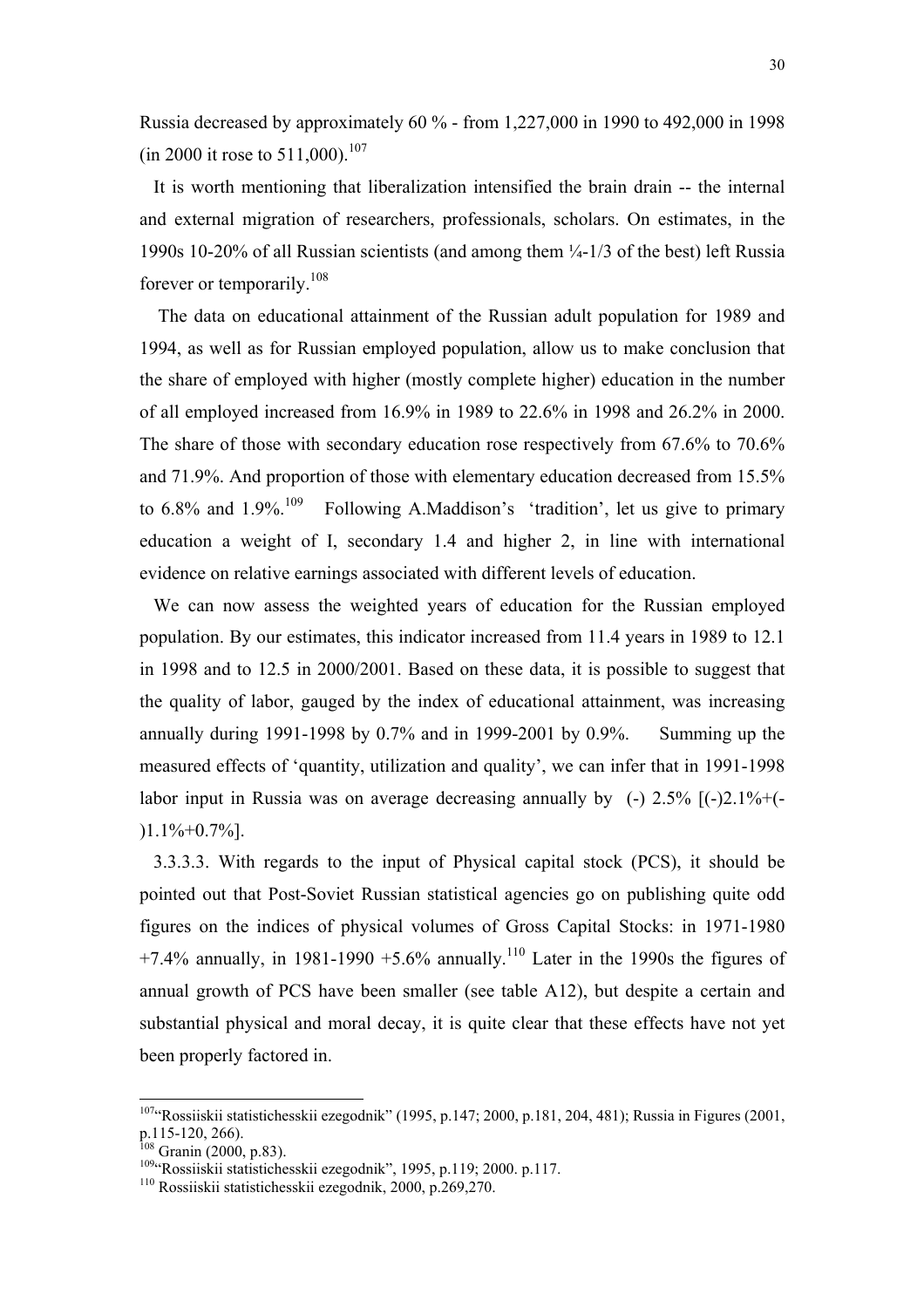Given the fact that in the 1990s there occurred a very sharp decline in real gross investment (table A12), it is also quite queer to find out from Russian statistics that the rate of obsolescence in Total Physical Capital (the percent of worn out funds) was not noticeably increasing: 40.6% in 1992, 38.6% in 1995, 40.1% in 1998 and 39.1% in 2000.<sup>111</sup> So, based on these two sets of data on GCS, one could possibly suggest that capital input was rising on average per annum: in 1991-1998 by 0.7% and in 1999-2000 by 1.0%.

 I find these figures odd. Applying R.Goldsmith's perpetual inventory method, I have added to the volume of GCS that existed in Russia in 1990 (its value was about three times greater than that of Russian GDP) the annual volumes of diminishing investments. No allowance was made (because of the limitation of data) for necessary withdrawal of fixed assets. But it must have been great. The share of equipment in Russian industry which had the average age more than 15 years increased from 25.8% in 1990 to 50.2% in 1998 and 55% in 1999.<sup>112</sup> On our estimates, (overworn) Russian GCS in constant1990 prices rose from 1.83 trillion rubles in 1990 to 2.46 trillion in 1998 and 2.61 trillion rubles in  $2001$ (estimate)<sup>113</sup>. To correct these 'iflated' figures of capital input growth, I had nothing to do but to adjust them for average capacity utilization rate, which I calculated as a weighted average on the data for industrial enterprises (86.5% in 1990; 79.4% in 1991; 68.0% in 1992; 45% in 1998 and 57-58% in  $2000/2001$ <sup>114</sup> The adjusted figures for Russian GCS show that in 1991-1998 capital input may have decreased on average by 4.4% annually (but after the crisis of 1998, in 1999-2001, it was already growing by 10.6% annually).

 In order to gauge roughly the dynamics of quality of Russian GCS, I constructed an approximate weighted index of the age deterioration of GCS, using the data for rapid rise in the age of equipment (in industry – from 10.8 years in 1990 to 16.1 in 1998 and 17.9 years in 1999), taking into account that in total Russian GCS machines and equipment reached 27-33% (in gross fixed capital formation equipment constituted 38% in 1990, 28 % in 1998 and 33% in 2000) and also taking into

<span id="page-30-0"></span> $111$  Russia in Figures, 2001, p.59.

<span id="page-30-2"></span><span id="page-30-1"></span>

<sup>&</sup>lt;sup>112</sup>Rossiiskii Statistichesskii Ezegodnik, 2000, p.316.<br><sup>113</sup>Rossiiskii Statistichesskii Ezegodnik, 2000, p.14, 16, 546; Russian Federation (2000, p.29); Russia in

figures, 2001, p.317; "Expert", 2002, #6, February, 10.

<span id="page-30-3"></span><sup>114</sup>Rossiiskii Statistichesskii Ezegodnik, 2000, p.314; Russia in Figures, 2001,p.175-182.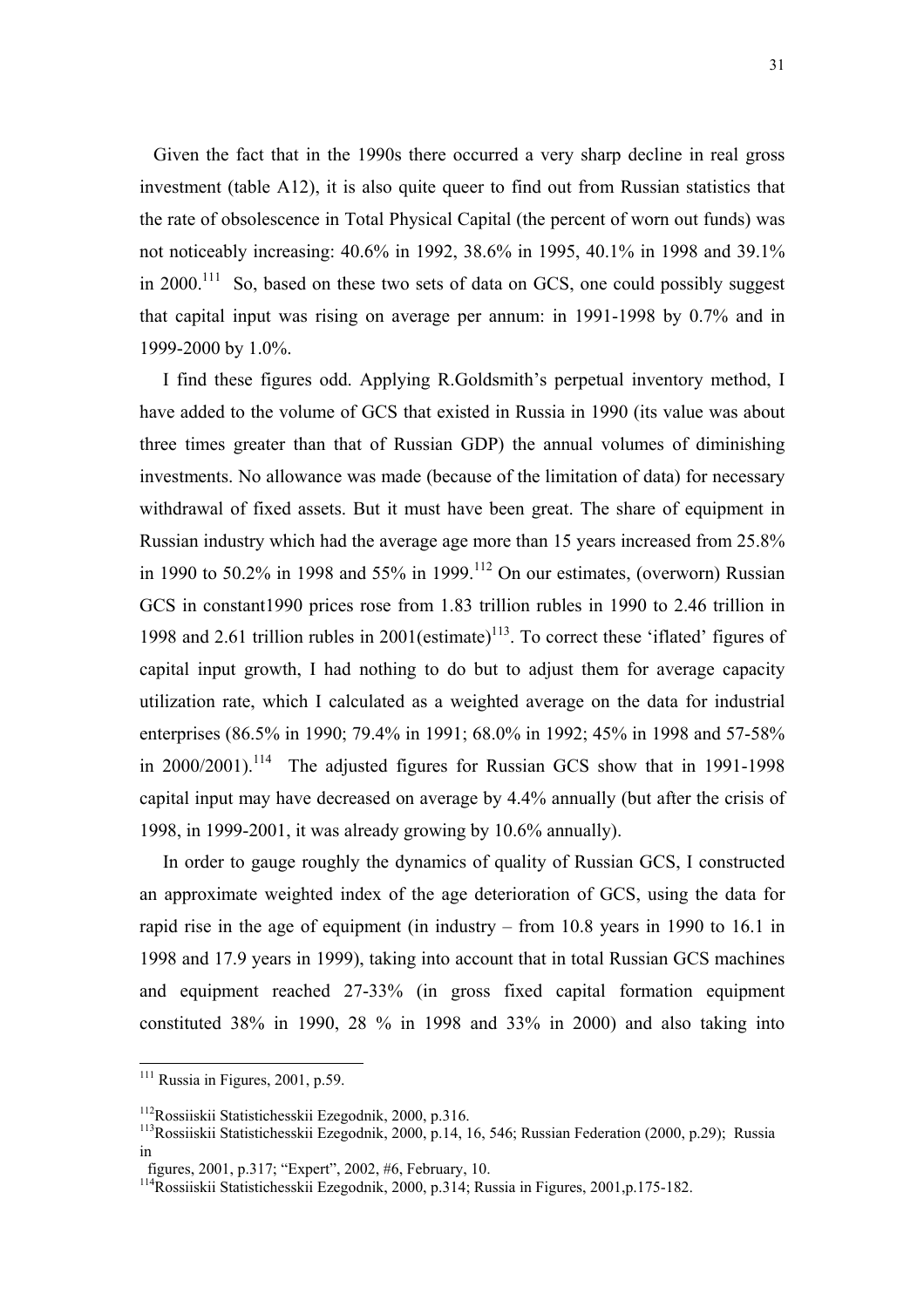consideration that in the segment of GCS, encompassing structures and buildings, the obsolescence in the 1990s was  $1.5$  to 2 times less than in the 'equipment' segment.<sup>115</sup> The rough order of magnitude of the decrease in quality was about (-)3.0% per annum in 1991-1998 and in 1999-2001. So adjusted for quality, capital input diminished on average in 1991-1998 by 7-8% annually, and in 1999-2001 (estimate) it, on the contrary, could have grown by 7-8% annually.

 Before pulling together our estimates of inputs and calculating the growth of total factor inputs as well as of total factor productivity growth, it is possible make a few remarks on the dynamics of *the structure of total capital stock*. Due to considerable degradation of conventional physical capital stock (intensive process of underinvestment) and comparatively better dynamics of investments in human capital, the proportion of the later in total stock *increased from ¼ in 1990 to 1/3 in 1998- 1999*. So this relative amelioration in the structure of TCS should be much enhanced through active investment in both stocks, *but it should be borne in mind that in DC the proportion of human intangible capital to conventional physical capital is already 2:1 and in the USA 2.5-3:1. It means that, being stuck in the transitional problems, Russia is lagging far behind the DC by this crucial proportion of development (See table A5*).

 3.3.4.The table A13 depicts 'scenarios of interpretation' of Russian economic decline in the 1990s. According to variant 'A' (let us call it an 'official' version) nearly all the decline was due to the fall in efficiency, in TFP. But we have just made corrections to the growth of GDP and major inputs.

 Variant 'B' is not a radical change with respect to calculation of GDP growth. But in the variants 'B' through 'E' we have gauged augmented pack of inputs. Although variant 'D' for 1990-1998 is possibly the most comprehensive (among the considered cases) from the point of view of the measured effects in inputs and in output as well, some double account in effects is not ruled out. Possibly, at least partly, the effect of unofficial economy was already factored in, when GDP was recalculated (in variant 'C') on an annual base from the expenditure approach. So, to my mind, the real picture of the growth performance is captured in between two scenarios – 'C' and 'D'.

<span id="page-31-0"></span><sup>115</sup>Rossiiskii Statistichesskii Ezegodnik, 2000, p. 270, 316; Russia in Figures, 2001, p.321.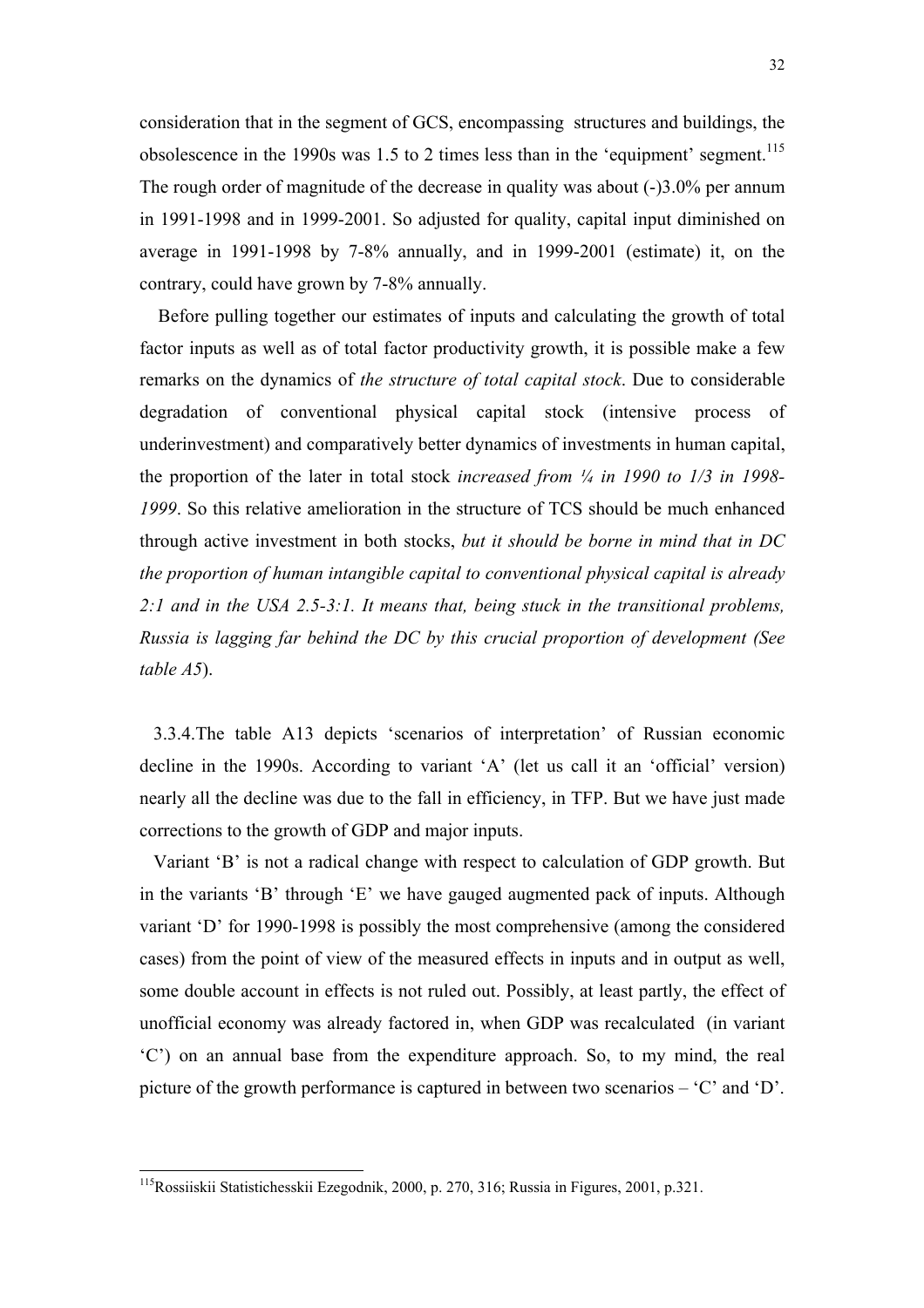<span id="page-32-2"></span>*It is plausible, from my point of view, that 'the true' average annual growth rate of the Russian GDP in 1991-1998 was close to (-) 3.0% (cumulative contraction by 20- 25%). TFI decline was even greater (by 27-33%). But as the economy was moving from plan to market, some cost effective processes got under way. And despite overall decline, the very painful transition has already resulted in some growth in efficiency: the average annual growth rate of TFP could have been growing by some 1.0%.* 

 3.3.5.This finding is not at all new, as in some other transitional (Visegrad) countries TFP have already started to impact considerably their economic growth.<sup>116</sup> In Russia this figure was massively (two-three times) lower. This positive phenomenon is quite unstable, but the process is, nevertheless, quite important for the start of the effective transition from plan to market and the productivity-based economic growth.

 3.3.6.In 1999-2001 substantial real devaluation of ruble, increase in external competitiveness, enhancement of the import-substituting processes $117$  and the rise in oil revenues brought about considerable extension of productive capacities and resumption in growth of capital formation. Russian GDP began to grow, but its quality is rather poor (low-tech, almost no high-tech) and *its underpinnings are still very shaky. This growth is not accompanied by the increase in TFP (See table A13).*

 3.3.7.Comparative calculations made for 1990-2001 show that Russian GDP per capita first declined and then recovered to 95 % of 1990 level. And the gap in average incomes between the developed countries and Russia has risen from 2.7 to 1 to 3.4 to 1 (see table A4).

 According to per capita GDP, in 1990 Russia/USSR were more or less *somewhere in between LDC and DC*, but by 2001 the situation had massively changed. *The relative distance between Russia and, for example, China has become much shorter than between Russia and DC. In 2001 Russian per capita GDP was only two times more than Chinese, but German and U.S. indicators of GDP per capita have already become respectively 3 and 4 times greater than Russian average income.* The absolute gap in per capita GDP between the advanced countries and Russia grew by third (from  $$15,000$  to nearly  $$20,000$ , in 2000 international dollars).<sup>[118](#page-32-2)</sup>

<span id="page-32-0"></span><sup>&</sup>lt;sup>116</sup>De Broeck, Koen (2001, table 7).

<span id="page-32-1"></span><sup>&</sup>lt;sup>117</sup> The share of imports in overall retail trade after rising from  $14\%$  in 1991 to 48-52% in 1994-1997 fell to 30-34% in 1999-2000 (See: RECEP, 2000, p.73).

<sup>&</sup>lt;sup>118</sup> It is worth to remind the reader that the *absolute* gap in GDP per capita between the West and Russia increased from \$400 in 1800 to \$2,700 in 1913, \$15,000 in 1990 and \$20,000 in 2001 (in 2000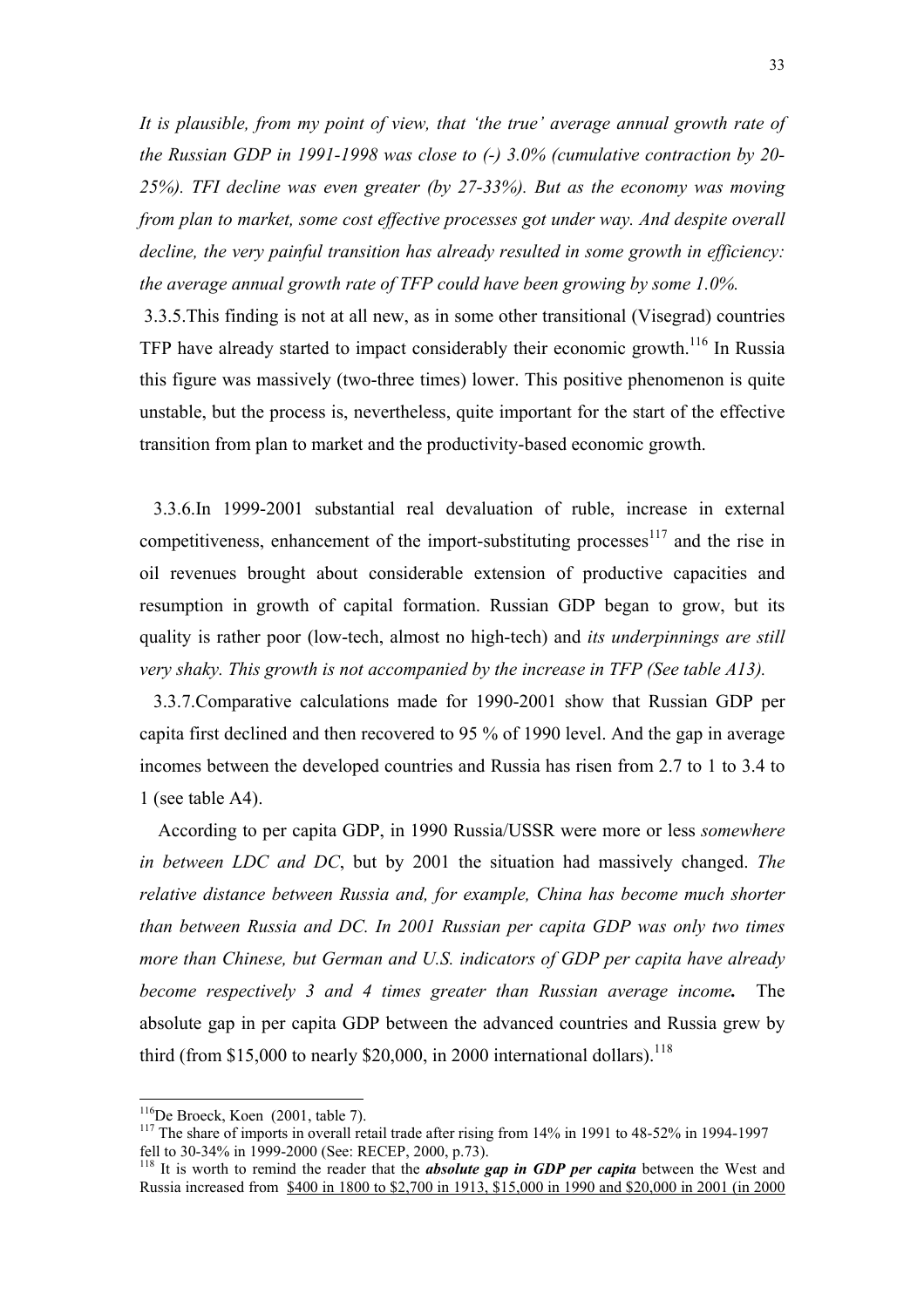Although during the 1990s Russia's life expectancy at birth and GDP per capita decreased, the formal indicator of educational attainment has apparently increased (see table A4). That is why no drastic decrease in Russian Ordinary HDI (OHDI) has occurred. However, Russia surpassed China by this index in 1990 by 88-89% and in 2001 by only 38-39%. As for the DC, they on average increased their gap with Russia from 60% to 80%.

 3.3.8. It is, however, important to emphasize that OHDI tends *to underestimate the gap between the LDC and DC*, as some of its components do not and can not grow exponentially very fast (longevity, educational attainment). But in order to assess the real gap between more and less advanced countries it is useful to shed some light on other very important indicators of socio-economic development - Global competitiveness ranks (GCR) and Index of economic freedom rankings (IEFR) (See table A14).

 According to these key indicators of development, *Russia by the beginning of 21st century turned out to be not between the DC and LDC, as it is sometimes claimed, but among less successful (or even 'failed') states.* It is crucial to point out that at the present time when globalization is changing the shape of the world these indicators are becoming much more telling, revealing the real achievements of the states, and testifying to different aspects of economic potential for the future development.<sup>119</sup>

 3.3.9. In order to reflect these crucial *factors I constructed Modified (or Augmented) HDI.* The fourth element of the AHDI is the index of *institutions quality*, being produced by recalculating and normalizing (the USA=100) the data presented by D.Kaufmann, A.Kraay, and P.Zoido-Lobaton (see table A15). It encompasses the extent of government effectiveness, political instability, rule of law, graft and other indicators.

 If according to OHDI, Russia in 2001 was in the *middle of world spectrum* (50% of the US level, and its place was a little bit higher than for middle income countries, 43 %, weighted average for the world was 44%), *index of institutions quality (IIQ), reveals a different picture. Russia's index (24%) is substantially worse* than in India (52%) and China (44%), nearly two times less than the world average, more than two times less than the average for middle income countries and even less than the

<span id="page-33-0"></span>-

international dollars). Average annual rate of increase in this gap was growing: from 1.7% in 1800- 1913 to 2.3% in 1913-1990 and to 2.6 % in 1990-2001 (Calculated from table A1).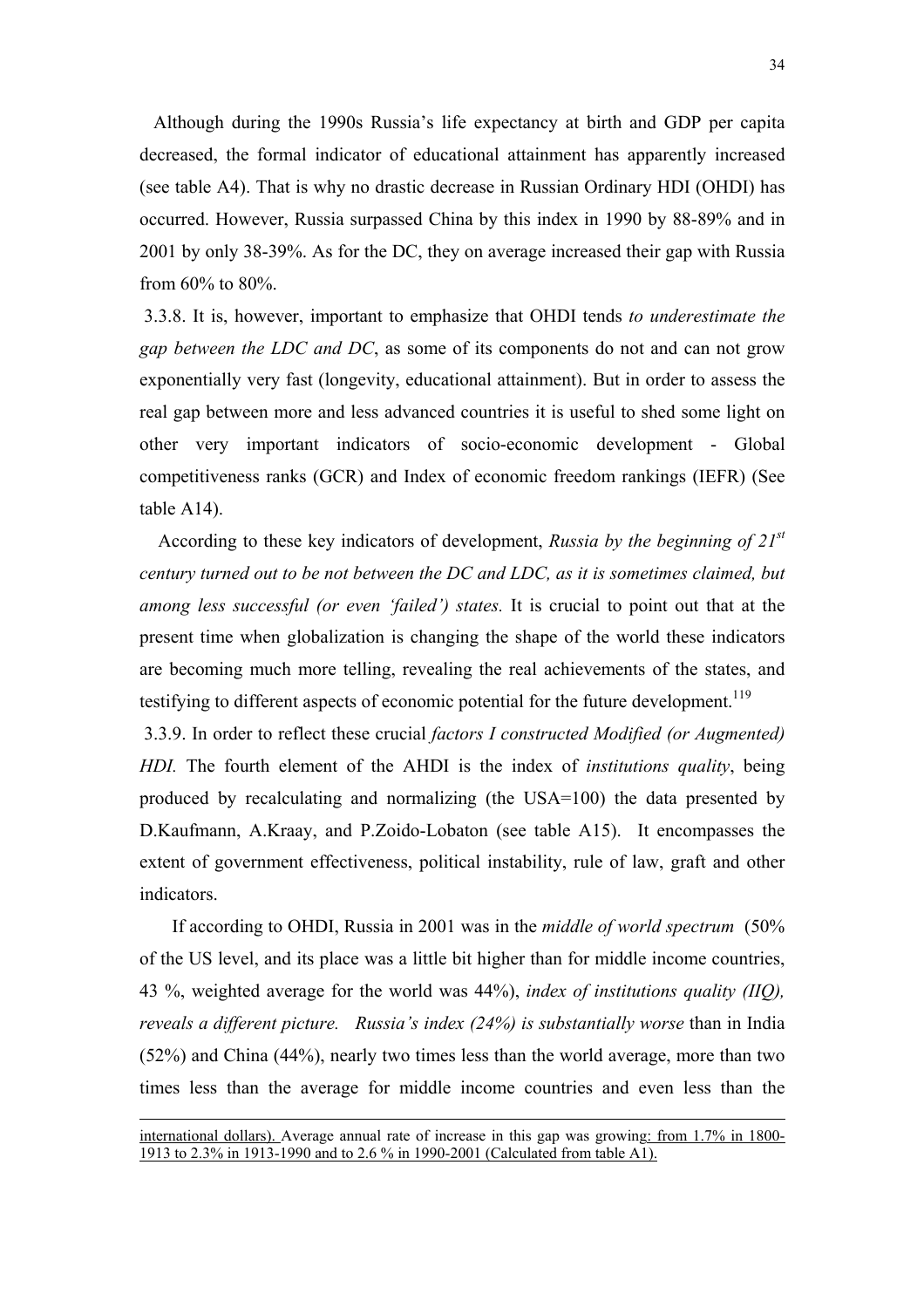average for low income countries  $(27%)$ .<sup>120</sup> As for DC, their IIQ turned out to be higher than OHDI.

 *The quality of institutions is, perhaps, one of the major determinants of development, affecting the behavior of the flows of different types of capital and the efficiency of their use*. Institutions, especially informal institutions, which are rooted in the country's culture, evolve slowly but matter hugely.<sup>121</sup>

3.3.10.The *information revolution* has substantially modified our life. I have calculated two indices, characterizing the dissemination of traditional means of communication (E) – radios, television sets, telephone mainlines, and of relatively new means of communication (F) - mobile telephones, internet, computers. The first index (E) in Russia (31%) is substantially worse (2-3 times less) than in DC (73-74% of the USA), and very close to the average for the middle income countries (although less than the average for this group of countries, - 36-37% of the USA). *But index 'F' (dissemination of the new means of communication etc), in Russia (2.8% of the USA) is better than for low income countries (0.2%) and the overpopulated countries as China (0.9%) and India (0.3%), but is two-three times lower than the average for middle income countries and 4-5 times lower than the world average.* 

 IT are, of course, developing in Russia, but their level is substantially lower than in the advanced countries: *the share of high tech in GNP is 6 to 8% of GNP in DC and only 0.6% of Russia's measured GNP*. Due to the collapse in the investment process during most of the 1990s, new technologies are now being introduced only in 5% of the machine-building industry. And absolutely new 'work outs' total no more than 1/5 of these costs.<sup>122</sup>

Russia's share in the world high-tech/scientific production is only  $0.3\%$ <sup>123</sup> It is significantly less than Russia's share in world population – 2.4% and in the World Gross Product (WGP) – 2.6-2.8% *(in 1989 the share of the USSR and East European* 

<sup>&</sup>lt;sup>119</sup> Russia's technology index rank was 60 (the 'Chinese' indicator was equal to 53); public institutions index rank in Russia reached 61 (in China 50). World Economic Forum, 2000, p.20.

<span id="page-34-0"></span><sup>&</sup>lt;sup>120</sup> Russia occupies 79<sup>th</sup> rank out of 91 ranks in corruption perception index, what corroborates the above mentioned feature of Russia's relative development.

<span id="page-34-1"></span><sup>&</sup>lt;sup>121</sup> See: Ritzen, Woolcock., 2000, p.23, 31-32; Thomas et al (2000, ch.6, 7); Roland (2000, ch.11, 13); Shleifer, Treisman (2000, ch.9); Easterly (2001, ch.11, 12); Bulding Institutions (2001): Weder (2001). 122 Izvestia, 04/17/2001; Gorbuntsov Yu. Nasha Bednost ot Nashego Bogatstva, www.ng.ru/printed ideas/2001-10-27/7poverty.html

<span id="page-34-3"></span><span id="page-34-2"></span> $123$  NG-Nauka.  $05/23/2001$ . P.11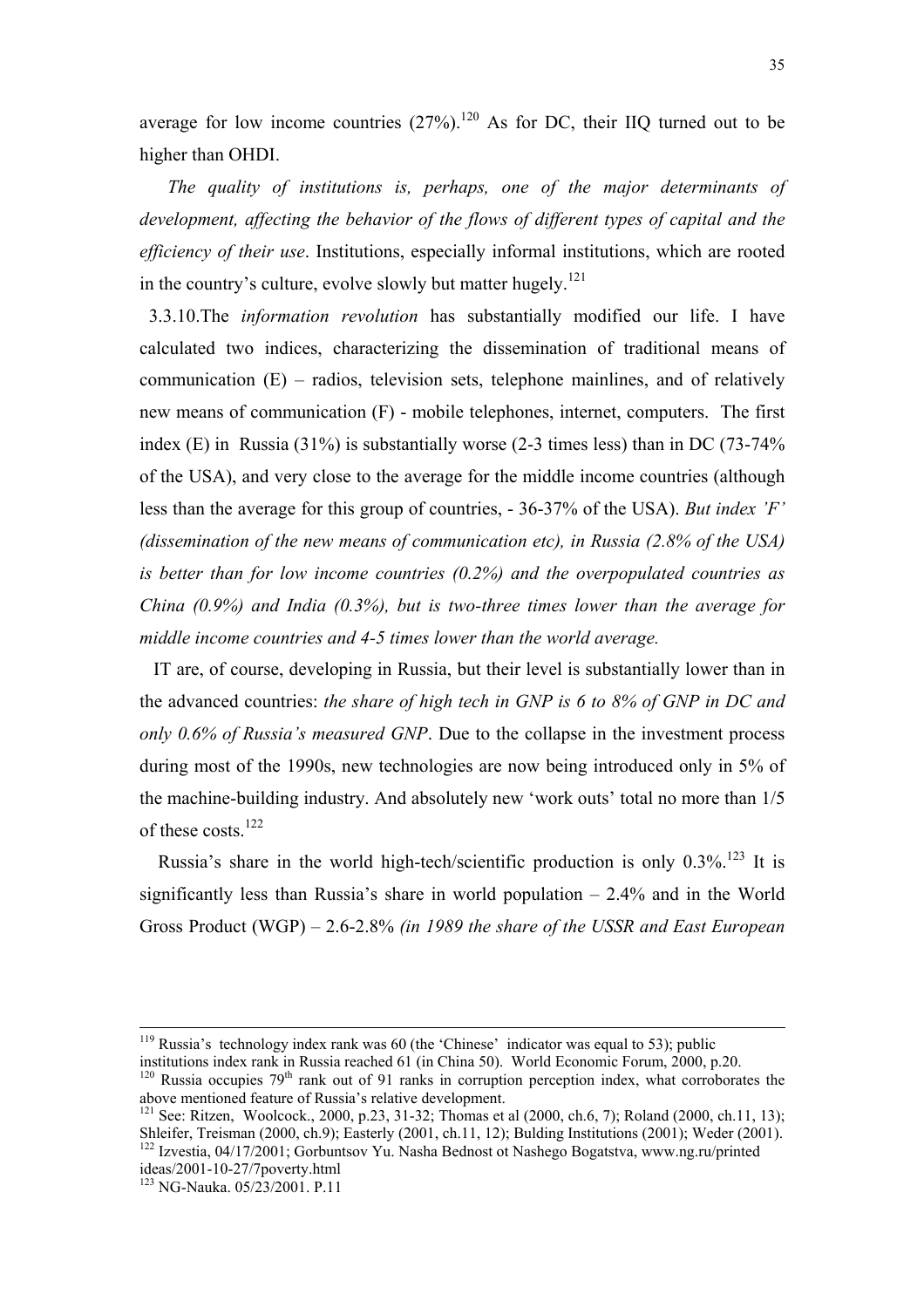*countries in WGP reached 12-14%)*, in world total investment and world trade - 1.2- 1.4% *(in 1989 the share of the USSR was equal to 3-3.5%)[.124](#page-35-0)* 

 3.3.11.The Modified HDI (MHDI, see table A15) reveals that Russia's position on the world scale (28% of the U.S. index) *is substantially 'smaller'* than that shown by Ordinary HDI (50%). It is important to stress that, due to significantly lower indices of Institutional quality (*lower than the average for low income countries*) and of Dissemination of communications (*lower than the average for middle income countries*), *Russia's MHDI turned out to be now closer to lower middle income countries.* 

### **Conclusions**

Russia's *relatively unimpressive performance* since the beginning of its reforms, three centuries ago stems not only (and not so much) from bad geographical position (harsh climate, huge distances, poor communications, etc) and unfavorable geopolitical factors, that often played an adverse role in Russian history. Russia's modernization problems/crises are mainly *caused by permanent government delay or reluctance to carry out timely restructuring of outdated institutions* as well as by the fact that *Russia has been perpetually under-governed[125,](#page-35-1) although it was often over-regulated as well.*

*Russians for many a century have been governed by oppressive or weak (unprofessional and quasi-rational), or weak and oppressive states at the same time. Russian governments used to be strong for quelling dissidents and too weak or/and too greedy to provide good public goods – benevolent order, reliable infrastructure, as well as predictability and consistency in policies.*

*But should not we also stress that Russia was/and is populated by comparatively lowdemanding and little-expecting people?* (Having been cheated by its ruling elites plenty of times, Russians are very skeptical and do not, as a rule, have illusions about the outcomes of any reforms as they prove to result constantly in huge costs and sacrifices and do not bring about palpable benefits to most of Russians, if any at all). It is actually very hard to gauge social capital. But it is however clear that morale, social cohesion, trust did not stop degrading after the collapse of communism. *There* 

<span id="page-35-1"></span><span id="page-35-0"></span><sup>&</sup>lt;sup>124</sup> Calculated from the data of World Bank: World Development Indicators, World Development Report, 2000-2001; Konkurentosposobnost Rossii (2000, p.123).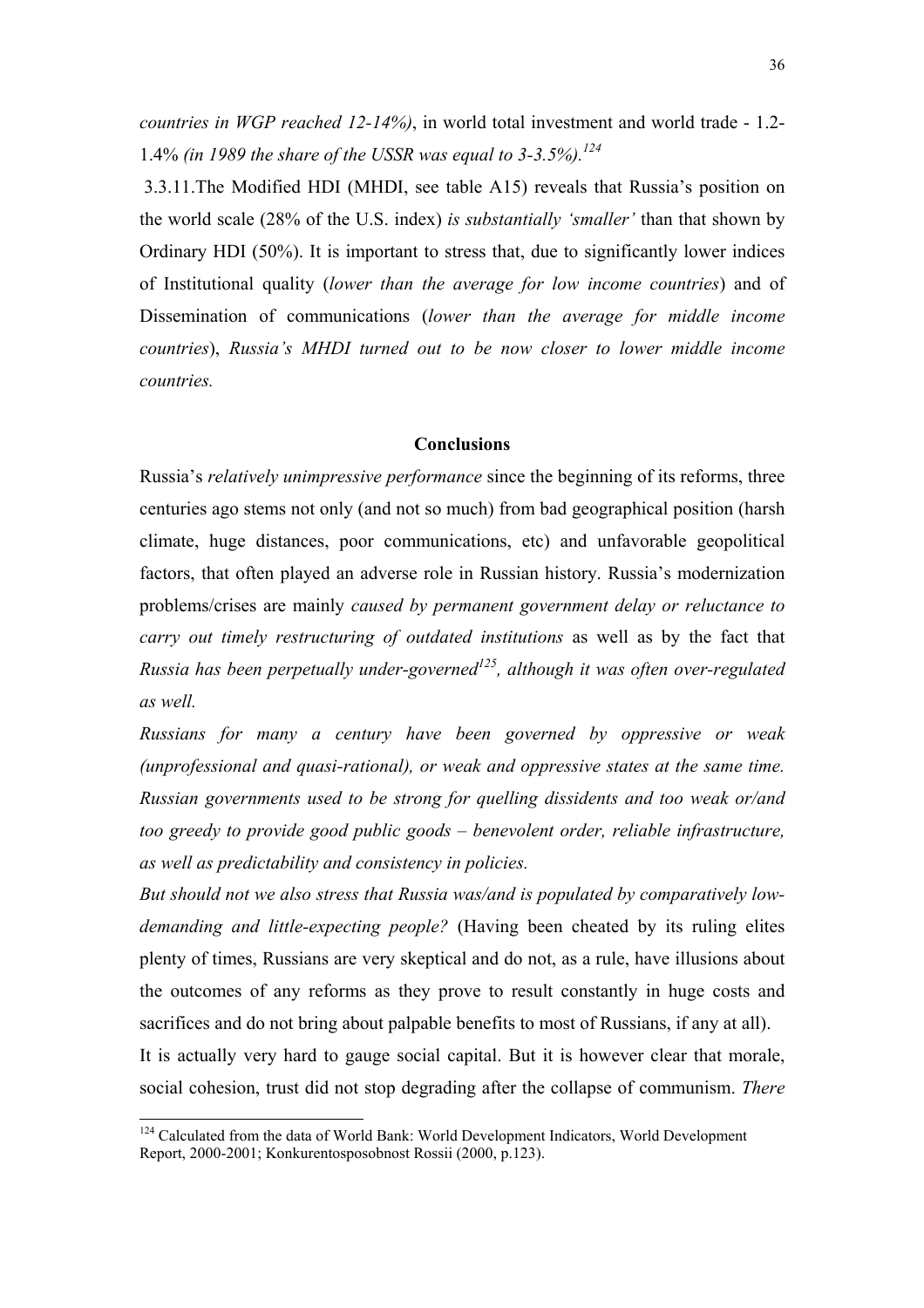was and is in Russia relatively little demand for rule of law in the upper and lower *strata of the society*. Without effective rule of law and very small accountability of the Russian state to Russian society - this feature is predominant in Russian history – *rent-seeking and perpetual uncertainty* will keep on strongly hampering capital formation and innovations and *cause degradation, massive outflow of financial and human capital*.

*After the 20<sup>th</sup> century Russian hecatomb of nearly 100 million people, Russians started actually to die out. We are now having increasingly unhealthy and shrinking population, with real (quality adjusted) levels of educational attainment that are overrated by post-Soviet statistics. Calculations suggest that during the last decade gross outflow of human capital (in the 1990s about 3 million of people – to Western Europe, North America and Israel) has been, possibly, even greater (on my estimate, it is roughly equal to 5-7% of Russian GDP per annum), than of financial capital (2- 4% of GDP annually).* However, taking into account that repayments of foreign debt amount to about *1.5-2.0%* of the measured GDP, total outflow of financial capital is also great. That makes the country extremely vulnerable and dependent on exports of natural resources (oil, gas, metals).

The 1990s have resulted in creating some necessary but *not at all* sufficient conditions for efficient economy. One can't neglect that during the last decade there have been some positive changes in rebuilding the country and more is on the way. Still it needs to be emphasized that, having experienced decontrolling of prices (realized in a harsh manner), haphazard privatization and inconsistent policy of stabilization and institutional building, Russian society was severely shocked and witnessed absolute and relative downgrading (caused by disintegration of the State and *profanation* of many long-waited reforms).

 After nearly a decade of dismal performance, economic growth has recommenced. Recovery was brought about mainly by the rise *in price competitiveness* (due to devaluation of ruble during the financial crisis of 1998), increased oil revenues (up to the fourth quarter of 2001, when oil prices began to fall steeply). Economic rebound was based mostly on low-tech and on *extensive* factors (with practically no TFP growth). Its underpinnings are, despite some new reforms (tax cuts), rather shaky.

 $125$  French poet Paul Valery is reported to have said that 'if the state is strong, it will crush us; if it is weak, we will perish" (See: Tanzi, 1997, p.4).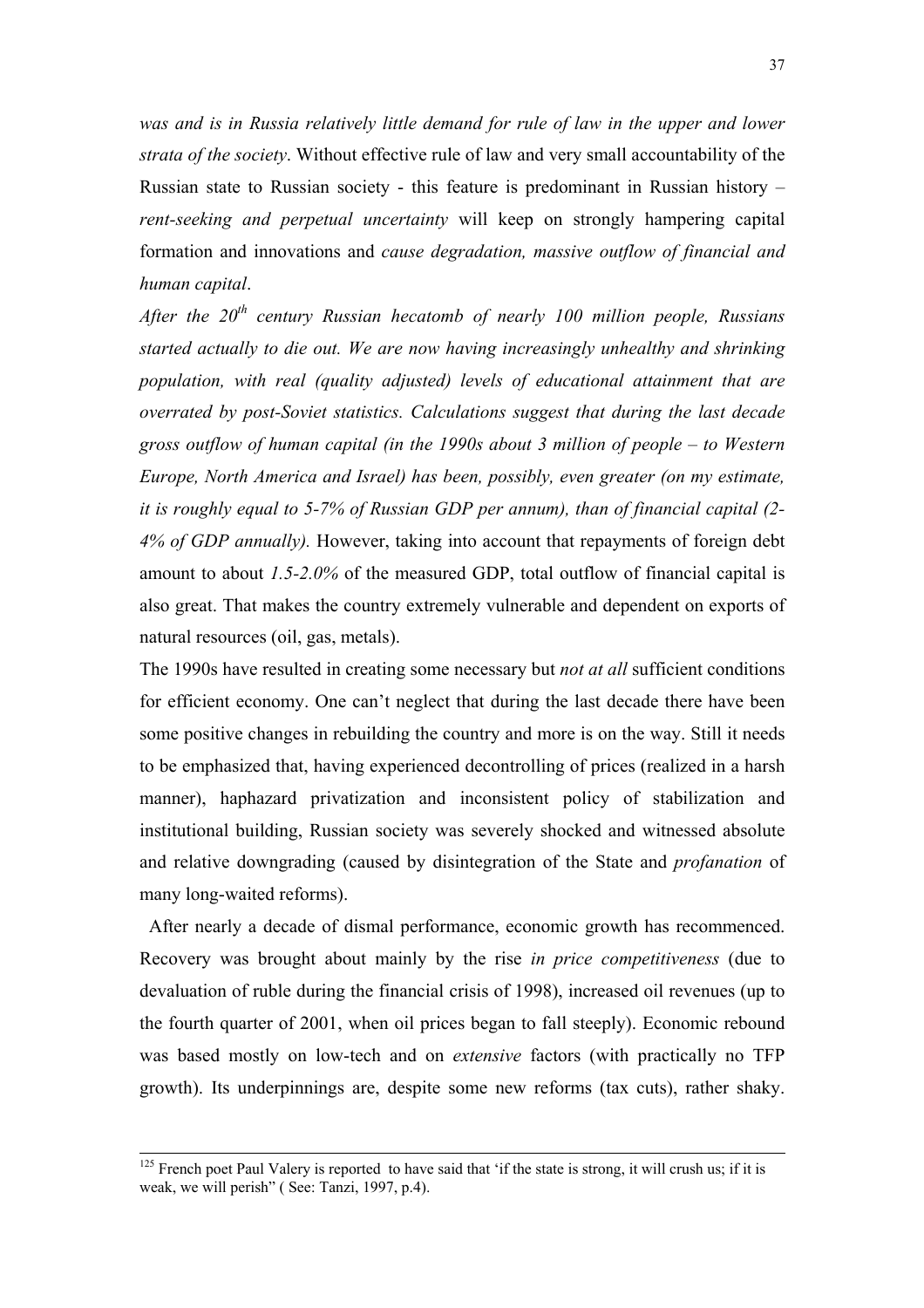Despite some upbeat reports<sup>126</sup>, Russia is now experiencing economic slowdown.<sup>127</sup> If the relative level of Russia's institutional quality and IT dissemination are factored in, Russia's *overall* comparative performance turns out to be *no better* than for the *lower* middle income countries.

One must not underestimate such obvious economic hurdles as enormous foreign debt, sheer sizes of poverty of the considerable part of Russian population, weak financial institutions (the banking system is desperately bad; bankruptcy laws do not function well), instability of property rights and contracts. Rent-seeking and corruption proliferate, although some efforts are being made to curtail their dimensions.

What seems imperative now is *bringing more actively a market-oriented developmental state back* in for the sake of realizing top priorities: upgrading of legal and financial institutions (capable of ensuring some palpable stability, rule of law, predictability and flexibility in the economy, as well as consistency in the public policy); improvement of human capital, and rapid dissemination in IT. I think that steady economic growth in Russia cannot be achieved in the near future without substantial and more effective western support for the reforms (for instance, by recognizing market status of the Russian economy and cancellation of various amendments and rules hindering the development of cooperation between the West, and the USA in particular, and Russia).

 $\frac{126}{127}$  Dornbusch, 2001.

<span id="page-37-1"></span><span id="page-37-0"></span>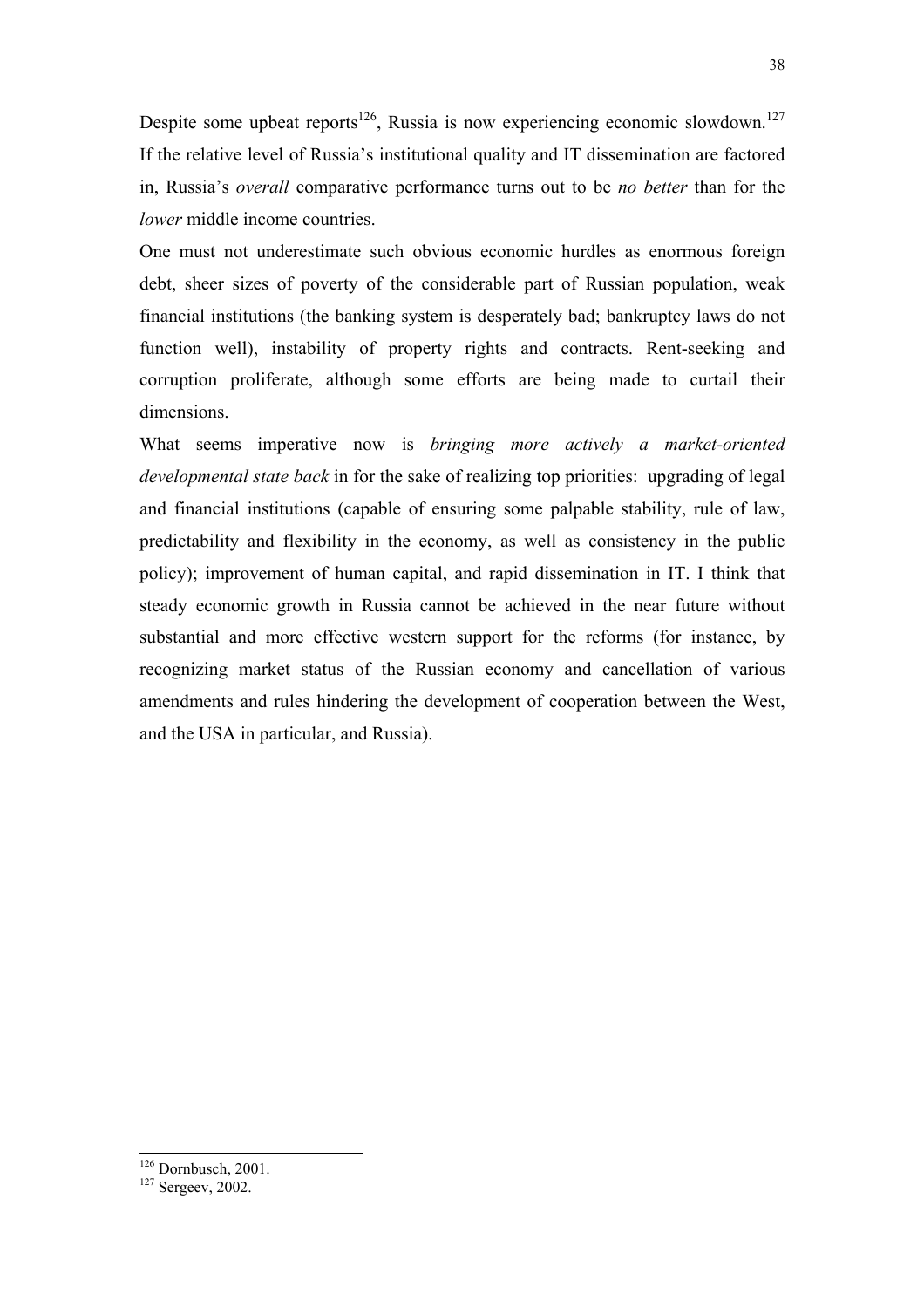**The Dynamics of Human Development Index for the East, West and Russia, in**  the  $XI<sup>th</sup> - XVIII<sup>th</sup>$  cc.

|                          | 1000     |           |             |           | 1800        |           |               |           |
|--------------------------|----------|-----------|-------------|-----------|-------------|-----------|---------------|-----------|
| Country                  | A        | B         | $\mathbf C$ | D         | $\mathbf A$ | B         | $\mathcal{C}$ | D         |
| India                    | 950-990  | $20 - 25$ | $10-15$     | 48-50     | 700-760     | $20 - 25$ | $4-6$         | $33 - 36$ |
| China                    | 970-1030 | $27 - 30$ | $20 - 30$   | 67-69     | 730-790     | $27-29$   | $15 - 25$     | 56-58     |
| <b>Russia</b>            | 600-700  | $(25-30)$ | $1-2$       | $20 - 25$ | 720-760     | 28-32     | $3 - 7$       | 34-38     |
| Japan                    | 700-760  | $(27-30)$ | $(10-15)$   | 48-50     | 900-940     | 34-38     | $25 - 35$     | 75-77     |
| Western<br><b>Europe</b> | 580-620  | $26 - 30$ | $1-3$       | $23 - 27$ | 1470-1530   | 32-34     | 44-48         | 100       |

Notes. 1.*Human Development Index (D)* is calculated here according to a very simple formula. D<sub>ij</sub> – is the average non-weighted of three indices:  $A_{ij}$  – is per capita GDP in PPP (international dollars 2001);  $B_{ij}$  – life expectancy at birth;  $C_{ij}$  – literacy rate of the adult population, - respectively for the country "i" and the time "j".

2. All these figures are related to the average level of Western Europe (as one of the most developed regions of the world by the end of the 18<sup>th</sup> c.). Respectively the denominators are  $A_x$ ,  $B_x$  and  $C_x$ .

3. Source: based on the author's publications; World Bank. World Development Report, 2002. Washington, D.C., 2001. P.232-233.

 $D_{ij} = \{ (A_{ij}/A_x)^*(B_{ij}/B_x)^*(C_{ij}/C_x) \}^{1/3}$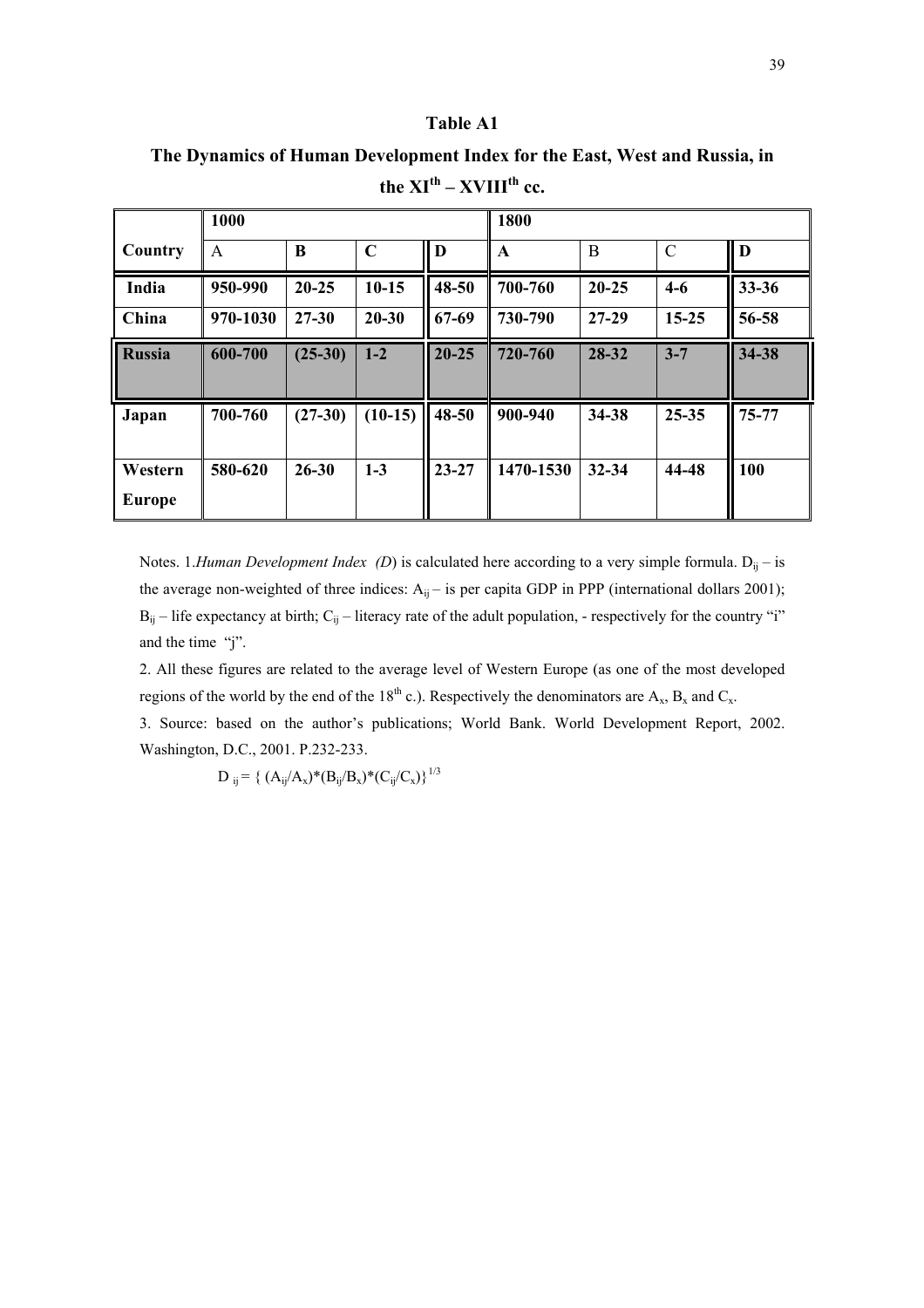| Indicators                          | 750-800/1050-1100 | 1050-1100/1750-1800 |
|-------------------------------------|-------------------|---------------------|
| GDP Growth, y                       | $0.35 - 0.45$     | $0.10 - 0.15$       |
| Growth of Labor, 1                  | $0.17 - 0.23$     | $0.14 - 0.18$       |
| Physical Capital, k                 | $0.55 - 0.65$     | $0.20 - 0.25$       |
| Cultivated Land, s                  | $0.15 - 0.20$     | $0.03 - 0.05$       |
| TFP Growth, r                       | $0.10 - 0.15$     | $(-)0.02 - 0.03$    |
| Contribution to                     |                   |                     |
| the GDP Growth of                   |                   |                     |
| extensive factors:                  |                   |                     |
| $(\alpha l + \beta k + \gamma s)/y$ | $65 - 75$         | $115 - 125$         |
| Contribution to                     |                   |                     |
| the GDP Growth of                   |                   |                     |
| intensive factors:                  |                   |                     |
| r/y                                 | $25 - 35$         | $(-)$ 15 - 25       |

**Table A2** 

**Rates and major factors of Economic Growth in the** *Old China, %*

**Notes:**1. The dynamic of GDP is the weighted average of some proxies, usually used for the traditional economies: grain crops (recalculations of the data from K.Chao), production of metals (R.Hartwell), growth of population (from C.Clark, J.-P. Biraben, C.McEvedy, R.Jones).

2.For the very long spans of time population growth is often taken as a proxy for the dynamics in labor (S.Kuznets, A.Maddison, P.Bairoch).

3.Index of Physical Capital is approximated by the weighted average of cumulated number of acting irrigation objects (from D.Perkins) and the dynamics of iron production (R.Hartwell). The corresponding weights of subindexes were taken as 2/3 to 1/3.

4. The corresponding elasticities of GDP GROWTH with respect to labor  $(\alpha)$ , Physical Capital (β),

Cultivated land (γ) make up approximately 0.6; 0.2; 0.2. They are predominantly

D. Perkins' estimates/calculations for pre-modern China and are massively backed up

by the well-known experimental work of J.Buck (1920s – 1930s).

Sources: Meliantsev,V., 1996. *Vostok i Zapad vo vtorom tysiacheletii*. Moscow. P.58.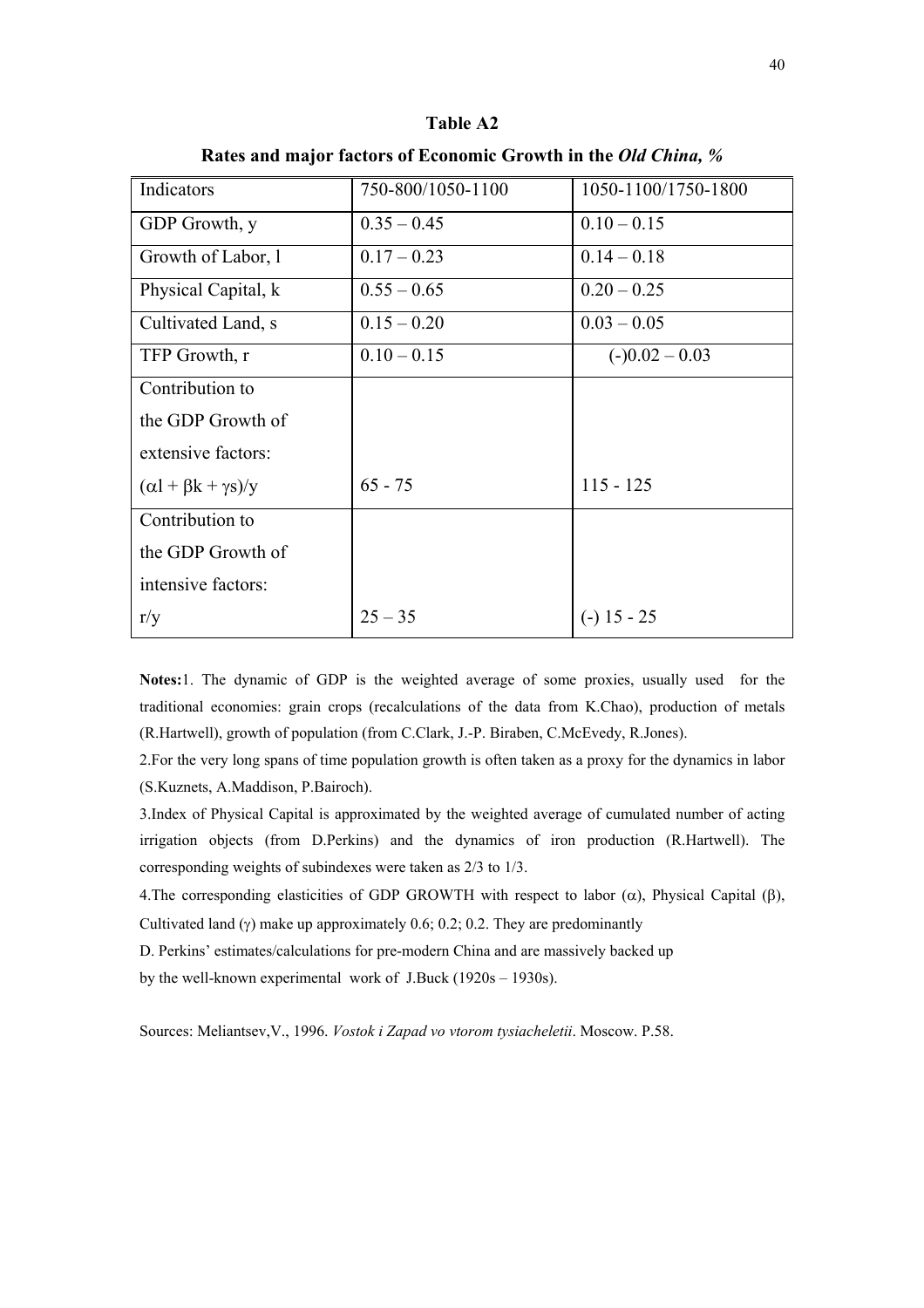**Rates and major factors of Economic Growth in** *Western Europe,* 

| Indicators                          | $1000 - 1800$ |
|-------------------------------------|---------------|
| <b>GDP</b> Growth, y                | $0.31 - 0.35$ |
| <b>Growth of Labor, l</b>           | $0.20 - 0.24$ |
| <b>Physical Capital, k</b>          | $0.36 - 0.40$ |
| <b>Cultivated Land, s</b>           | $0.12 - 0.15$ |
| <b>TFP Growth, r</b>                | $0.10 - 0.14$ |
| <b>Contribution to</b>              |               |
| the GDP Growth of                   |               |
| extensive factors:                  |               |
| $(\alpha l + \beta k + \gamma s)/y$ | $62 - 66$     |
| <b>Contribution to</b>              |               |
| the GDP Growth of                   |               |
| intensive factors:                  |               |
| r/y                                 | $34 - 38$     |

| XI – XYIII cc., % |  |
|-------------------|--|
|-------------------|--|

**Notes:** 1.Dynamics of the GDP, Labor, Physical Capital and Land are our calculations based on: B.H. Slicher van Bath, H. van der Wee, J.L. van Zanden , J.Blomme, P.Bairoch, F. Braudel, P.Chaunu, C.M.Cipolla, J.-Cl. Debeir, G.Clark, S. Kuznets, A.Maddison, M.Postan, M.Toch, R.Hilton, B.R.Mitchell, N.F.R.Crafts, F.Spooner, K.G.Persson, G.D.Snooks and others.

2. The corresponding elasticities of GDP growth with respect to labor ( $\alpha$ ), Physical Capital ( $\beta$ ), Cultivated land (γ) are equal to approximately  $0.6$ ;  $0.1$ ;  $0.3$ .

Source: Meliantsev,V., 1996. *Vostok i Zapad vo vtorom tysiacheletii*. Moscow. P.95.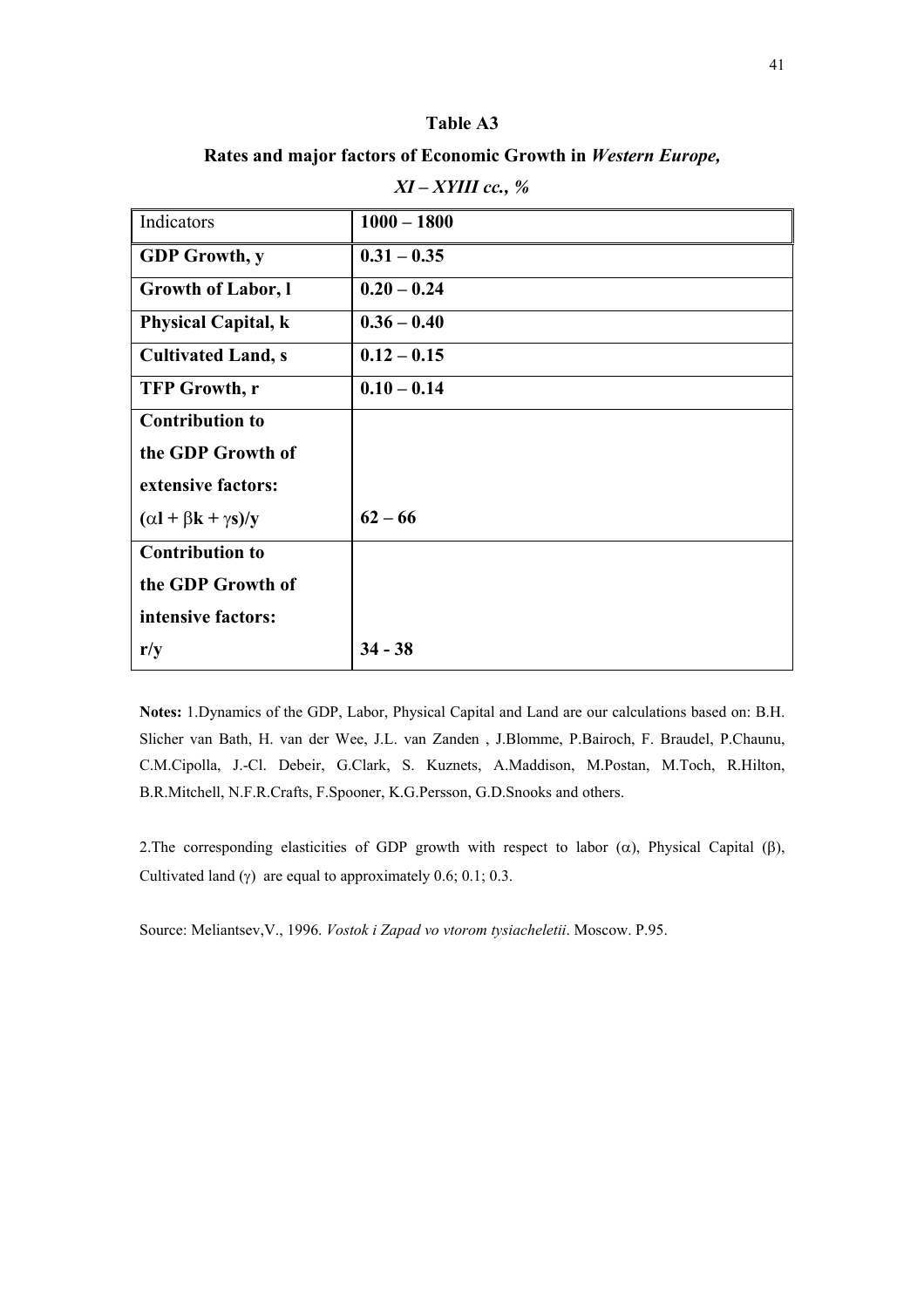| Table A4 |  |
|----------|--|
|----------|--|

The Dynamics of Human Development Index<sup>1</sup> in Russia, Large DC and LDC in 1800-2001

| Country                  | 1800 |      |             |     | 1913         |                |             |     | 1990    |          |                    |     | 2001         |     |             |     |
|--------------------------|------|------|-------------|-----|--------------|----------------|-------------|-----|---------|----------|--------------------|-----|--------------|-----|-------------|-----|
|                          | A    | B    | $\mathbf C$ | D   | $\mathbf{A}$ | $\overline{B}$ | $\mathbf C$ | D   | A       | $\bf{B}$ | $\overline{\rm C}$ | D   | $\mathbf{A}$ | B   | $\mathbf C$ | D   |
| India                    | 730  | 23   | 0.3         | 5   | 870          | 23             | 0.6         | 6   | 1580    | 59       | 5.3                | 20  | 2 4 5 0      | 63  | 7.3         | 28  |
| China                    | 760  | 28   | 0.5         | 6   | 650          | 30             | 1.2         | 8   | 2 4 2 0 | 69       | 5.9                | 27  | 4 1 2 0      | 70  | 8.3         | 36  |
| Russia                   | 810  | 30   | 0.3         | 5   | 1430         | 34             | 1.6         | 11  | 8880    | 69       | 11.2               | 50  | 8 4 8 0      | 65  | 12.0        | 50  |
| Old                      | 740  | 30   | 0.3         | 5   | 1300         | 34             | 1.5         | 11  | 7550    | 69       | 10.1               | 46  | 6 2 8 0      | 66  | 10.6        | 44  |
| Russia/USSR <sup>2</sup> |      |      |             |     |              |                |             |     |         |          |                    |     |              |     |             |     |
| Japan                    | 920  | (36) | 1.2         | 9   | 1700         | 51             | 5.4         | 21  | 23 560  | 79       | 14.6               | 81  | 26 280       | 81  | 16.1        | 87  |
| Germany                  | 1410 | 32   | 2.4         | 13  | 4120         | 49             | 8.4         | 32  | 22 030  | 76       | 14.2               | 78  | 25 060       | 77  | 15.3        | 82  |
| <b>USA</b>               | 1320 | 36   | 2.1         | 12  | 6600         | 50             | 8.3         | 37  | 27 240  | 75       | 17.6               | 89  | 34 330       | 77  | 19.9        | 100 |
| Russia/East,             |      |      |             |     |              |                |             |     | 4.4     | 1.1      | 2.0                | 2.1 | 2.6          | 1.0 | 1.5         | 1.6 |
| times                    | 1    | 1.2  | 0.8         | 0.9 | 1.7          | 1.3            | 1.7         | 1.6 | 3.8     | 1.1      | 1.8                | 1.9 |              |     |             |     |
| Russia/West,             |      |      |             |     |              |                |             |     | 0.4     | 0.9      | 0.7                | 0.6 | 0.3          | 0.8 | 0.7         | 0.6 |
| times                    | 0.5  | 0.9  | 0.2         | 0.4 | 0.3          | 0.7            | 0.2         | 0.3 | 0.3     | 0.9      | 0.6                | 0.6 |              |     |             |     |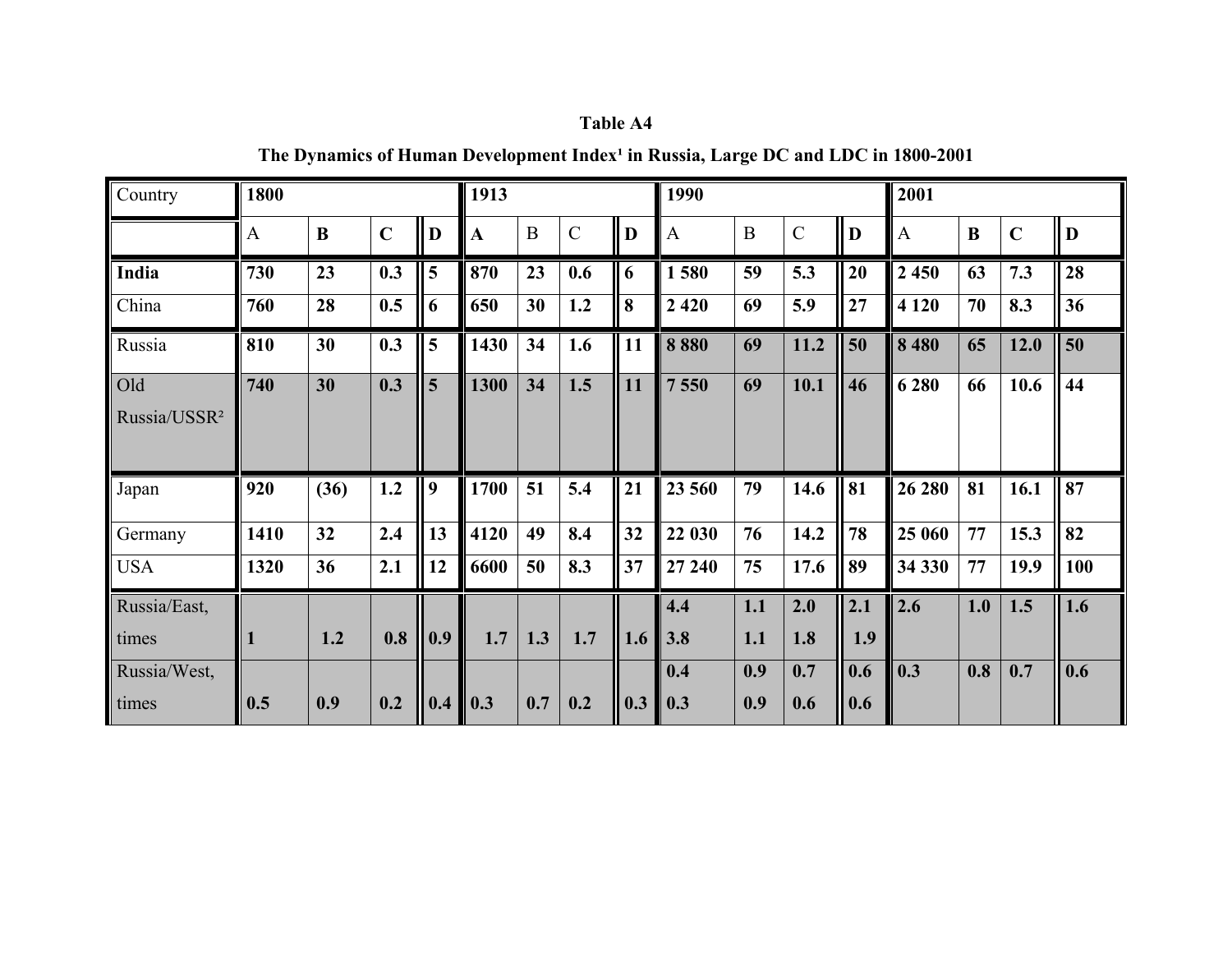Notes. 1. Human Development Index (D) is calculated here according to a very simple formula:

# $D_{ij} = \left\{ (A_{ij}/A_x)^*(B_{ij}/B_x)^*(C_{ij}/C_x) \right\}^{1/3}$

 $D_{ij}$  – is the average non-weighted of three indices:  $A_{ij}$  – is per capita GDP in PPP (international dollars 2000);  $B_{ij}$  – life expectancy at birth;  $C_{ij}$  – educational attainment of the adult population, adjusted for quality, - respectively for the country "i" and the time "j". All the indices are related to the level of the USA in 2001. The denominators are respectively  $A_x$ ,  $B_x$  and  $C_x$ . 2. These are the corresponding figures for the Russian Empire/USSR/former USSR. Sources: Maddison, A., 2001, *The World Economy. A Millennial Perspective*, Paris, OECD. P.264; Meliantsev, V.,1996, *Vostok i Zapad vo vtorom tysiacheletii* (East and West in the Second Millennium: Levels, Rates and Factors of Long-Term Comparative Economic Development). Moscow, Moscow State University Press, P.145, 202; Meliantsev, V., 1996, "Rossiia, kroupniie strany Vostoka i Zapada: konturi dolgovremennogo ekonomichesskogo razvitiia"(Russia, Large Countries of the East and West: Contours of Economic Development in the very Long-Run), in *Russia and the Surrounding World: Contours of Development.* Moscow State University, The publishing Center of the Institute of Asian and African Studies,. Table 1; World Bank. World Development Indicators, 2001. Washington, D.C.; World Bank. World Development Report, 2002.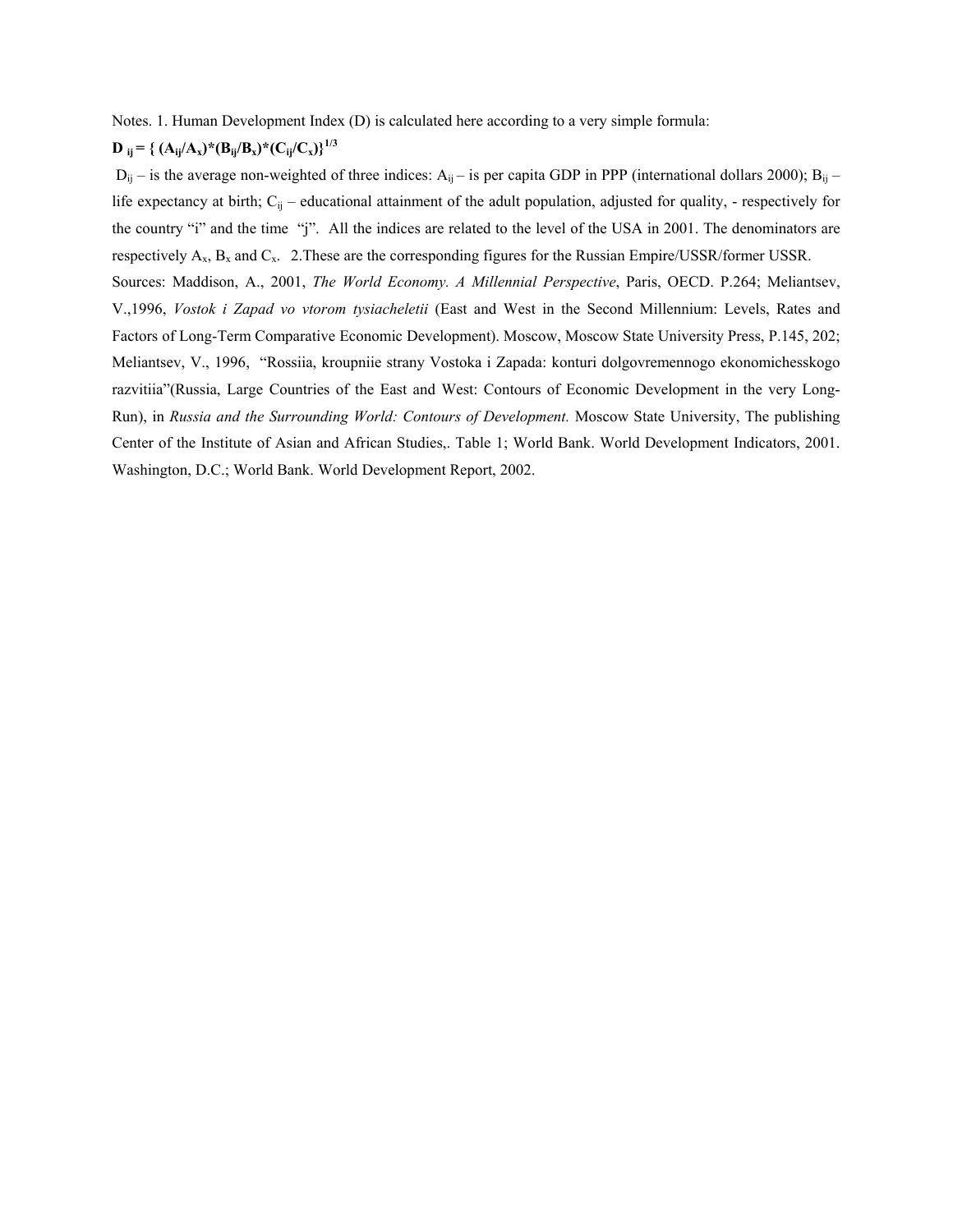|                         |          | <b>Advanced Countries</b> |          |                   | Developing Countries |                   |                   | Old                |       |                   |
|-------------------------|----------|---------------------------|----------|-------------------|----------------------|-------------------|-------------------|--------------------|-------|-------------------|
|                         |          |                           |          |                   |                      |                   |                   | Russia/USSR/Russia |       |                   |
| Indicators <sup>1</sup> | $1800^2$ | $1913^3$                  | $1990^3$ | 1999 <sup>3</sup> | 1913 <sup>4</sup>    | 1990 <sup>5</sup> | 1999 <sup>5</sup> | $1913^6$           | 1990' | 1999 <sup>8</sup> |
| <b>Physical</b>         | 79.0     | 68.0                      | 40.0     | 32.0              | 93.0                 | 83.0              | 76.0              | 77.0               | 74.0  | 66.0              |
| Capital                 |          |                           |          |                   |                      |                   |                   |                    |       |                   |
| Human                   | 21.0     | 32.0                      | 60.0     | 68.0              | 7.0                  | 17.0              | 24.0              | 23.0               | 26.0  | 34.0              |
| Capital                 |          |                           |          |                   |                      |                   |                   |                    |       |                   |

**Changes in the Structures of Total Productive Capital, %**

Notes: 1.Calculated using perpetual inventory method, introduced by Raymond Goldsmith, as well as his data for physical non-residential capital. Initial estimates were updated by accumulating fixed investments to the respective capital stocks. Estimates on human (intangible) capital are derived, using the method, introduced by J. Kendrick and D.Jorgenson, by capitalizing expenditures on education, health and 'human oriented' expenditures of R&D. 2. The weighted averages for UK, France, Germany, Italy and USA. 3. The weighted averages for the 5 Large Western countries plus Japan. 4.The weighted averages for Brazil and India. 5.The weighted averages for 6 Large Developing Countries – Brazil, Mexico, China, India, Indonesia, Egypt. 6.Tsarist Russia (without Finland and Poland). 7.USSR. 8.Modern Russia.

Sources: Goldsmith, R.W. "Comparative National Balance Sheets. A Study of Twenty Countries, 1688-1978". Chicago, 1985; World Bank. World Tables, 1976, 1983, 1994; World Bank , World Development Indicators, 1999- 2001; UNDP. Human Development Report, 1990-2001; Narodnoye chozaistvo SSSR, 1982-1990; Rossiiskii statisticheskii ezegodnik, 1995, 2000; Russia in Figures, 2001.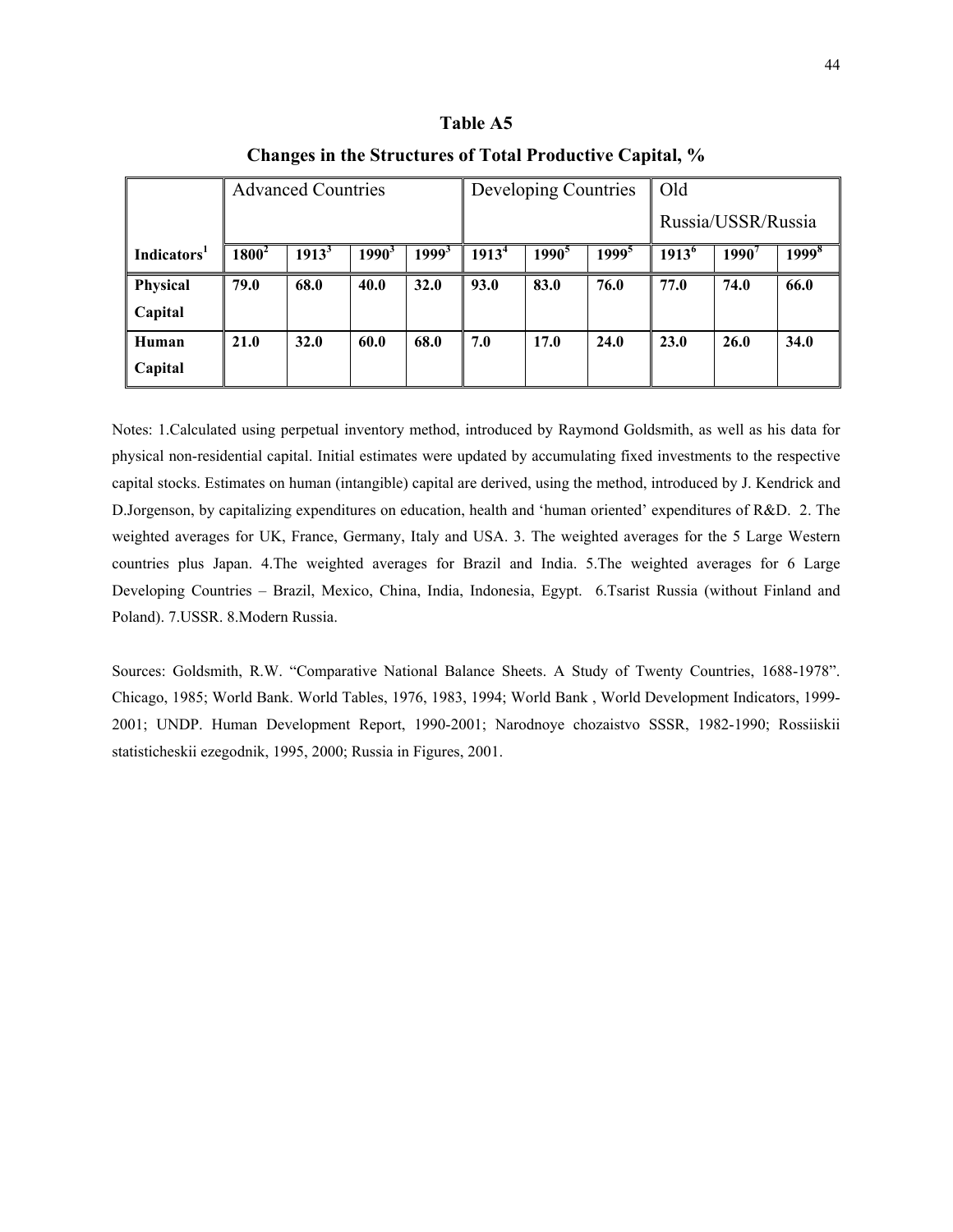**Average Annual Growth Rates of GDP and its Main Factors in the Large Developed Countries During Pre-Modern and Modern Economic Growth, %**

| <b>Country</b> | <b>Period</b>     | <b>GDP</b> | Employment <sup>1</sup> | Physical     | <b>Total Factor</b>       | Contribution      |
|----------------|-------------------|------------|-------------------------|--------------|---------------------------|-------------------|
|                |                   |            |                         | Capital      | Productivity <sup>2</sup> | of TFP to         |
|                |                   |            |                         | <b>Stock</b> |                           | <b>GDP</b> growth |
| <b>UK</b>      | 1700-1785         | 0.7        | 0.5                     | 0.7          | 0.1                       | $13 - 16$         |
|                | 1785-1845         | 1.9        | 1.1                     | 1.6          | 0.6                       | $30 - 33$         |
|                | 1950-1973         | 3.0        | $(-) 0.1$               | 5.1          | 1.3                       | $40 - 45$         |
|                | 1973-1999         | 2.1        | $(-) 0.3$               | 3.6          | 1.2                       | 55-59             |
| France         | 1820-1869         | 1.5        | 0.5                     | 1.8          | 0.5                       | $30 - 35$         |
|                | 1950-1973         | 5.1        | 0.1                     | 5.3          | 3.2                       | 60-65             |
|                | 1973-1999         | 2.1        | $(-) 0.4$               | 3.5          | 1.3                       | 60-65             |
| Germany        | 1816-1850         | 1.3        | 0.9                     | 1.7          | 0.1                       | $7-9$             |
|                | 1850-1900         | 2.5        | 0.8                     | 2.4          | 1.1                       | $40 - 45$         |
|                | 1950-1973         | 6.0        | 0.0                     | 6.3          | 3.8                       | 60-65             |
|                | 1973-1999         | 2.0        | $(-) 0.8$               | 3.2          | 1.6                       | 78-82             |
| <b>Italy</b>   | 1895-1938         | 2.4        | 0.2                     | 2.4          | 1.3                       | 50-55             |
|                | 1950-1973         | 5.6        | 0.2                     | 5.1          | 3.7                       | 63-69             |
|                | 1973-1999         | 2.4        | 0.1                     | 2.7          | 1.5                       | 60-65             |
| Japan          | 1885-1938         | 3.3        | 0.6                     | 3.8          | 1.4                       | $40 - 45$         |
|                | 1950-1973         | 9.2        | 1.6                     | 9.2          | 5.1                       | $50 - 55$         |
|                | 1973-1999         | 3.0        | 0.1                     | 5.3          | 1.3                       | $40 - 45$         |
| <b>USA</b>     | 1800-1840         | 3.6        | 3.1                     | 3.3          | 0.4                       | $8 - 14$          |
|                | 1840-1890         | 4.2        | 2.4                     | 4.4          | 1.0                       | $23 - 27$         |
|                | 1950-1973         | 3.6        | 1.2                     | 3.2          | 1.7                       | $45 - 50$         |
|                | 1973-1999         | 2.9        | 1.2                     | 4.0          | 0.9                       | $30 - 32$         |
| Average        | <b>Industrial</b> | 2.6        | 0.9                     | 2.7          | 1.0                       | $38 - 40$         |
|                | <b>Revolution</b> |            |                         |              |                           |                   |
| Average        | 1950-1973         | 5.4        | 0.5                     | 5.7          | 3.1                       | 56-60             |
| Average        | 1973-1999         | 2.4        | 0.1                     | 3.7          | 1.2                       | $48 - 52$         |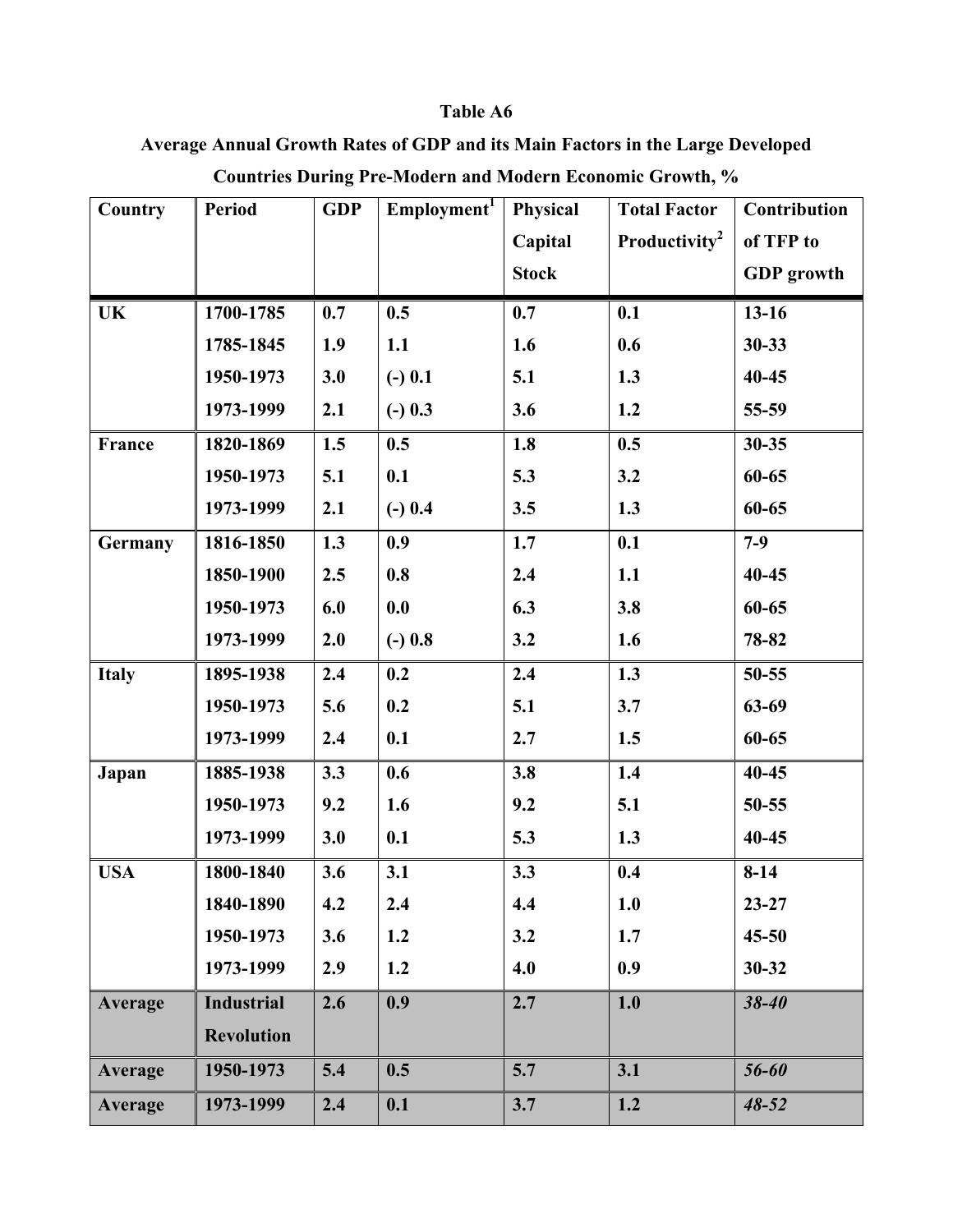Notes: 1.This index denotes mainly dynamics of work hours.

2.The elasticities of GDP with respect to labor and physical capital, derived from various studies, on average were equal: in decades preceding the industrialization and during the period of industrialization – 0.6 and 0.4; in 1950- 1973 - 0.65 and 0.35 and in 1973-1999 -- 0.7 and 0.3.

Sources: Meliantsev, V.A. *Vostok i Zapad vo vtorom tiysiacheletii*.1996. P.121; Meliantsev, V.A. *Informazionnaya revoliuzia, globalizazia i paradoxi sovremennogo economicheskogo rosta v razvitih i razvivaiuchichsia stranah* (Information Revolution, Globalization and Paradoxes of Modern Economic Growth in the Developed and Developing Countries). Moscow, 2000. P. 20.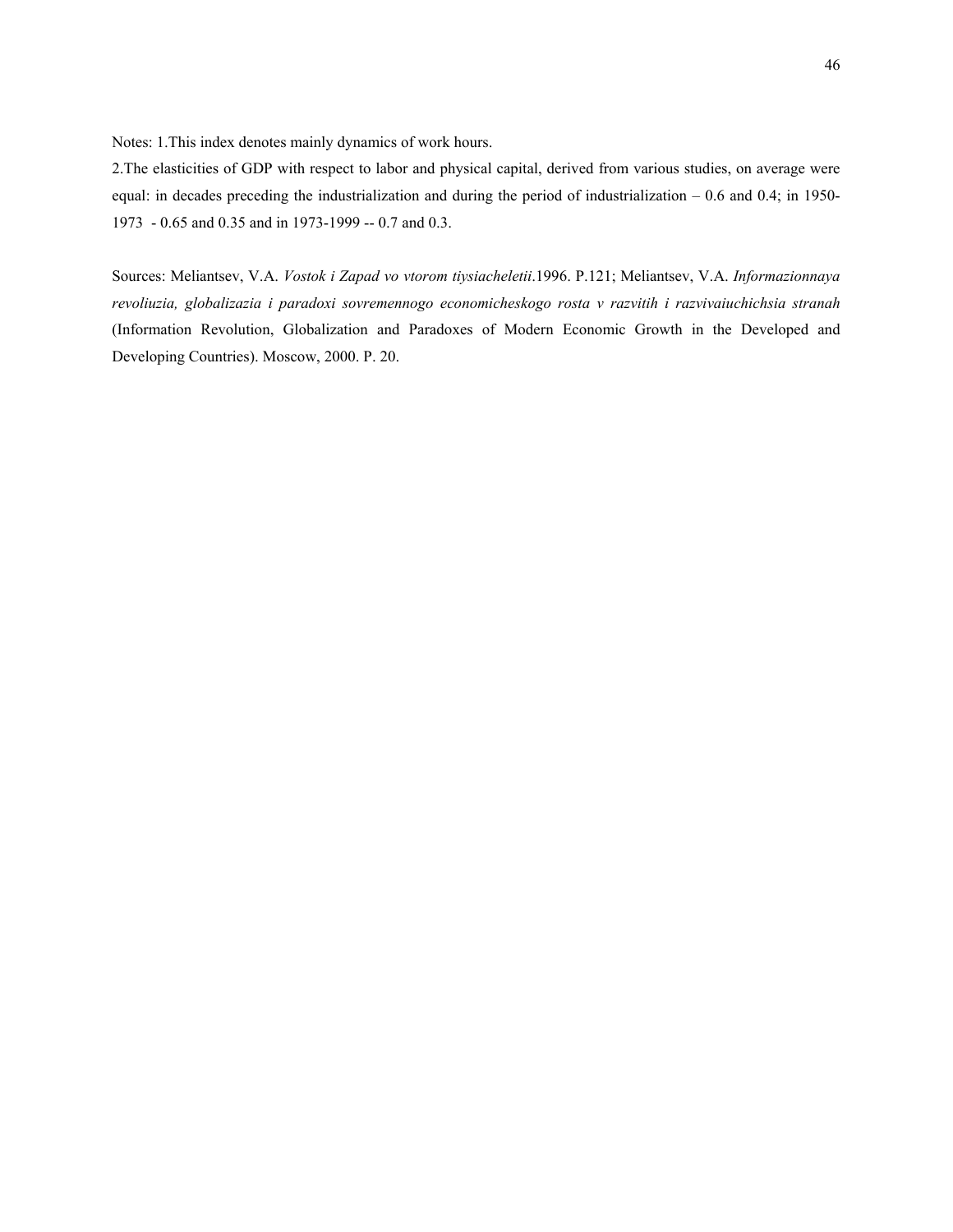| Country            | Period    | <b>GDP</b>  | Employment <sup>1</sup> | Physical     | Factor<br><b>Total</b>    | <b>Contribution of</b> |
|--------------------|-----------|-------------|-------------------------|--------------|---------------------------|------------------------|
|                    |           |             |                         | Capital      | Productivity <sup>2</sup> | <b>TFP</b> to GDP      |
|                    |           |             |                         | <b>Stock</b> |                           | growth                 |
| <b>South Korea</b> | 1920-1938 | 3.5         | 0.6                     | 7.9          | 1.0                       | $25 - 30$              |
|                    | 1960-1980 | 8.2         | 4.1                     | 11.3         | 1.6                       | 18-22                  |
|                    | 1980-1999 | 7.1         | 2.0                     | 7.8          | 3.0                       | $40 - 45$              |
| <b>Taiwan</b>      | 1911-1938 | 3.8         | 1.5                     | 5.3          | 1.3                       | 32-36                  |
|                    | 1952-1980 | 8.7         | 3.5                     | 8.1          | 3.4                       | 38-42                  |
|                    | 1980-1999 | 7.0         | 1.7                     | 7.6          | 3.2                       | 44-48                  |
| India              | 1880-1939 | $1.0 - 1.1$ | 0.6                     | 2.0          | 0.1                       | $9-11$                 |
|                    | 1957-1980 | 3.7         | 1.7                     | 5.3          | $0.7 - 0.8$               | $19 - 21$              |
|                    | 1980-1999 | 6.0         | 1.9                     | 5.9          | 2.7                       | 44-46                  |
| China              | 1890-1933 | $1.1 - 1.2$ | 0.6                     | 2.5          | 0.1                       | $7-9$                  |
|                    | 1952-1978 | 4.4         | 2.6                     | 6.8          | 0.1                       | $2 - 3$                |
|                    | 1978-1999 | 7.6         | 2.5                     | 8.0          | 2.9                       | $37 - 39$              |
| <b>Brazil</b>      | 1900-1928 | 4.1         | 1.5                     | 5.0          | 1.3                       | 28-32                  |
|                    | 1950-1980 | 7.0         | 3.0                     | 10.0         | 1.6                       | $20 - 25$              |
|                    | 1980-1999 | 1.8         | 1.9                     | 4.5          | $(-) 1.0$                 | $(-)$ 50-55            |
| Mexico             | 1880-1910 | 2.8         | 1.1                     | 3.5          | 0.8                       | $25 - 30$              |
|                    | 1950-1980 | 6.5         | 2.9                     | 7.2          | 2.1                       | $30 - 35$              |
|                    | 1980-1999 | 2.3         | 2.7                     | 3.0          | $(-) 0.5$                 | $(-)$ 20-22            |

**Average Annual Growth Rates of GDP and its Main Factors in Developing Countries in the** 

**19-20th cc., %** 

Notes: 1. The dynamics of work hours was taken into account only for South Korea, Taiwan, Brazil and Mexico (for post world war II period).

 2.The elasticities of GDP with respect to labor and physical capital, derived from various studies, were equal in South Korea and Taiwan: at the start of the  $20^{th}$  c. 0.75 and 0.25; in 1950-1980 – 0.6 and 0.4; in 1980-1999 – 0.65 and 0.35. The indexes of elasticities were respectively equal in India in 1880-1939 0.75 and 0.25, in 1957-1999 – 0.65 and 0.35; in China – in 1890-1933 - 0.75 and 0.25 and in 1952-1999 – 0.6 and 0.4. As for Brazil and Mexico during all the periods under consideration the respective shares (elasticities) were equal in each country 0.65 and 0.35.

Sources: Meliantsev, V. *Vostok i Zapad vo vtorom tiysiacheletii*. Moscow, 1996. P.143; Meliantsev, V. *Informazionnaya revoliuzia, globalizazia i paradoxi sovremennogo economicheskogo rosta v razvitih i razvivaiuchichsia stranah*. Moscow, 2000. P. 56, 57.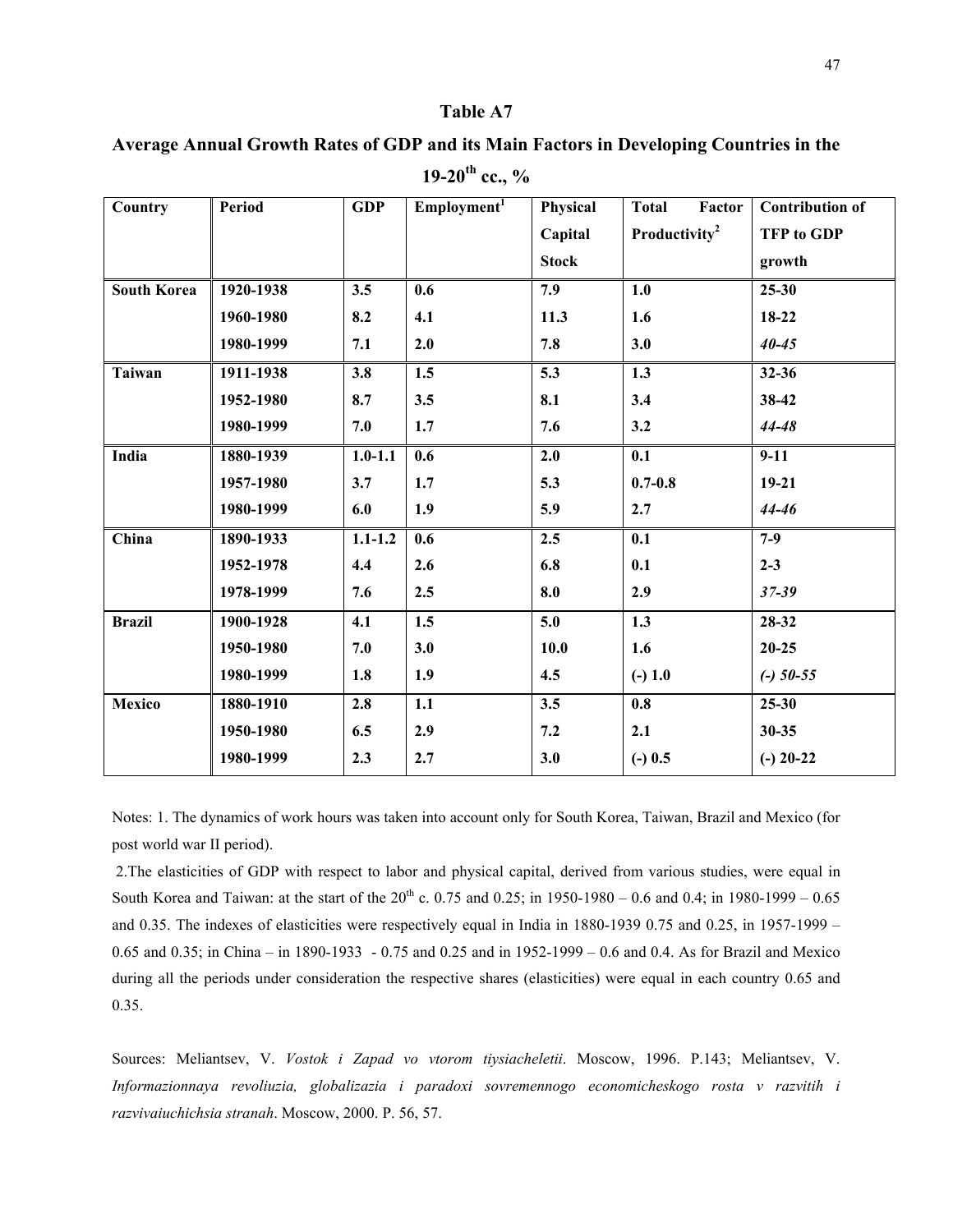**Imperial Russia and the USSR: Growth Rates of GDP and its Main Factors, % Country Period GDP Employment1 Physical Capital Stock Total Factor Productivity2 Contribution of TFP to GDP growth**  1885-1900 3.5 1.4 3.5 1.2-1.3 34-37 **Old Russia 1900-1913 3.2 1.8 4.3 0.4 12-13 1928-1940 4.6 3.3 5.3 0.7 14-16**  1950s | 7.3 | 1.2 | 9.0 | 3.8 | 50-54 **1960s 4.6 1.7 8.0 1.0 20-22 1971-1975 3.5 1.7 6.4 0.4 10-12 1976-1980 1.2 1.2 5.6 -1.3 -108 1981-1985 1.5 0.7 5.0 -0.5 -33 USSR**   $1986-1990 \mid 0.1 \mid 0.3 \mid 2.7 \mid -0.9 \mid -900$ 

Notes: 1.The dynamics of work hours was factored in for 1950-1990.

2.The elasticities of GDP with respect to labor and physical capital, derived from various studies, could have been as follows: 0.6 and 0.4 in 1885-1913; in 1928-1940 as well as in 1950-1990 0.7 and 0.3 respectively.

Sources: most of the figures for the USSR are not from official publications as they are, as it is known, flawed. Our calculations for Russia and the USSR are based on the various calculations and estimates, made by P.Gregory, A.Kahan, A.Maddison, G.Ofer, R.Allen, M.Harrison, M.de Broeck, K.Kholodilin and others (see the text); V.Meliantsev. Rossia, Kroupnii Strani Vostoka i Zapada: Konturi dolgovrewmennogo economicheskogo razvitia. Table 3.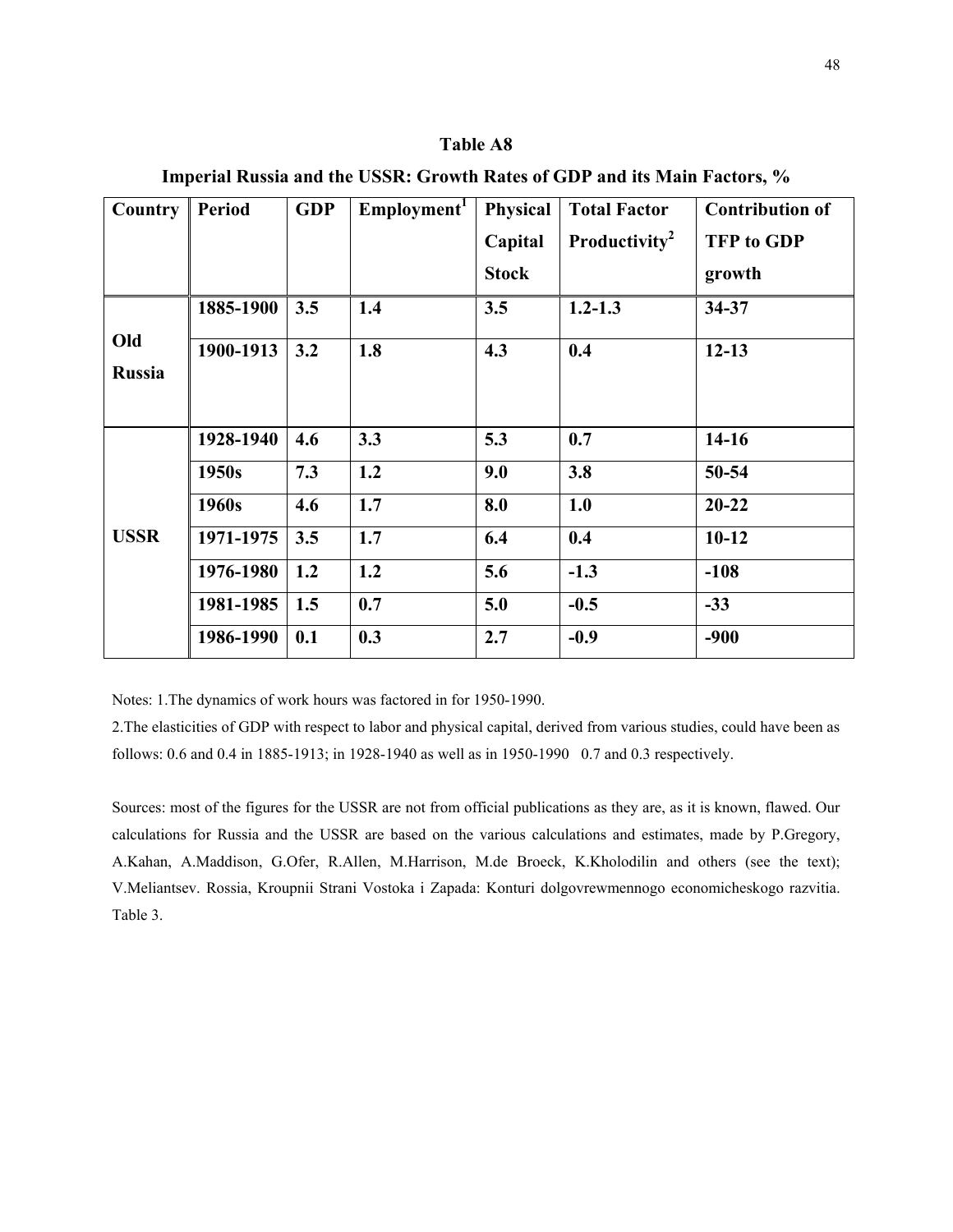|                                  | 1991 | 1992                                                 |      | 1993   1994   1995   1996   1997 |      |               |      | 1998 | $1999$ | 2000 |
|----------------------------------|------|------------------------------------------------------|------|----------------------------------|------|---------------|------|------|--------|------|
| $\vert$ CPI (times) $\vert$ 1.93 |      | $\vert 26.09 \vert 9.39 \vert 3.13 \vert 2.31 \vert$ |      |                                  |      | $1.22$   1.11 |      | 1.85 | 1.37   | 1.20 |
| $M2, \%$                         | 110  | 670                                                  | 395  | 228                              | 130  | 34            | 30   | 36   | 57     | 62   |
| $M2/GDP,\%$                      |      | $\cdot\cdot\cdot$                                    | 19.0 | 16.0                             | 14.3 | 13.4          | 15.1 | 16.6 | 15.5   | 21.1 |

**Annual Growth of Consumer Price Index and Monetary Supply Aggregates** 

Sources: Russian Federation: Selected Issues, 2000, *IMF. Staff Country Report N 00/150.* Washington, D.C. P.43; Russian Economic Trends. Russian-European Center for Economic Policy (RECEP). Vol.9, N 4, 2000. P.7, 77, 82.

### **Table A10**

**Enlarged Government, % GDP** 

|              | 1992    | 1993    | 1994    | 1995   | 1996   | 1997   | 1998   | 1999   | 2000 |
|--------------|---------|---------|---------|--------|--------|--------|--------|--------|------|
| Revenues     | 29.1    | 30.9    | 34.6    | 34.1   | 33.5   | 36.5   | 33.4   | 35.6   | 38.8 |
| Expenditures | 56.8    | 43.9    | 45.0    | 40.2   | 42.4   | 44.4   | 41.4   | 39.4   | 35.6 |
| Balance      | $-27.7$ | $-13.0$ | $-10.4$ | $-6.1$ | $-8.9$ | $-7.9$ | $-8.0$ | $-3.8$ | 3.2  |

Sources: Russian Federation: Selected Issues, 2000, *IMF*, P.79; Russian Federation: Report on Post-Program Monitoring Discussions. IMF. Washington, 2001*.* P.6.

### **Table A11.**

**The evolution of the structure of the Russian Economy in 1990s, %**

|                       | <b>Gross Domestic Product</b> |      |      | <b>Effective Employment</b> |      |      |  |  |
|-----------------------|-------------------------------|------|------|-----------------------------|------|------|--|--|
| Sector/Year           | 1991                          | 1995 | 1999 | 1991                        | 1995 | 1999 |  |  |
| Agriculture           | 14.0                          | 6.7  | 6.9  | 13.5                        | 15.1 | 13.8 |  |  |
| Industry <sup>1</sup> | 47.6                          | 42.2 | 37.8 | 41.8                        | 35.2 | 29.9 |  |  |
| <b>Services</b>       | 38.4                          | 51.1 | 55.3 | 44.7                        | 49.7 | 56.3 |  |  |

Sources: Rossiiskii statisticheskii ezegodnik, 2000. P.112; Russia in figures, 2001. P.32; Russian Federation: Selected Issues, 2000, *IMF.* P.30, 34.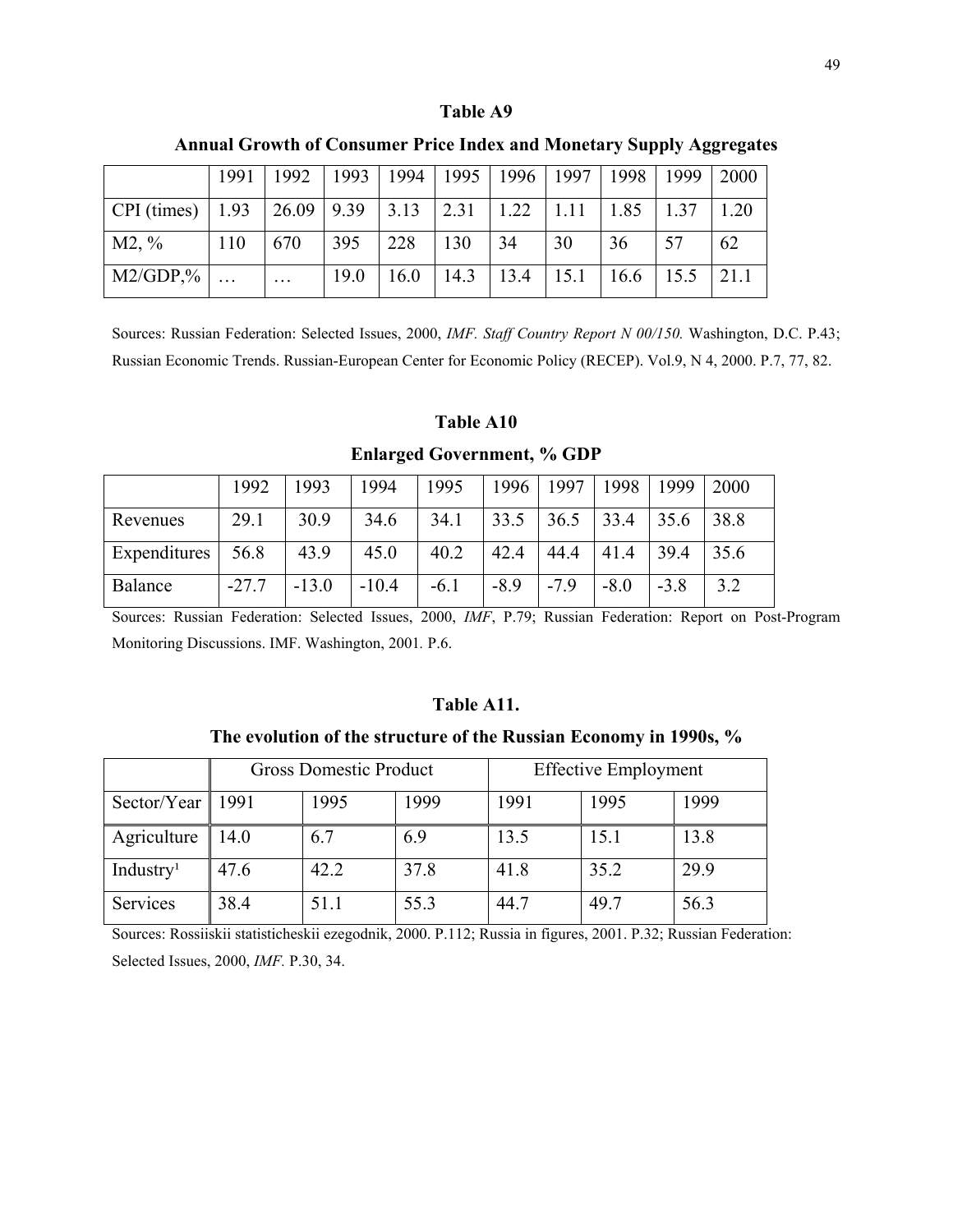# **Table A12.**

# **Annual growth of the volumes of Physical Capital Stock (PCS) and Gross Capital**

| Years   1990   1991   1992   1993   1994   1995   1996   1997   1998   1999   2000                                                                  |  |  |  |  |  |  |
|-----------------------------------------------------------------------------------------------------------------------------------------------------|--|--|--|--|--|--|
| $\vert$ PCS $\vert$ 4.1 $\vert$ 3.5 $\vert$ 1.9 $\vert$ 0.5 $\vert$ -0.2 $\vert$ 0.1 $\vert$ -0.1 $\vert$ -0.4 $\vert$ -0.4 $\vert$ 0.1 $\vert$ 0.2 |  |  |  |  |  |  |
| $\vert$ GCF $\vert$ 0.1 $\vert$ -15 $\vert$ -40 $\vert$ -12 $\vert$ -24 $\vert$ -10 $\vert$ -18 $\vert$ -5 $\vert$ -12 $\vert$ 5                    |  |  |  |  |  |  |

**Formation (GCF), official version, %** 

Source:Rossiiskii stat. ezegodnik, 2000, p.269-270; Russia in figures, 2001, p.32, 58.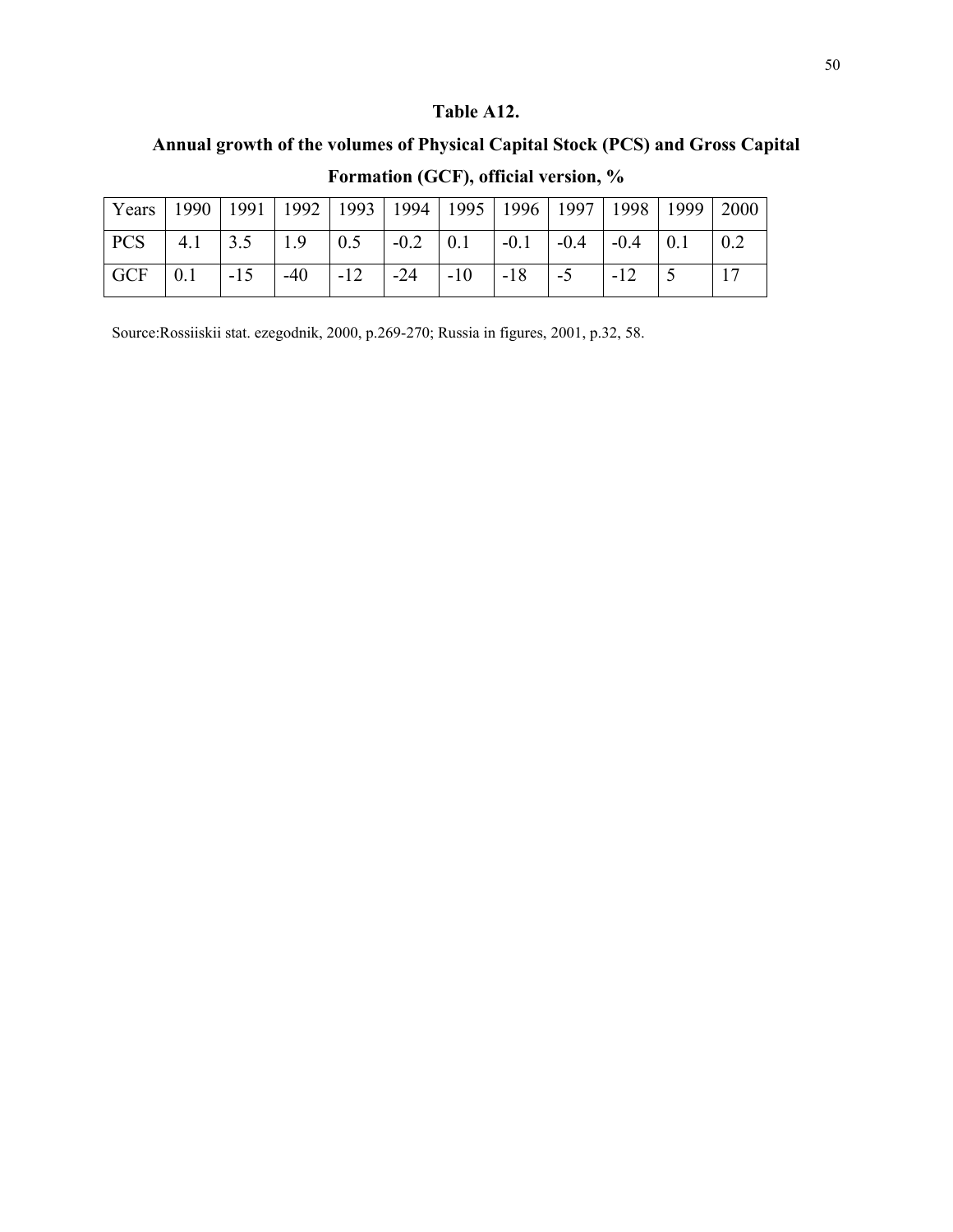#### **Table A13.**

| Russia in the transitional period: growth rates of GDP and its main factors, % |  |  |  |  |  |  |  |  |  |  |  |  |  |  |
|--------------------------------------------------------------------------------|--|--|--|--|--|--|--|--|--|--|--|--|--|--|
|--------------------------------------------------------------------------------|--|--|--|--|--|--|--|--|--|--|--|--|--|--|

| Indicators/                  | GDP <sup>1</sup> | Labor <sup>2</sup> | Physical           | <b>Total</b>        | <b>Total Factor</b> | <b>Contribution of</b> |  |  |  |  |  |
|------------------------------|------------------|--------------------|--------------------|---------------------|---------------------|------------------------|--|--|--|--|--|
| <b>Variants</b>              |                  |                    | Capital            | Factor              | Productivity        | <b>TFP</b> to GDP      |  |  |  |  |  |
|                              |                  |                    | Stock <sup>3</sup> | Inputs <sup>4</sup> |                     | Growth                 |  |  |  |  |  |
|                              |                  |                    |                    |                     |                     |                        |  |  |  |  |  |
| 1990-1998                    |                  |                    |                    |                     |                     |                        |  |  |  |  |  |
| A 'Official'                 | $-6.7$           | $-2.1$             | 0.7                | $-1.2$              | $-5.5$              | 82                     |  |  |  |  |  |
|                              |                  |                    |                    |                     |                     |                        |  |  |  |  |  |
| <b>B</b> Divisia chain index | $-5.9$           | $-2.5$             | $-7.5$             | $-4.2$              | $-1.7$              | 28-29                  |  |  |  |  |  |
| of GDP at production         |                  |                    |                    |                     |                     |                        |  |  |  |  |  |
| basis                        |                  |                    |                    |                     |                     |                        |  |  |  |  |  |
| C Divisia chain index        | $-4.1$           | $-2.5$             | $-7.5$             | $-4.2$              | 0.1                 | $-2$                   |  |  |  |  |  |
| of GDP at                    |                  |                    |                    |                     |                     |                        |  |  |  |  |  |
| expenditure basis            |                  |                    |                    |                     |                     |                        |  |  |  |  |  |
| D Variant C,                 | $-2.1$           | $-2.5$             | $-7.5$             | $-4.2$              | 2.1                 | $-100$                 |  |  |  |  |  |
| adjusted for                 |                  |                    |                    |                     |                     |                        |  |  |  |  |  |
| unregistered shadow          |                  |                    |                    |                     |                     |                        |  |  |  |  |  |
| economy                      |                  |                    |                    |                     |                     |                        |  |  |  |  |  |
| 1999-2001                    |                  |                    |                    |                     |                     |                        |  |  |  |  |  |
| ${\bf E}$                    | 6.4              | 5.7                | 7.5                | 6.3                 | 0.1                 | $1-2$                  |  |  |  |  |  |

Notes. 1.For GDP dynamics' estimates see the text.

 2.For the variant 'A' growth of Labor is measured as average growth rate of employed. In variants 'B' through 'E' Labor encompasses effects of quantity, utilization and quality, as described in the text.

 3.For the variant 'A' we have used official data of the increase in volume of Gross capital Stock (GCS), slightly corrected by the official figures on obsolescence. In variants 'B' through 'E' GCS encompasses effects of quantity, utilization and quality, as described in the text.

 4.On our calculations, in 1990-2001 the elasticities of Russian GDP with respect to labor and capital were respectively equal to 2/3 and 1/3 (See text).

Sources: Calculated on IMF. Russian Federation: Selected Issues. IMF. Staff Country Report N 00/150. Washington, D.C. November, 2000. P.5, 29.; Russia in Figures, 2001. P.32-33, 175-182, 317, 321; Statistical Yearbook of Russia, 1995. P.119; 2000. P. 14, 16,105,112, 117, 249, 252-257, 270, 314, 316, 546; Ivanov Y., Alekseev A. Nekotorie problemi retrospectivnogo ischislenia VVP Rossii (Some problems of the measurement of the Russian GDP), *Voprosi Statistiki,* 2000, N 5. p.19; RECEP.Russian Economic Trends, vol.9, N 4, 2000. P.74; 2000. P.117; "Expert", 2002, #6, February 10.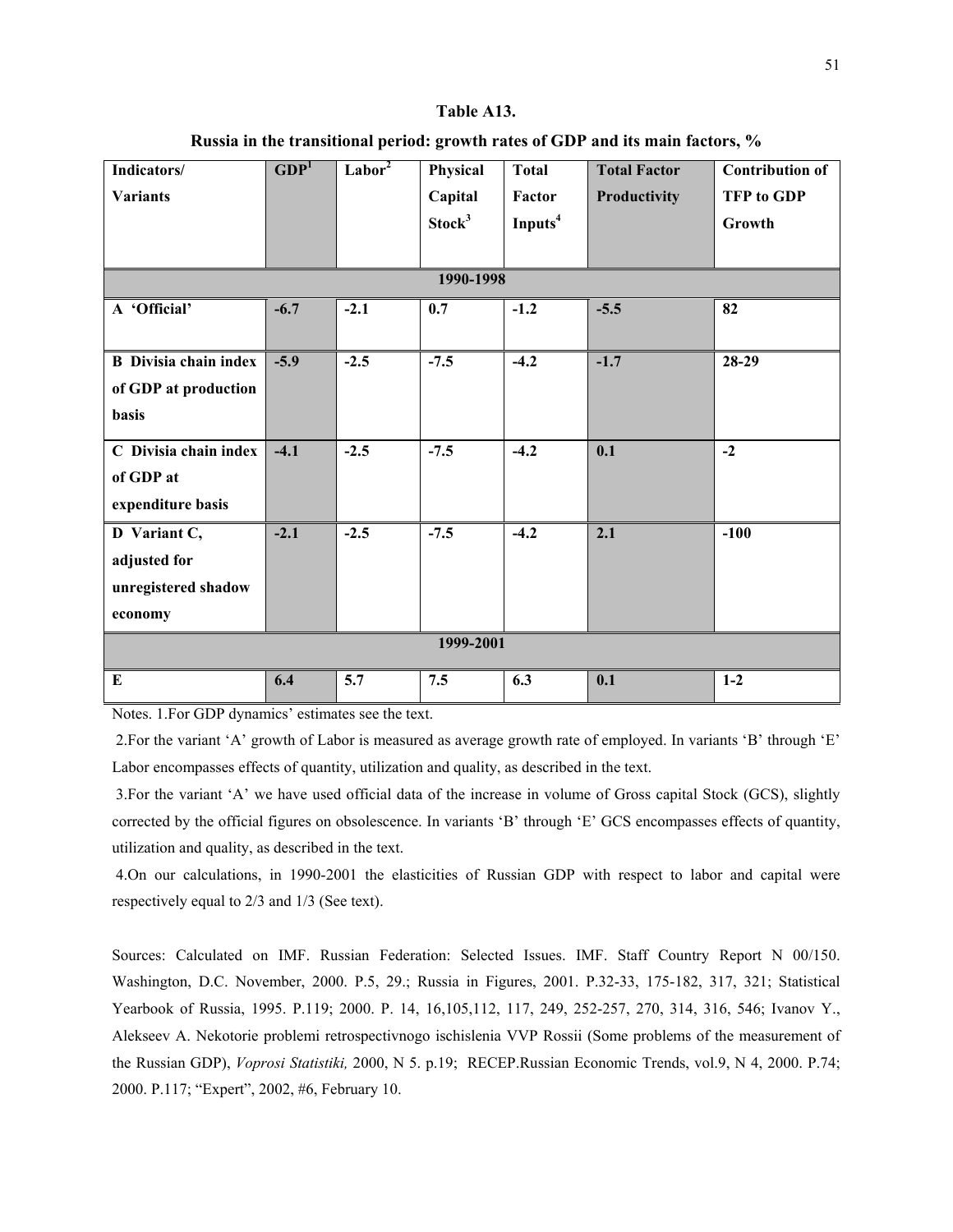| Country                          | GCR <sup>1</sup> | IEFR <sup>2</sup> |
|----------------------------------|------------------|-------------------|
| <b>USA</b>                       | $\overline{2}$   | 5                 |
| Germany                          | 11               | 20                |
| Japan                            | 18               | 14                |
| China                            | 43               | 114               |
| India                            | 47               | 133               |
| Russia                           | 61               | 127               |
| Total number of countries in the | 75               | 155               |
| survey                           |                  |                   |

**Global competitiveness ranks (GCR) and Index of economic freedom rankings (IEFR) in 2000/2001** 

Notes: 1.Average of Growth competitiveness and Current competitiveness indices.

2.Composed index encompassing the respective sub-indices for trade, government intervention, foreign investment, monetary policy, realization of property rights andother sub-indices.

Source: World Economic Forum. The Global Competitiveness Report, 2001-2002. Geneva, 2001. P.15; O'Driscoll, G., Holmes, K., Kirkpatrick, M., "2001 Index of Economic Freedom". *The Heritage Foundation.* Washington, D.C. P. 18, 22.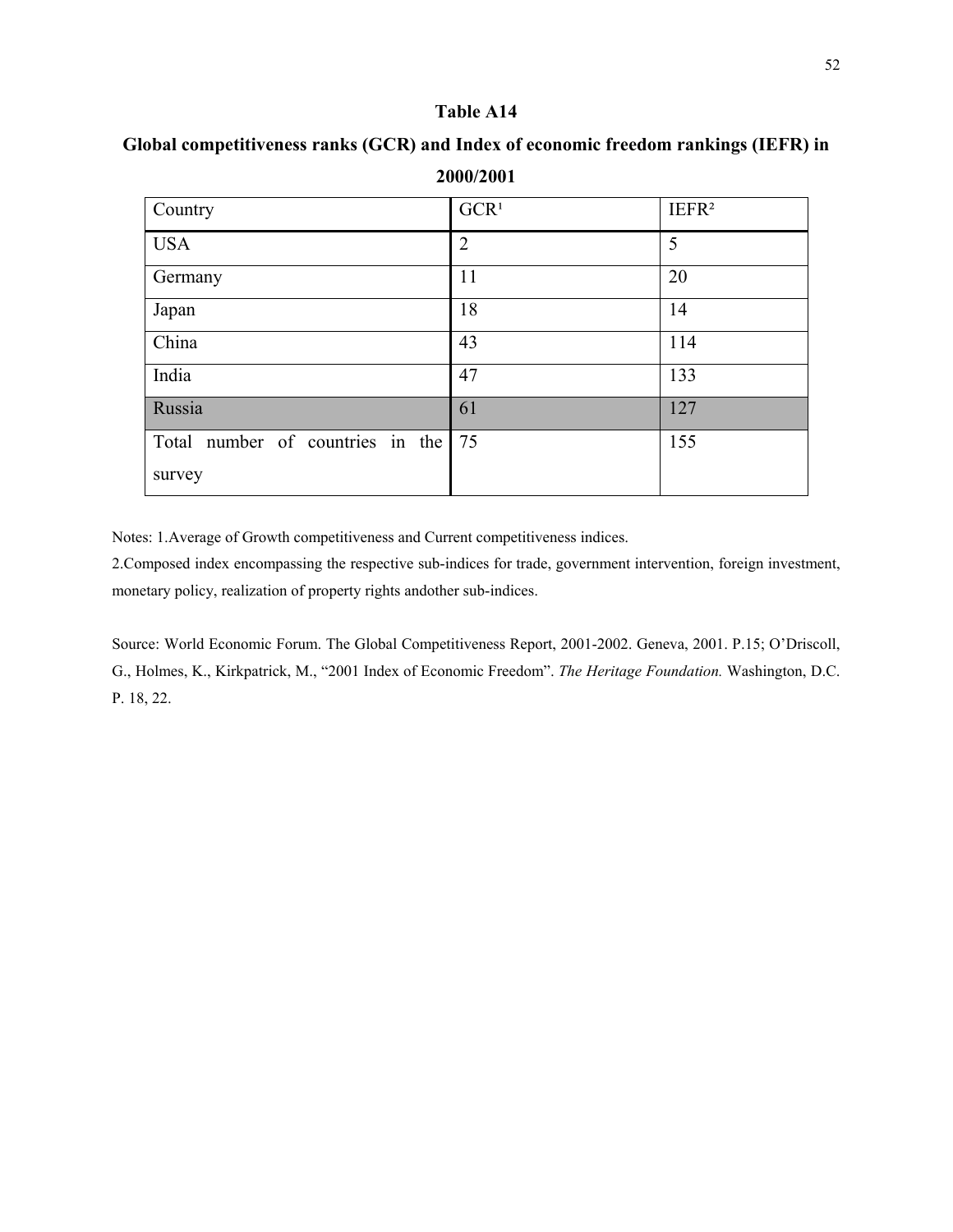| Country       | $\mathbf{A}$ | B  | $\mathbf C$ | $D^1$ | $I^2$ | $E^3$ | F <sup>4</sup> | $G^5$ | H <sub>6</sub> |
|---------------|--------------|----|-------------|-------|-------|-------|----------------|-------|----------------|
|               |              |    |             |       |       |       |                |       |                |
| India         | 2 4 5 2      | 63 | 7.3         | 28    | 52    | 4.5   | 0.3            | 0.7   | 15             |
| China         | 4 1 2 5      | 70 | 8.3         | 36    | 44    | 11.9  | 0.9            | 2.1   | 21             |
| <b>Russia</b> | 8478         | 65 | 12.0        | 50    | 24    | 31.0  | 2.8            | 6.2   | 28             |
| Germany       | 25 060       | 77 | 15.3        | 82    | 101   | 56.0  | 42.5           | 46.6  | 77             |
| Japan         | 26 276       | 81 | 16.1        | 87    | 90    | 65.9  | 72.0           | 69.9  | 84             |
| <b>USA</b>    | 34 329       | 77 | 19.9        | 100   | 100   | 100.0 | 100.0          | 100.0 | 100            |
| Low           | 1998         | 59 | $(3-7)$     | 22    | 27    | 6.1   | 0.2            | 0.6   | $10-12$        |
| <b>Income</b> |              |    |             |       |       |       |                |       |                |
| <b>Middle</b> | 5848         | 69 | $(8-12)$    | 43    | 50    | 36.8  | 7.1            | 12.2  | $33 - 35$      |
| <b>Income</b> |              |    |             |       |       |       |                |       |                |
| <b>High</b>   | 27 560       | 78 | $(12-20)$   | 87    | 92    | 73.4  | 67.3           | 69.3  | $83 - 85$      |
| <b>Income</b> |              |    |             |       |       |       |                |       |                |
| <b>WORLD</b>  | 7446         | 66 | $(8-10)$    | 44    | 47    | 29.8  | 13.3           | 17.4  | 36-38          |

**Table A15** 

**Modified Human Development Index (H), 2001**

Notes: 1.Ordinary Human Development Index (D) is calculated here according to a very simple formula:

# $D_{ii} = \frac{2}{3} (A_{ii}/A_x)^*(B_{ii}/B_x)^*(C_{ii}/C_x)^{1/3}$

 $D_{ij}$  – is the geometric non-weighted average of three indices:  $A_{ij}$  – is per capita GDP in PPP (international dollars 2000); B – life expectancy at birth, years; C – educational attainment of the adult population (in years), adjusted for quality, - respectively for the country "i" and the time "j". All these figures are related to the level of the USA in 2001. Respectively the denominators are  $A_x$ ,  $B_x$ ,  $C_x$ .

 $2.I_{ij}$  – is Index of Institutional Quality, calculated as an arithmetic average of 6 component indicators from the data of D.Kaufmann, A.Kraay, and P.Zoido-Lobaton (voice and accountability; political stability; government effectiveness; regulatory quality; rule of law; control of corruption).

3.Eij – is the average non-weighted relative index of dissemination of traditional means of communication (radios, television sets, telephone mainlines).

4.Fij – is the average non-weighted relative index of dissemination of comparatively new means of communication (mobile telephones), internet, computers.

5. 
$$
G_{ij} = (E_{ij}/E_x)^{1/3} * (F_{ij}/F_x)^{2/3}
$$
  
6.  $H_{ij} = \{(A_{ij}/A_x)^* (B_{ij}/B_x)^* (C_{ij}/C_x)^* (I_{ij}/I_x)^* (G_{ij}/G_x)\}^{1/5}$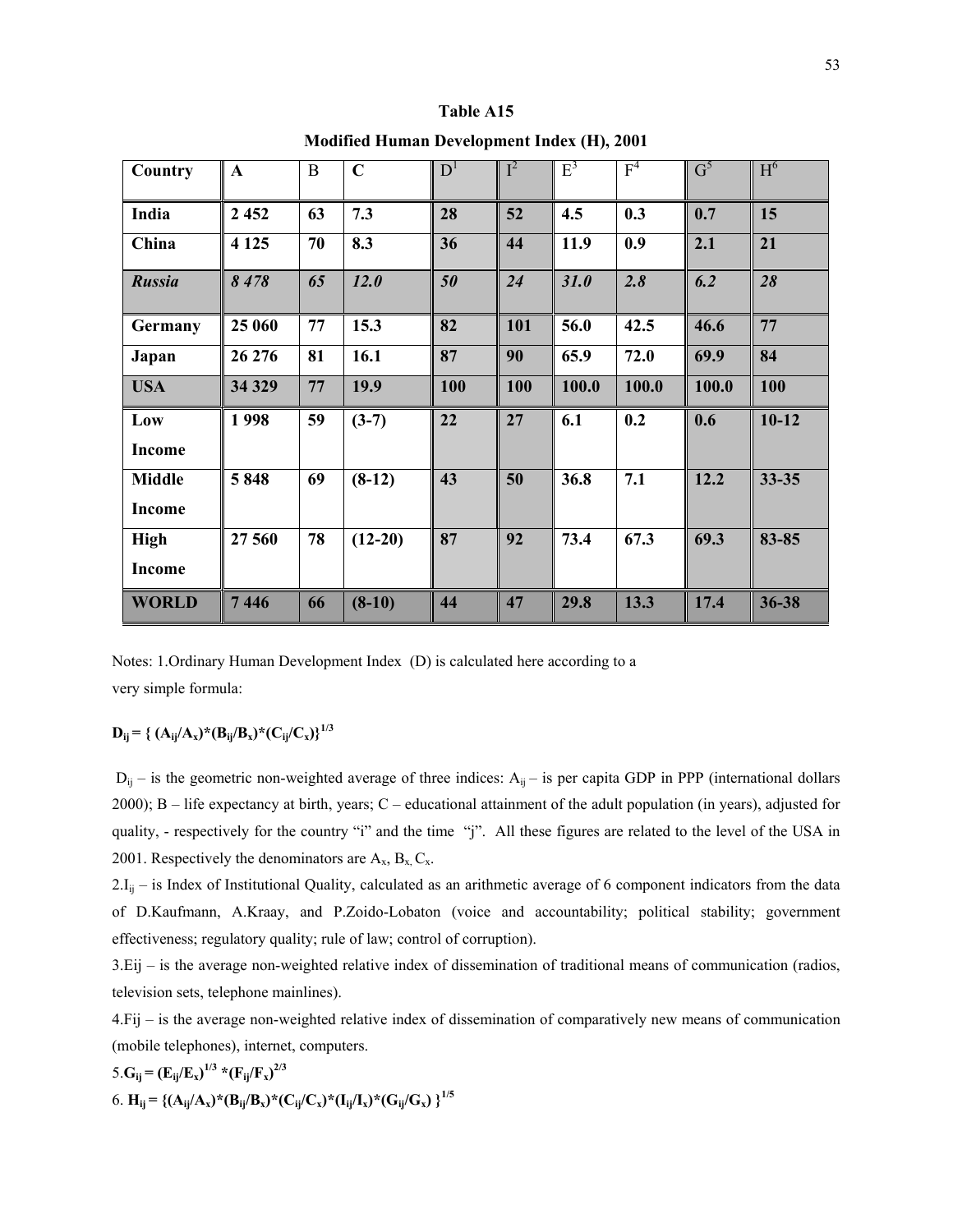Sources: Calculated on the data from table A4; Kaufmann, D., Kraay, A., Zoido-Lobaton, P., 2002, Governance Matters II: Updated Indicators for 2000/01. Washington. P.19-24

(http://econ.worldbank.org/files/11783\_wps2772.pdf); World Bank. World Development Indicators, 2000-2001. Washington, D.C.; UNDP. Human Development Report, 2000-2001.N.Y.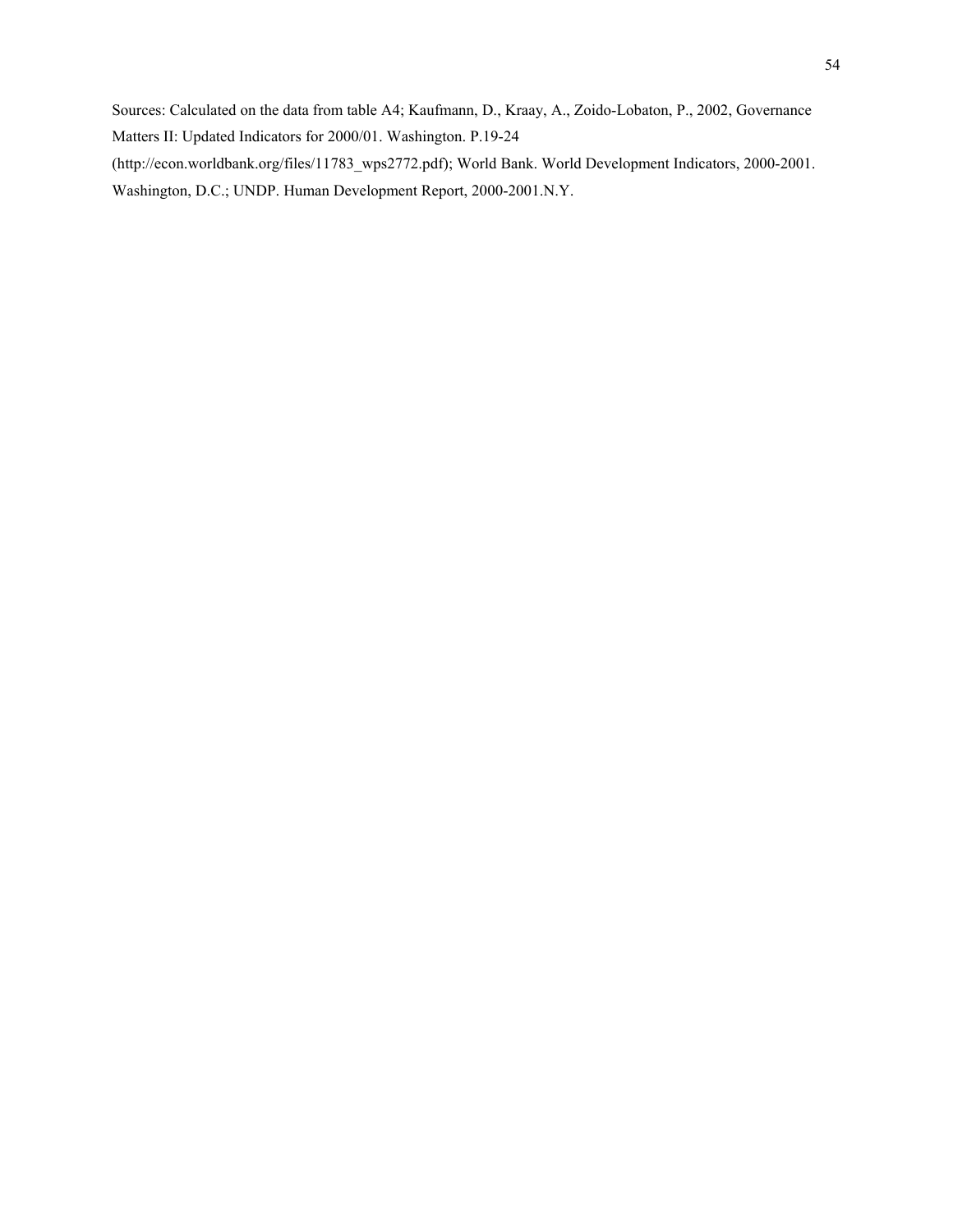### **References**

Allen, R., 1998, "The Standard of Living in the Soviet Union, 1928-1940", *The Journal of Economic History,* vol.58, N 4.

Animitsa E.G., A.T.Tertyshni, 1995, "Ekonomitsheskii Reformi v Rossii" (Economic Reforms in Russia). Ekaterinburgh.

Aslund, A., 1999, "Why Has Russia's Economic Transformation Been So Arduous?" Paper prepared for the Annual World Bank conference on Development Economics, Washington, D.C., April 28-30. (http://www.worldbank.org/research/abcde/washington\_11/pdfs/aslund.pdf).

Aslund, A., 2001, "The Myth of Output Collapse after Communism", Carnegie Endowment Working Paper No. 18, Carnegie Endowment for International Peace, Washington, D.C.

Bairoch, P., 1982, "International Industrialization Levels from 1750 to 1980", *The Journal of European Economic History.* Roma, 1982, N2.

Bairoch, P., 1985. "De Jéricho à Mexico. Villes et Economies dans l'Histoire". Paris, Press Universitaires de la France.

Bergson, A., 1978. "Productivity and the Social System". Cambridge, Cambridge University Press.

Bergson, A., 1989, "Planning and Performance in Socialist Economies". Boston, Unwin Hyman.

Besanςon, A., 1988, The Russian Case, *Europe and the Rise of Capitalism*. Oxford, 1988. P.159-168.

Bessonov V., 1998, "O smeshenii v otsenkah rosta rossiskih potrebitelskih tsen" (On the Bias in the Estimates of Growth in Russian CPI), *Economichesskii Journal Vishei Shkoli Ekonomiki,* N 1.

Blackwell W., 1968, "The Beginnings of Russian Industrialization, 1800-1860". Princeton, Princeton University Press.

Blanchard I., 1989, "Russia's 'Age of Silver'. Precious-metal Production and Economic Growth in the Eighteenth Century". N.Y., Routledge.

Bovikin V., 1988, Rossiia nakanune velikih svershenii"(Russia Before the Great Events). Moscow, Nauka.

Building Institutions for Markets, 2001, *World Bank. World Development Report,* 2002. Washington, D.C.

Chao, K., 1986, "Man and Land in Chinese History". Stanford, Stanford University Press.

Clark, C., 1957, "The Conditions of Economic Progress". London.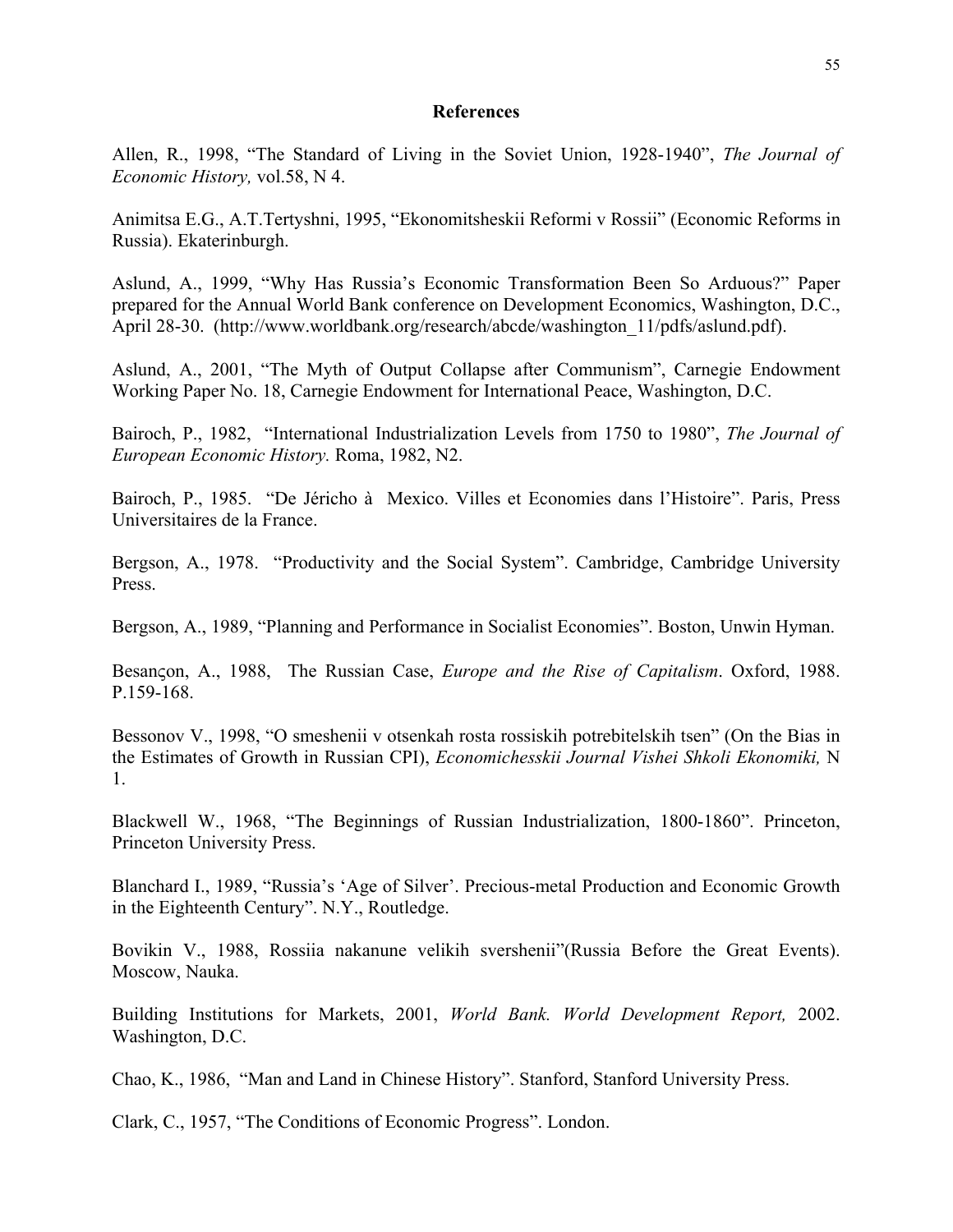Crisp, O., 1976. Studies in the Russian Economy Before 1914. London.

Davies, R., Harrison, M., Wheatcroft S., eds., 1994, "The Economic Transformatiuon of the Soviet Union, 1913-1945". Cambridge, Cambridge Universitty Press.

De Broeck M., Koen V., 2000, " The Great Contractions in Russia, the Baltics and the Other Countries of the Former Soviet Union". IMF Working Paper No. 00/32 (http://www.imf.org).

De Broeck, M., Koen V., 2001, "The 'Soaring Eagle': Anatomy of the Polish Take-Off in the 1990s", *Comparative Economic Studies,* XLIII, no. 2.

Dolinskaya, I., 2001, "Explaining Russia's Output Collapse: Aggregate Sources and Regional Evidence". IMF Working Paper No.01/16.

Dornbusch, R., 2001 (December), "Almost Normal: Russia's Economy on the Mend". Available at - http://www.stern.nyu.edu/globalmacro

Easterly W., Fischer St., 1995, "The Soviet Economic Decline", *World Bank Economic Review*, Volume 9, Number 3, pp.341-371.

Easterly, W., 2001, "The Elusive Quest for Growth". Cambridge, MA, The MIT Press.

Eidelman, M., 1992, "Peresmotr dinamicheskih riadov osnovnih macroekonomicheskih pokazatelei"(Reassessment of the main macroeconomic indices), *Voprosi Statistiki,* N 4.

Eidelman N.,1989, "'Revolutia sverhu' v Rossii "('Revolution from above' in Russia). Moscow, Nauka.

Ellman, M., 2000, "The Russian Economy under El'tsin", in *Europe-Asia Studies,* Vol.52, No.8, pp.1417-1432.

Falkus, M., 1972, "The Industrialization of Russia, 1700-1914". London, Macmillan.

Fedotov G.P., 1989, "Rossiia i svoboda" (Russia and Freedom), *Znamia,* N 12. P.198-214.

Fischer, St., Sahay, S., 2000, "The Transition Economies After Ten Years", NBER, WP 7664, (http://www.nber.org/papers/w7664).

Gatrell, P., 1986, "The Tsarist Economy, 1850-1917". N.Y., St. Martin's Press.

Gatrell, P., 1999, "Poor Russia: Environment and Government in the Long-Run Economic History of Russia", *in Geoffrey Hosking, Robert Service, eds. Reinterpreting Russia.* L., Oxford University Press.

Gould, J., 1972, "Economic Growth in History". London, Methuen.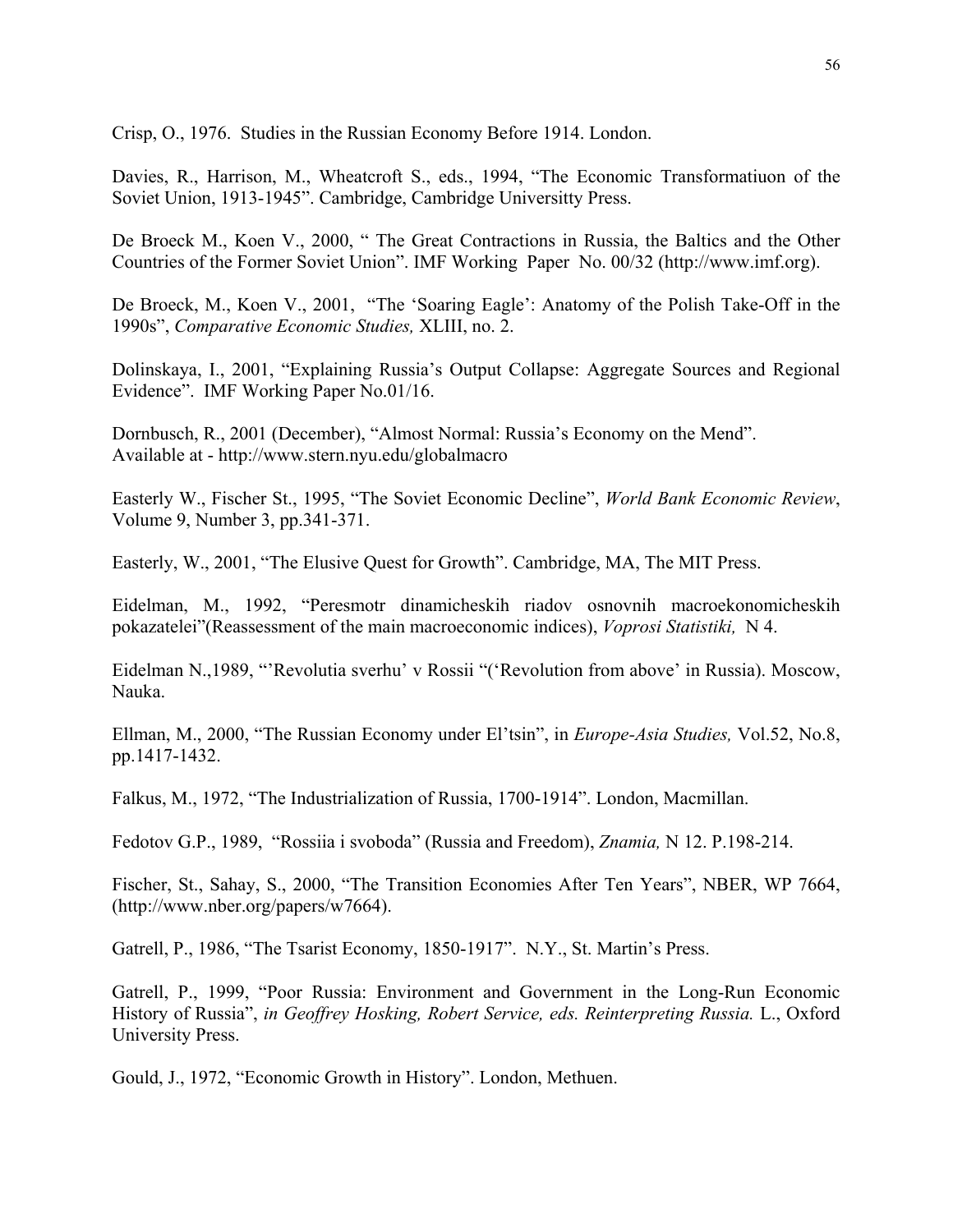Granin, Yu., 2000, "Chelovechesskii potenzial pod ugrozoi" (Human Potential is Under Threat), *Svobodniya Misl,* , N 9.

Gregory P.R., 1982, Russian National Income, 1885-1913.Cambridge, Mass., Cambridge University Press.

Gregory, P., 1997, "Searching for Consistency in Historical Data. Alternate estimates of Russia's Industrial Production, 1887-1913", *The Journal of Economic History, Vol.57, 1997, N 1.*

Gregory, P., Stuart, R., 2001, "Russian and Soviet Economic Performance and Structure", Addison Wesley Longman, Inc., N.Y.

Grossman, G., 1971. "The Industrialization of Russia". London.

Hanin G., 1988, "Ekonomichesskii rost: alternativnaia otsenka (The Economic Growth: alternative estimate)", *Kommunist,* N 17.

Hanin G., 1991, "Dinamika ekonomichesskogo razvitia SSSR" (The Dynamics of Economic Development in the USSR). Novosibirsk.

Hanin, G., 1997, "Naskolko deistvitelno upalo proizvodstvo v Rossii" (By How Much Did the Russian GDP really Fall?), *Voprosi Statistiki,* N 4.

Harrison, M., 1992, "Russian and Soviet GDP on the Eve of Two World Wars: 1913 and 1940". *CREES Discussion Paper.* University of Birmingham*.*

Harrison, M., 1993. "Soviet Economic Growth Since 1928", *Europe-Asia Studies,* N 1

Hellman, J., Kaufmann, D., 2001, "Confronting the Challenge of State Capture in Transition Economies", *Finance and Development*, Vol.38, No.3, September 2001 http://www.imf.org/external/pubs/ft/fandd/2001/09/hellman.htm

Histoire économique et sociale du monde, 1978. Paris.

Hosking, G., Service, R., eds., 1989, "Reinterpreting Russia". L., Oxford University Press.

Istoria krestianstva Rossii s drevneishih vremen do 1917 (The History of the Russian Peasantry from the Old Times to 1917), vol.3. Moscow, Nauka, 1993.

Ivanov. Y., Alekseev, A., 2000, "Nekotorie problemi retrospectivnogo ischislenia VVP Rossii" (Some problems of the measurement of the Russian GDP), *Voprosi Statistiki,* N 5.

Kahan A., 1985, "The Plow, the Hammer, and the Knout: An Economic History of  $18<sup>th</sup>$  century Russia". Chicago, University of Chicago Press.

Kahan A., 1989, "Russian Economic History. The Nineteenth Century". Chicago, University of Chicago Press.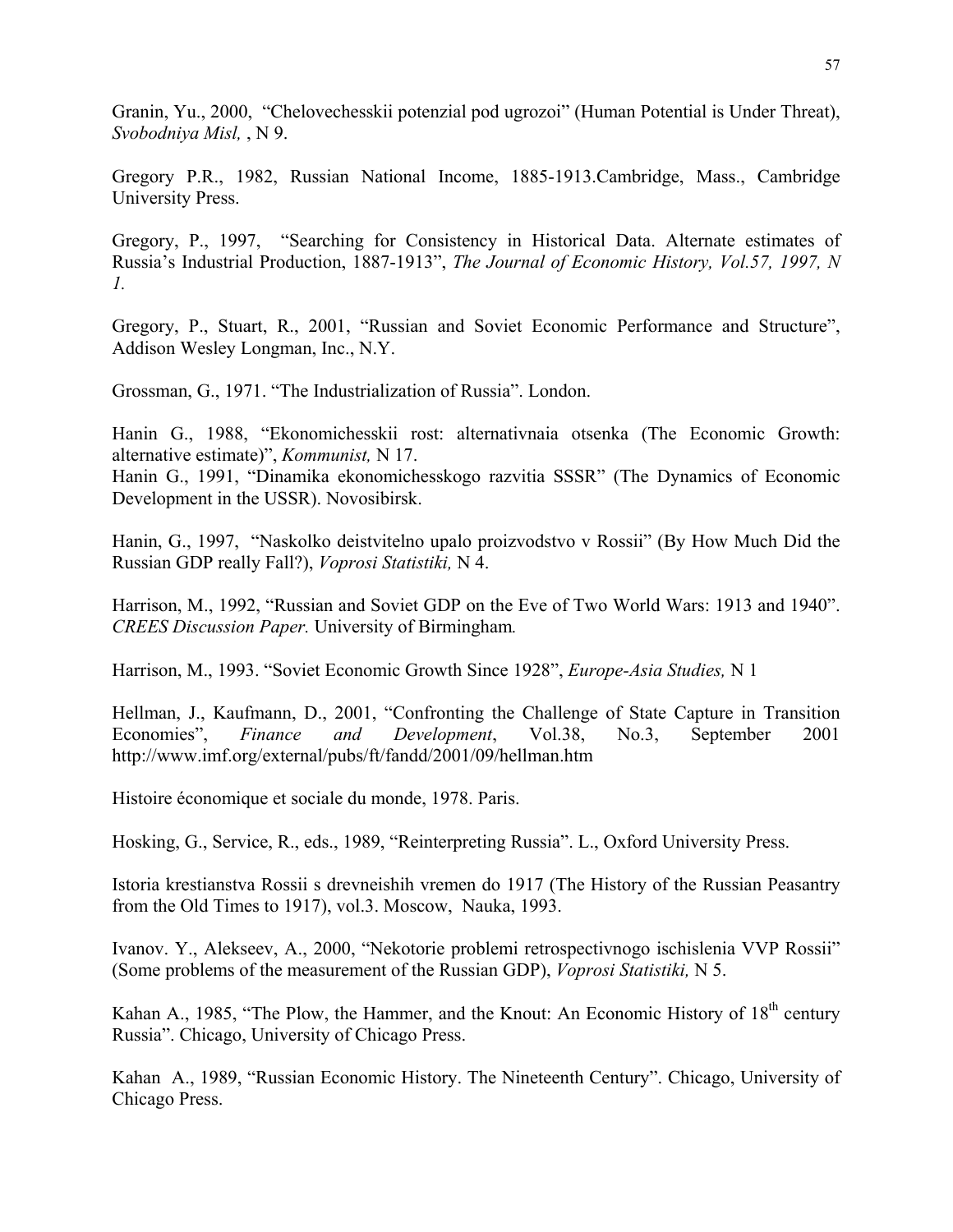Kaufmann, D., Kraay, A., Lobaton, P., 1999, "Governance Matters", The World Bank. Available at www.worldbank.org/wbi/governance/wp.htm

Kholodilin, K., 1997, "Ekonomichesskaya dinamika SSSR v 1950-1990 godah: opit ischislenniya edinogo ekonomichesskogo pokazatelia" (The Economic Dynamics of the USSR: an Experience of Building Single Economic Indicator), *Voprosi Statistiki,* N4.

Konkurentosposobnost Rossiii v 90-e godi (Russian Competitiveness in the 1990s). Moscow, IMEMO, 2000.

Kovalchenko,I.D., 1992, "Agrarnoe razvitie Rossii i revolutsionnii process" (Russian Agricultural Development and the Revolutionary Process), in *Reforma ili revolutsiia. Rossiia 1861-1917 (Reform or Revolution.Russia 1861-1917).* Saint-Petesberg*.* 

Kudrov,V., 1998. "Soviet Economic Performance in Retrospect: A Critical Re-examination". *Groningen Growth and Development Centre.* 

Kushnirsky, F.I., 2001, "A Modification of the Production Function for Transition Economies Reflecting the Role of the Institutional Factors", *Comparative Economic Studies,* XLIII, No.1, 1- 30.

Kuznets, S., 1966, "Modern Economic Growth". New Haven, Yale University Press.

Kuznetsov, V., 2000, "Reformi v Rossii i Pereraspredelenie dohodov" (Russia's Reforms and the Reallocation of Incomes), *Mirovaya Ekonomika I Mejdounarodniye Otnoshenniya*. N 6.

Lapkin, V., Pantin, V., 1993, "Drama rossiiskoi industrializatsii" (The Drama of Russian Industrialization), *Znanie – sila.* Moscow, 1993. N 5.

Lucas, E., 2001, "Putin's choice: Is Russia under President Putin heading for Regeneration, Stagnation or Decay", A Survey of Russia, The Economist, July, 21, 2001, pp.1-18.

Maddison, A., 1969, "Economic Growth in Japan and the USSR". London.

Maddison, A., 1989, "L'economie mondiale au 20e siècle". Paris, OECD.

Maddison, A., 1995, "Monitoring the World Economy 1820-1992"*.* Paris. *OECD Development Centre*.

Maddison, A., 1998, "Measuring the Performance of A Communist Command Economy: An Assessment of the CIA Estimates for the U.S.S.R.", in *Review of Income and Wealth,* Series 44, Number 3, pp.307-323.

Maddison, A., 2001, "The World Economy. A Millennial Perspective", Paris, OECD.

Meliantsev, V., 1996, "Vostok i Zapad vo vtorom tysiacheletii" (East and West in the Second Millennium: Levels, Rates and Factors of Long-Term Comparative Economic Development). Moscow, Moscow State University Press, 304 pp.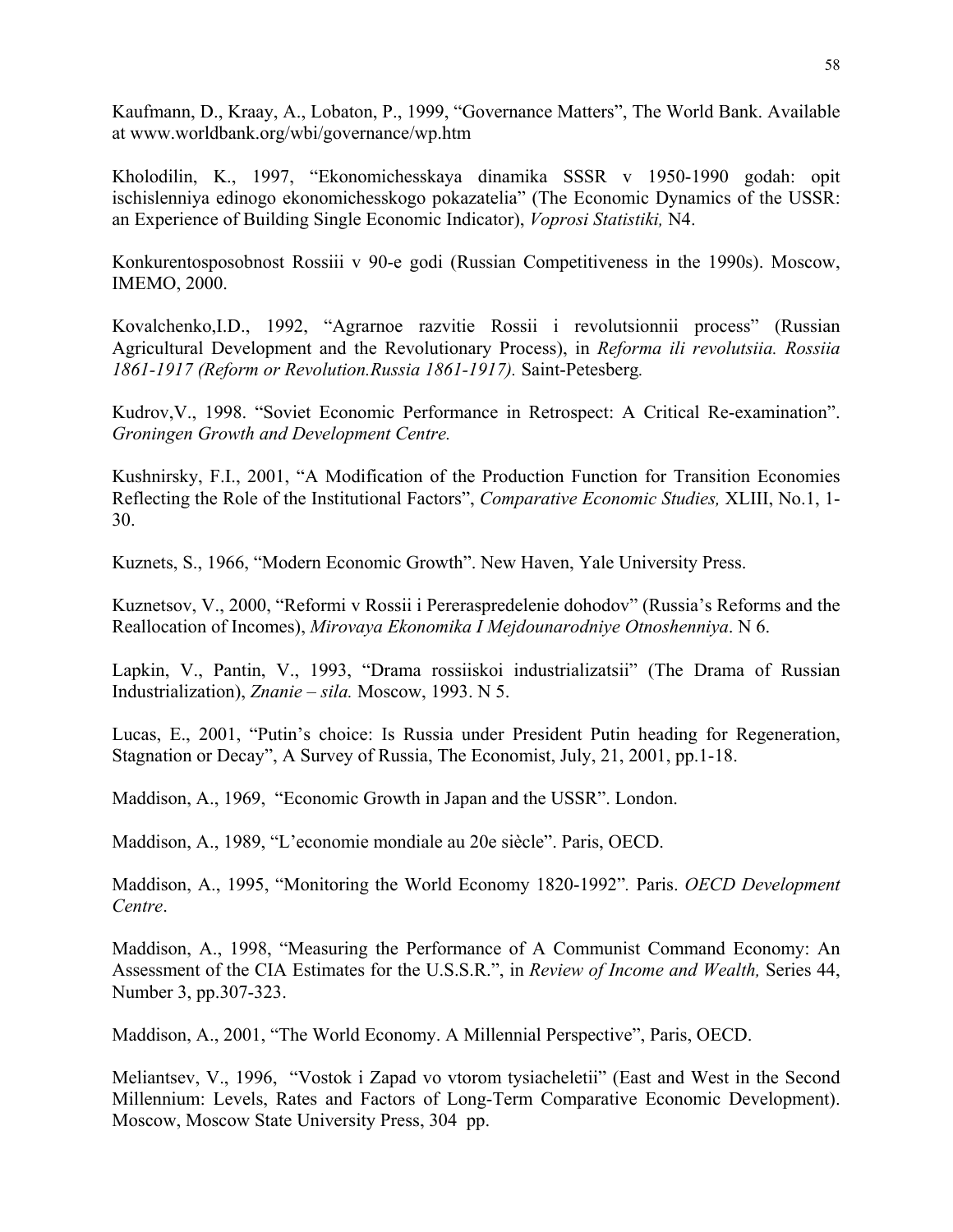Meliantsev, V., 1996a, "Rossiia, kroupniie strany Vostoka i Zapada: konturi dolgovremennogo ekonomichesskogo razvitiia"(Russia, Large Countries of the East and West: Contours of Economic Development in the very Long-Run), in *Russia and the Surrounding World: Contours of Development.* Moscow State University, The publishing Center of the Institute of Asian and African Studies, pp.116-146.

Meliantsev, V., 2000, "Informazionnaya revoliuzia, globalizatzia i paradoxi sovremennogo economicheskogo rosta v razvitih i razvivaiuchichsia stranah" (Information Revolution, Globalization and Paradoxes of Modern Economic Growth in the Developed and Developing Countries). Moscow State University, The publishing Center of the Institute of Asian and African Studies, 2000, 84 pp.

Milov L.V., 1992, "Prirodno-climaticheskii factor i osobennosti rossiiskogo istoricheskogo processa"(Natural and Climatic Factor and Peculiarities of Russian Historical Process), *Voprosi istorii*, N 4-5.

Milov L.V., 1998, Velikorusskii Pahar I osobennosti rossiiskogo istoricheskogo processa (Great Russian Ploughman and Peculiarities of Russian Historical Process. Moscow.

Mironov B.N., 1991, "Istoriya v cifrah" (History in figures). Leningrad.

O'Driscoll, G., Holmes, K., Kirkpatrick, M., "2001 Index of Economic Freedom". *The Heritage Foundation.* Washington, D.C. Available at http://index.heritage.org

Ofer, G., 1987, "Soviet Economic Growth: 1928-1985", *The Journal of Economic Literature,* N 4.

Poliakov Y.A., Vodarski A.E., Kabuzan V.M., 2000, "Naselenie Rossii v XX v. Istoricheskie ocherki" (Russian Populatiuon in the  $20<sup>th</sup>$  century. Historical essays). Vol.1, Moscow.

Pollard, S., 1990, "Typology of Industrialization Processes in the Nineteenth Century". N.Y., Harwood Academic publishers.

Popov, V., 2000, "Shock Therapy Versus Gradualism: The End of the debate (Explaining the Magnitude of the Transformational Recession)", *Comparative Economic Studies*, No.1, Vol.42, pp.1-57.

Popov, V., 2001, "Russia: Inconsistent Shock Therapy with Weakening Institutions", *Cornia, G., Popov, V., eds, Transitions and institutions. WIDER. N.Y.* Ch.2.

Ptuha M.V., 1955, "Ocherki po istorii statistiki v SSSR". (Essays on the history of Stratistics in Russia). Moscow.

Rakitov, A., 1992, "Tsivilizatsiya, kultura, technologiya i rinok (Civilization, culture, technology and market), *Voprosi Philosophii*, N 5.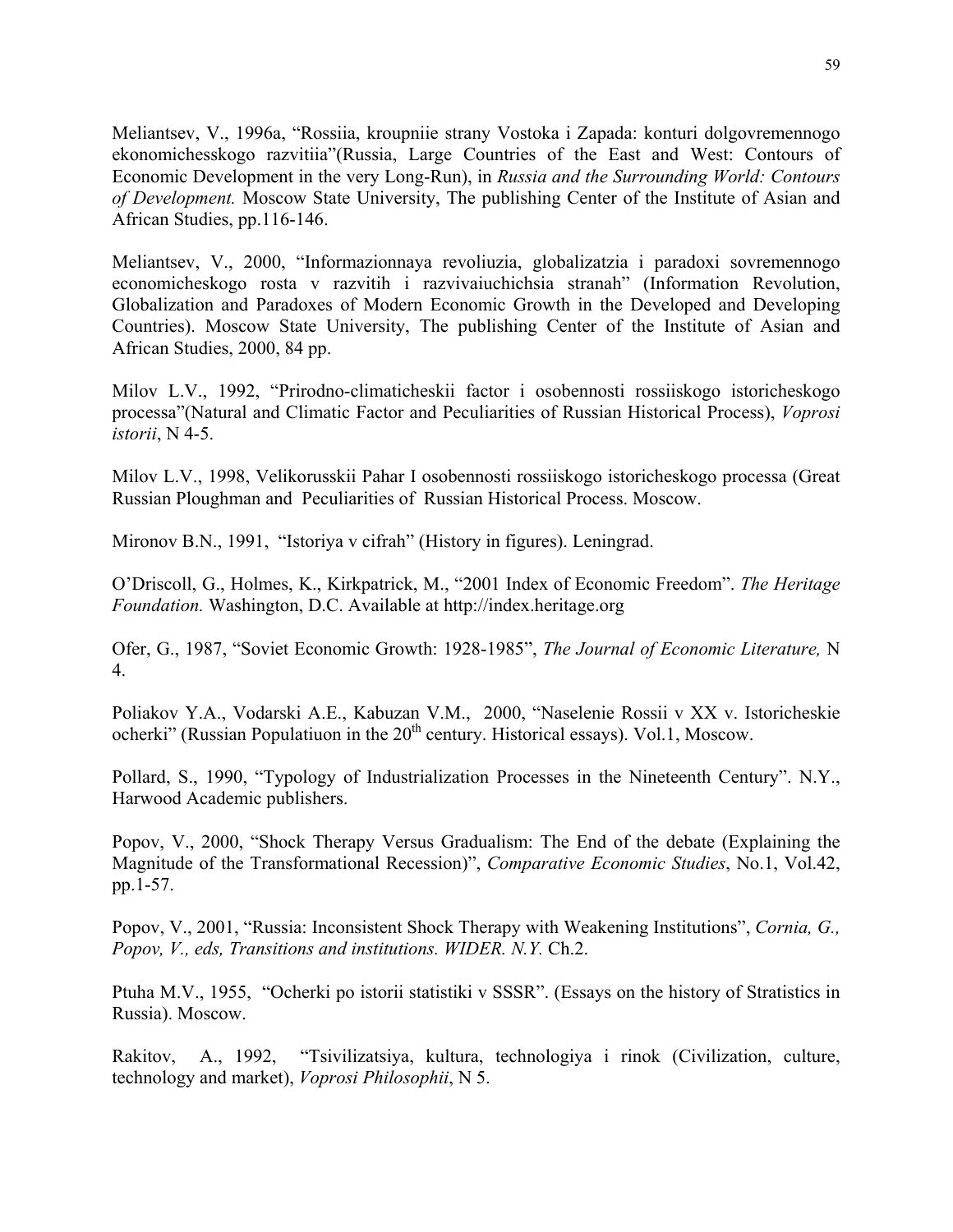Ritzen, J., Woolcock, M., 2000, "Social Cohesion, Public Policy, and Economic Growth: Implications for Countries in Transition", *Address prepared for the Annual Bank Conference on Development Economics (Europe).* Paris, June, 2000. http://www.worldbank.org/research/abcde/eu\_2000/pdffiles/ritzen.pdf

Roland, G., 2000, "Transition and Economics. Politics, Markets and Firms". Cambridge, MA, The MIT Press.

"Rossiiskii statistichesskii ezegodnik" (Statistical Yearbook of Russia), 2000, Moscow, Goskomstat

Ruoholo, S., 2000, "Sovetskii ekonomitchesskii rost v retrospecrtive: otsenki metodologii raschetov" (Soviet Economic Growth in Retrospective: an Assessment of the Methodology of Calculations), *Voprosi Statistiki,* N 1.

"Russia in Figures", 2001. Moscow, Goskomstat.

Russian Economic Trends. Russian-European Center for Economic Policy, Vol.9, No.4, 2000.

Russian Economy in 2000. Trends and Outlooks. Moscow, June, 2001. Institute for the Economy in Transition (http://www.iet.ru)

Russian Federation: Report on Post-Program Monitoring Discussions. Washington, D.C., July, 2001. IMF Country Report No. 01/102.

Russian Federation: Selected Issues, 2000, *IMF. Staff Country Report N 00/150*. Washington, D.C. November.

"Russia's Reforms: Lurching Ahead", *The Economist*, November 29<sup>th</sup>, 2001.

Sapir, J., 2001, "The Russian economy: From Rebound to Rebuilding", *Post-Soviet Affairs,*  vol.17, No.1, p.1-22.

Sergeev, M., 2002, "V Rossii Ekonomichesskii Rost ili Spad?" (Is There Growth or Slump in Russia?), - http://www.strana.ru/print/117361.html

Seurot , Fr., 1989, "Le système économique de l'URSS". Paris.

Shleifer, A., Treisman, D., 2000, "Without a Map: Political Tactics and Economic Reform in Russia". Cambridge, Mass., MIT Press.

Shmelev, N., 1996, "Piat let reform – piat let krizisa" (Five years of reforms – five years of the crisis), *Svobodniya misl*, N7.

Shorroks, A., Kolenikov, S., 2001, "Poverty Trends in Russia During the Transition", *WIDER Development Conference on Growth and Poverty, May, 25-26, Helsinki. (*www.wider.unu.edu/conference/conference\_2001\_1/conference1.htm).